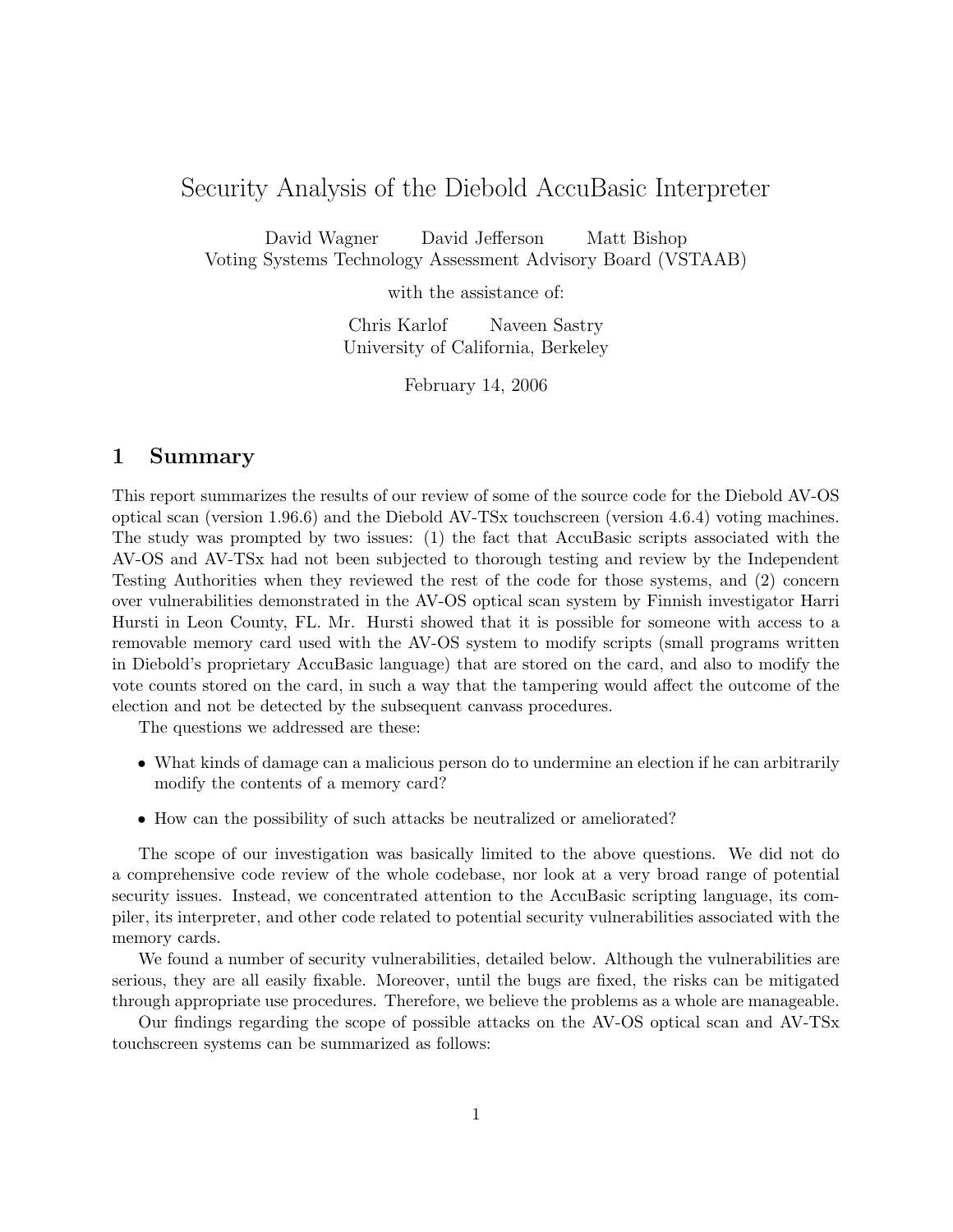- AccuBasic is a limited language: The AccuBasic language itself is not a powerful programming language, but a very restricted one, narrowly tailored to one task: calculating and printing reports before and after an election. From a security point of view this is very desirable; minimal functionality generally means fewer opportunities for error or security vulnerability. In particular, when its interpreter is properly implemented (see below) an AccuBasic program cannot modify votes or ballot images; it can read vote counters (AV-OS) or ballot images (AV-TSx), but it cannot modify them.
- The AccuBasic interpreter is well-structured: The code in the AccuBasic interpreters for both machines is clean, well-structured, and internally documented. We were able to understand it with little difficulty despite the lack of external documentation.
- Memory card attacks are a real threat: We determined that anyone who has access to a memory card of the AV-OS, and can tamper it (i.e. modify its contents), and can have the modified cards used in a voting machine during election, can indeed modify the election results from that machine in a number of ways. The fact that the the results are incorrect cannot be detected except by a recount of the original paper ballots.
- Harri Hursti's attack does work: Mr. Hursti's attack on the AV-OS is definitely real. He was indeed able to change the election results by doing nothing more than modifying the contents of a memory card. He needed no passwords, no cryptographic keys, and no access to any other part of the voting system, including the GEMS election management server.
- Interpreter bugs lead to another, more dangerous family of vulnerabilities: However, there is another category of more serious vulnerabilities we discovered that go well beyond what Mr. Hursti demonstrated, and yet require no more access to the voting system than he had. These vulnerabilities are consequences of bugs—16 in all—in the implementation of the AccuBasic interpreter for the AV-OS. These bugs would have no effect at all in the absence of deliberate tampering, and would not be discovered by any amount of functionality testing; but they could allow an attacker to completely control the behavior of the AV-OS. An attacker could change vote totals, modify reports, change the names of candidates, change the races being voted on, or insert his own code into the running firmware of the machine.
- Successful attacks can only be detected by examining the paper ballots: There would be no way to know that any of these attacks occurred; the canvass procedure would not detect any anomalies, and would just produce incorrect results. The only way to detect and correct the problem would be by recount of the original paper ballots, e.g. during the 1 percent manual recount.
- The bugs are classic, and can only be found by source code review: Finding these bugs was only possible through close study of the source code. All of them are classic security flaws, including buffer overruns, array bounds violations, double-free errors, format string vulnerabilities, and several others. There may, of course, be additional bugs, or kinds of bugs, that we did not find.
- AV-TSx has potential cryptographic protection against memory card attacks: A majority of the bugs in the AV-OS AccuBasic interpreter are also present in the interpreter for the AV-TSx touchscreen system. However, the AV-TSx touchscreen has an important protection that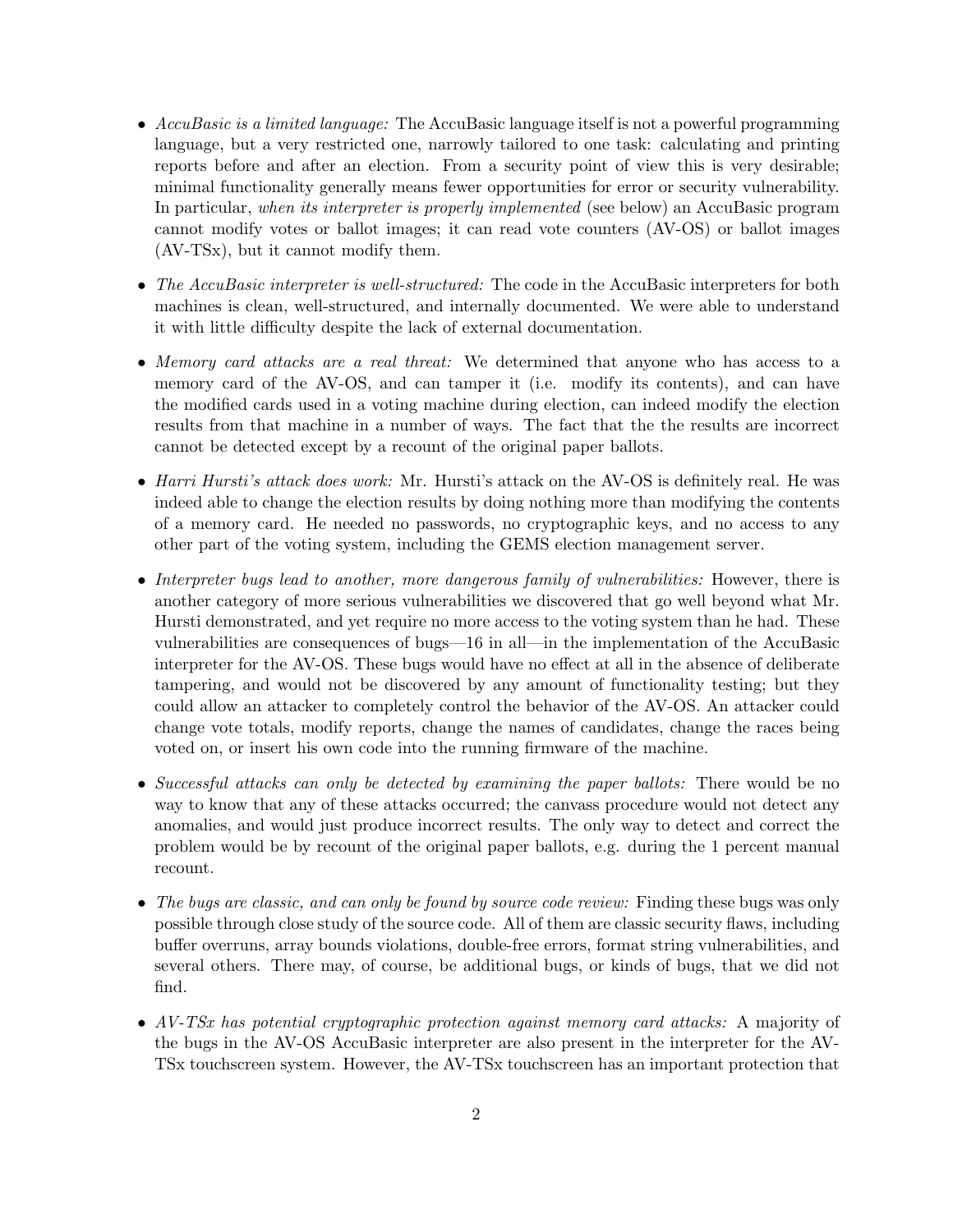the AV-OS optical scan does not: the key contents of its removable memory card, including the AccuBasic scripts, are digitally signed. Hence, if the cryptographic keys are managed properly (see next bullet), any tampering would be quickly detected and the attack would be unsuccessful. All of the attacks we describe, and Hursti's attack as well, would be foiled, because the memory card by itself would in effect be cryptographically tamperproof.

- But the implementation of cryptographic protection is flawed: There is a serious flaw in the key management of the crypto code that otherwise should protect the AV-TSx from memory card attacks. Unless election officials avail themselves of the option to create new cryptographic keys, the AV-TSx uses a default key. This key is hard-coded into the source code for the AV-TSx, which is poor security practice because, among other things, it means the same key is used in every such machine in the U.S. Worse, the particular default key in question was openly published two and a half years ago in a famous research paper, and is now known by anyone who follows election security, and can be found through Google. The result is that in any jurisdiction that uses the default keys rather than creating new ones, the digital signatures provide no protection at all.
- All the bugs are easy to fix: In spite of the fact that the bugs we have identified are very serious, all of them are very local and very easy to fix. In each case only a couple of lines of code need to be changed. It should take only a few hours to do the whole job for both the AV-OS and AV-TSx.
- No use of high assurance development methods: The AccuBasic interpreter does not appear to have been written using high-assurance development methodologies. It seems to have been written according to ordinary commercial practices. In the long run, if the interpreter remains part of the codebase, it and the rest of the codebase should be revised according to a more rigorous methodology that would, among other things, likely have prevented the bugs we found.
- Interpreted code is contrary to standards: Interpreted code in general is prohibited by the 2002 FEC Voluntary Voting System Standards, and also by the successor standard, the EAC's Voluntary Voting System Guidelines due to take effect in two years. In order for the Diebold software architecture to be in compliance, it would appear that either the AccuBasic language and interpreter have to be removed, or the standard will have to be changed.
- Bugs detailed in confidential companion report: In a companion report we have listed in great detail all of the bugs we identified, the lines at which they occur, and the threats they pose. Because that report contains Diebold proprietary information, and because it details exactly how to exploit the vulnerabilities we discovered, that report must be confidential.

Clearly there are serious security flaws in current state of the AV-OS and AV-TSx software. However, despite these serious vulnerabilities, we believe that the security issues are manageable by a reasonably careful combination of short- and long-term approaches. Here are our recommendations with regard to mitigation strategies.

In the short term, especially for local elections, the security problems related to AccuBasic and the memory cards might be managed according to guidelines such as these: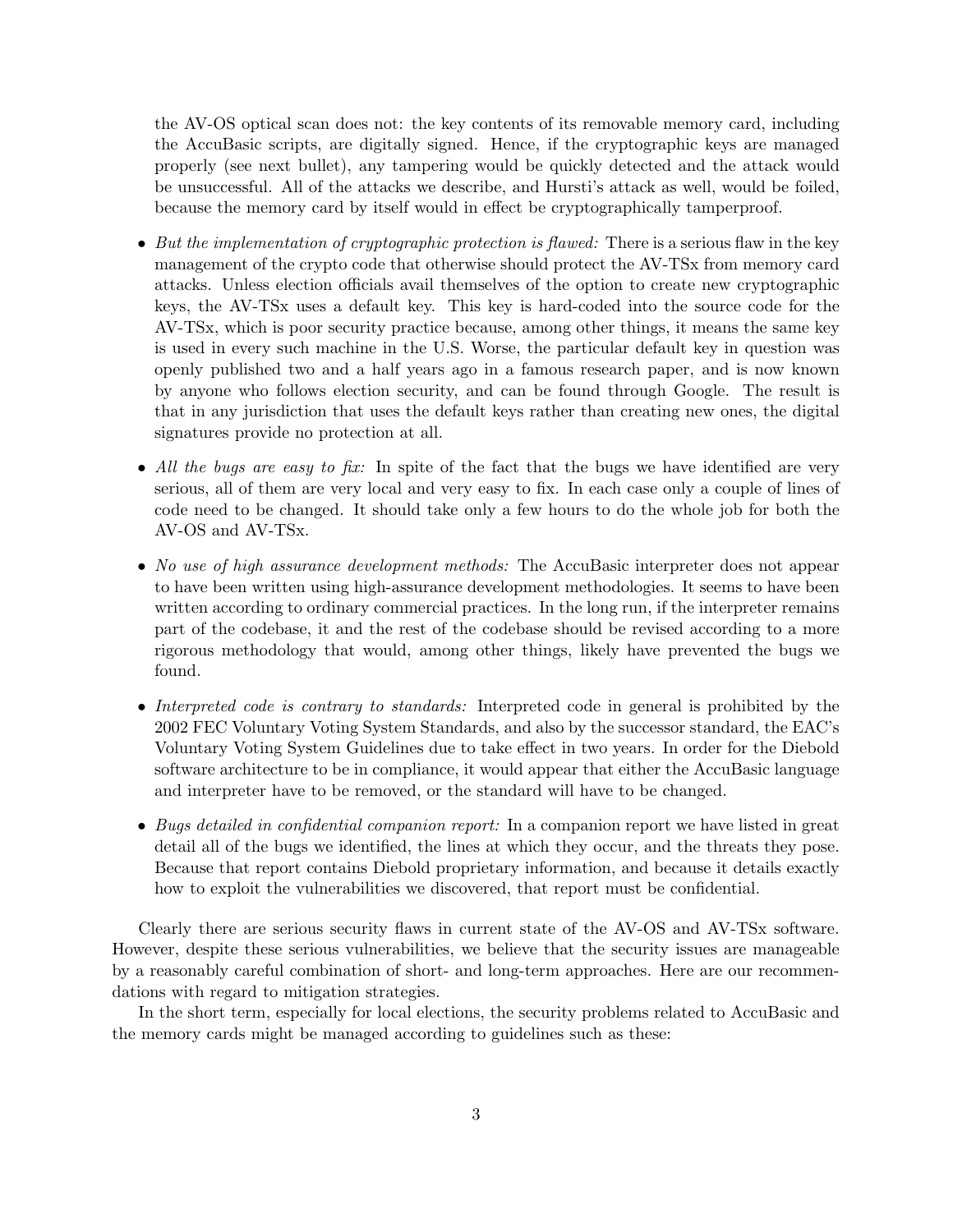- Strong control over access to memory cards for the AV-OS: The AV-OS optical scan is vulnerable to both the Hursti attack and attacks based on the AccuBasic interpreter bugs we found. It would be safest if it is not widely used until these bugs are fixed, and until a modification is made to ensure that the Hursti attack is eliminated. But if the AV-OS is used, strong procedural safeguards should be implemented that prevent anyone from gaining unsupervised or undocumented access to a memory card, and these procedures should be maintained for the life of all cards. Such controls might include a dual-person rule (i.e. no one can be alone with a memory card); permanent serial numbers on memory cards along with chain-of custody documentation, so there is a paper trail to record who has access to which cards; numbered, tamper evident seals protecting access to the cards whenever they are out of control of county staff; and training of all personnel, including poll workers, regarding proper treatment of cards, and how to check for problems with the seals and record a problem. Any breach of control over a card should require that its contents be zeroed (in the presence of two people) before it is used again.
- Require generation of new crypto keys for the  $AV-TSx$ : The AV-TSx is not vulnerable to any of these memory card attacks provided that the default cryptographic key used for signing the contents of the memory card is changed to a new, unguessable key and kept secure. If the key is changed then these threats are all eliminated, at least for the short term. If this is not done, however, then the AV-TSx is no more secure than the AV-OS.
- Control access to GEMS: Access to GEMS should be tightly controlled. This is a good idea for many reasons, since a malicious person with access to GEMS can undermine the integrity of an election in many ways. In addition, in a TSx system, GEMS holds a copy of the cryptographic key used for signing the contents of the memory cards, and in both systems the GEMS server may hold master copies of the AccuBasic scripts loaded onto the memory cards.

In the longer term, one would want to consider a number of additional measures:

- Fix bugs: Certainly the bugs in the source code of the interpreters for both the AV-OS and AV-TSx should be corrected with all deliberate speed, the Hursti vulnerability should be fixed, and the code re-examined by independent experts to verify that it was properly done.
- Defensive and high assurance programming methodology: The source code of the interpreters should be revised to introduce systematic defensive programming practices and high assurance development methods. In particular, eliminate in the firmware, insofar as possible, any trust of the contents of the memory card.
- Protect AccuBasic code from tampering: The AccuBasic object code could be protected from tampering and modification, either by (a) storing AccuBasic object code on non-removable storage and treating it like firmware, or by (b) protecting AccuBasic object code from modification through the use of strong cryptography (particularly public- key signatures).
- Don't store code on memory cards: The architecture of the AV-OS and the AV-TSx could be changed so they do not store code on removable memory cards.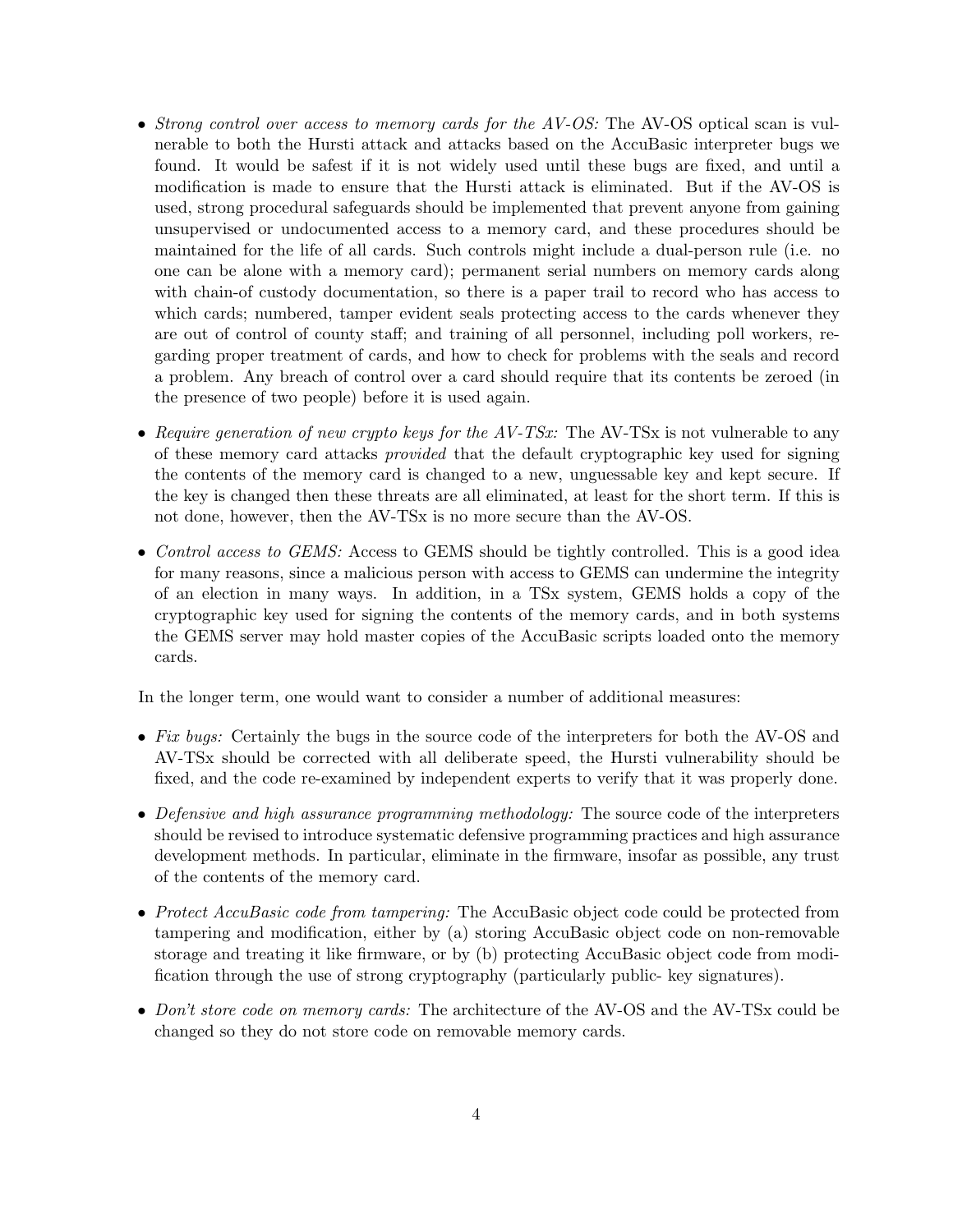$\bullet$   $Remove$   $interpreters$   $and$   $interpreted$   $code:$  The architecture of the AV-OS and the AV-TSx could be changed so they do not contain any interpreter or use any kind of interpreted code, in order to bring the codebase into compliance with standards.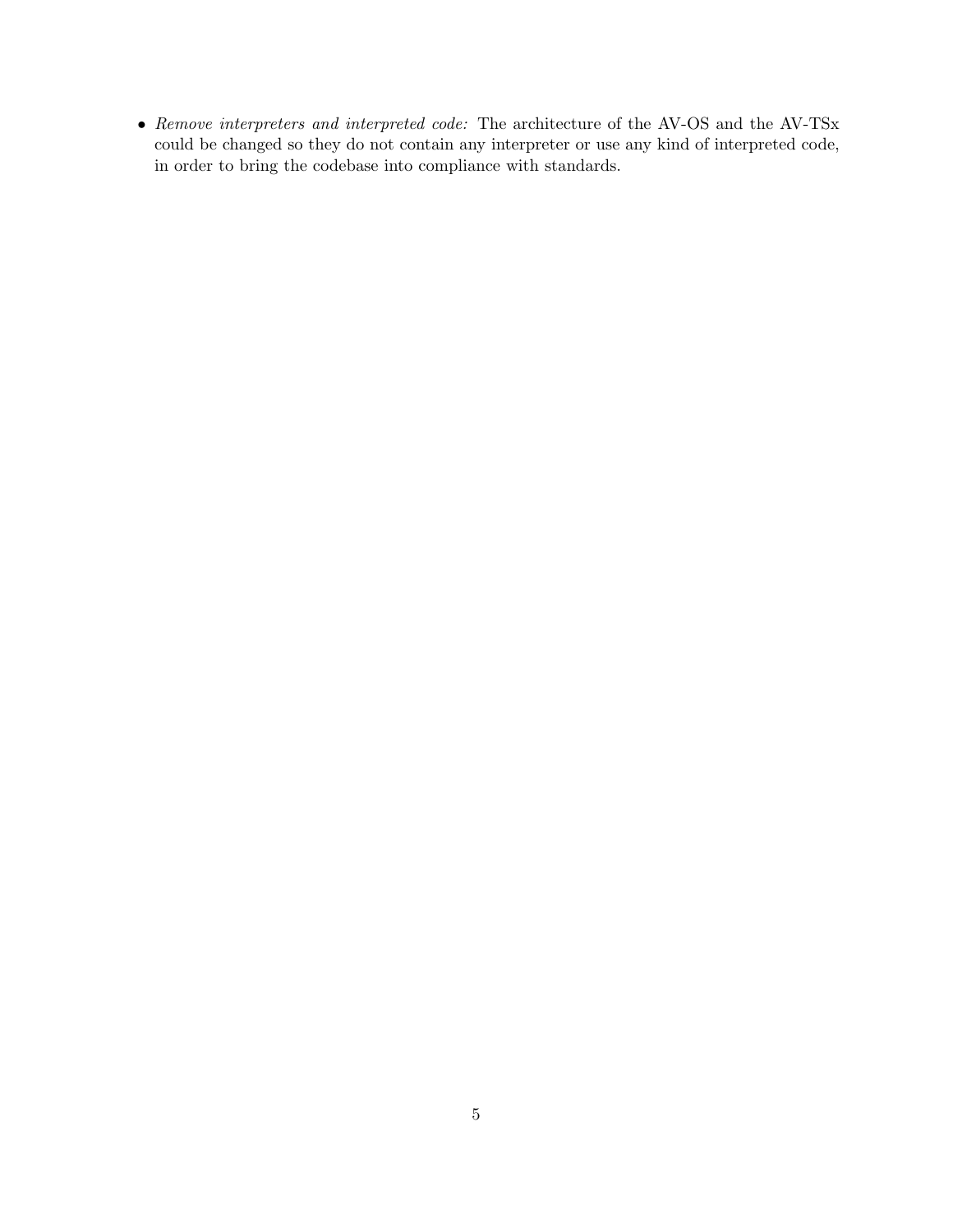## 2 Introduction

Scope of the study. This report summarizes the results of our review of the source code for the Diebold AV-OS optical scan (version 1.96.6) and the Diebold AV-TSx touchscreen (version 4.6.4) voting machines. This investigation, requested by the office of the California Secretary of State, was to evaluate security concerns raised by the use of AccuBasic scripts (programs) stored on removable memory cards in the two systems and offer options for their amelioration. The study was prompted by vulnerabilities demonstrated in the optical scan system by Finnish investigator Harri Hursti in Leon County, FL. Mr. Hursti showed that under certain circumstances it is possible for someone with access to a memory card to modify the scripts and modify the vote counts in a way that would not be detected by the subsequent canvass procedure, and would normally only be detectable by a recount of the paper ballots.

Our study does not constitute a comprehensive code review of the entire Diebold codebase. We had access to the full codebases for the AV-OS and AV-TSx, but we did not even attempt a comprehensive review of the entire codebase. Our attention was focused fairly narrowly on Diebold's proprietary AccuBasic scripting language, the compiler for that language, the interpreter for its object code, the AccuBasic scripts themselves, and the related protocols and procedures, both for the AV-OS (optical scan) and AV-TSx (touchscreen) voting systems.

In particular, we did not have the source code for the Diebold GEMS election management system, and our security evaluation does not cover GEMS at all. It is widely acknowledged that a malicious person with unsupervised access to GEMS, even without knowing the passwords, can compromise GEMS and the election it controls. This report does not address those threats, however.

Our analysis was based only on reading the source code we were given. We did not have access to a real running system (although we were able to compile and execute modified versions of the compiler and interpreter on a PC). Nor did we have any manuals or other documentation beyond that present in comments in the code itself. We had access to the source code for a period of approximately four weeks for this review.

The threat model. Different jurisdictions around the country have somewhat different procedures for conducting an election with the Diebold AV-OS and AV-TSx systems, but all include the following steps:

- 1. Before the election, the removable memory cards are initialized though the GEMS election management system with the appropriate election description information for the precinct the machine will be used in, and with the AccuBasic object code scripts to be used, and with other information detailed below.
- 2. The initialized cards are then inserted into the voting machines (optical scan or touchscreen); the compartment in which the card sits is locked and sealed with a tamper-evident seal of some kind.
- 3. The voting machine with its enclosed card is transported to the precinct poll site where it is stored over night (or longer) until the start of the election.
- 4. At the start of the election, a script on the card is used to print initial reports, including the Zero Report, which should indicate that all the vote counters are zero (in the AV-OS) and file of voted ballots is empty (in the AV-TSx).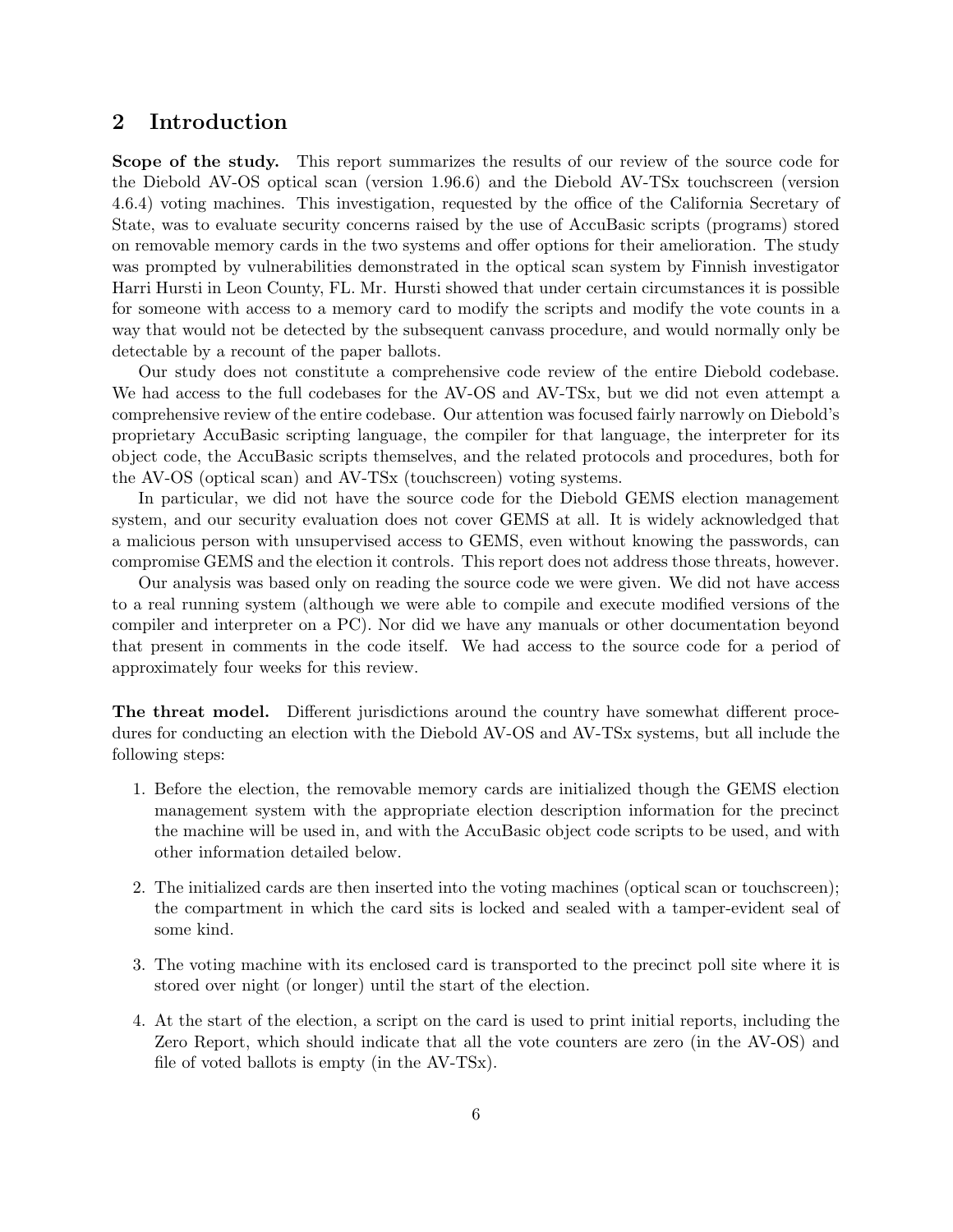- 5. All during election day, voted paper ballots are scanned and the appropriate counters on the removable memory card are incremented (AV-OS), or the voted ballots themselves are stored electronically on the memory card (AV-TSx), and electronic audit log records are appended to a file on the card.
- 6. At the end of election day, a script from the card is used to print final reports for the day, including vote totals.
- 7. Finally, one of two steps is taken, depending on the jurisdiction: either (a) the seal is broken and the memory card is removed and transported back to a central location for canvass using GEMS; or, (b) the entire voting machine is transported to the central location, where election officials break the seal, remove the memory card, and read its contents during the canvass.

The threats we are concerned about specifically involve modification of the contents of the memory card, especially the AccuBasic object code. In other words, somewhere along the line, in the procedure above, the attacker is able to get a memory card, arbitrarily modify its contents, and surreptitiously place it in a voting machine for use in an election, and do so without being immediately detected.

We assume the attacker's goal is either to change the election results undetected, or perhaps simply to disrupt the election (e.g. by causing voting machine crashes). We also assume that the attacker knows every detail of how the system works, and the procedural safeguards, and even has access to the manuals, documentation, and source code of the system. The attacker, therefore, is able to take advantage of bugs and vulnerabilities in the code. (It is standard to make these last assumptions, since it is almost impossible to keep code and related information secret from a determined attacker.)

We do not, however, assume that the attacker has any inside confederates, or has access to any passwords or cryptographic keys, or access to GEMS. We do not assume that the attacker has any access to paper ballots (AV-OS) or VVPAT (AV-TSx), nor even that he has any access to the voting system beyond the ability to insert a memory card undetected.

The process we followed. We were asked to perform a security review of the Diebold source code. As part of the review, we were provided access to the source code for the AV-OS and the AV-TSx machines. This included the source code for the AccuBasic compiler, for the AccuBasic interpreter in the AV-OS and the AccuBasic interpreter in the AV-TSx, for some AccuBasic scripts, and all other source code for the AV-OS and AV-TSx. There are two separate versions of the interpreter, one in the AV-OS and one in the AV-TSx; however, the two implementations are very similar.

We undertook a line-by-line analysis of the source code for the AV-OS AccuBasic interpreter. Three team members (Karlof, Sastry, and Wagner) read every line of source code carefully and checked for all types of security and reliability defects known to us. When we found a vulnerability in the AV-OS interpreter, we examined the corresponding portion of the AV-TSx interpreter to check whether the AV-TSx shared that same vulnerability.

After completing the line-by-line source code analysis, we applied a commercial static source code analysis tool to the AV-OS interpreter code. Code analysis tools perform an automated scan of the source code to identify potentially dangerous constructs. We obtained a copy of the Source Code Analyzer (SCA) tool, made by Fortify Software, Inc.; Fortify generously donated the tool to us for our use in this project at no cost, and we gratefully acknowledge their contribution. Two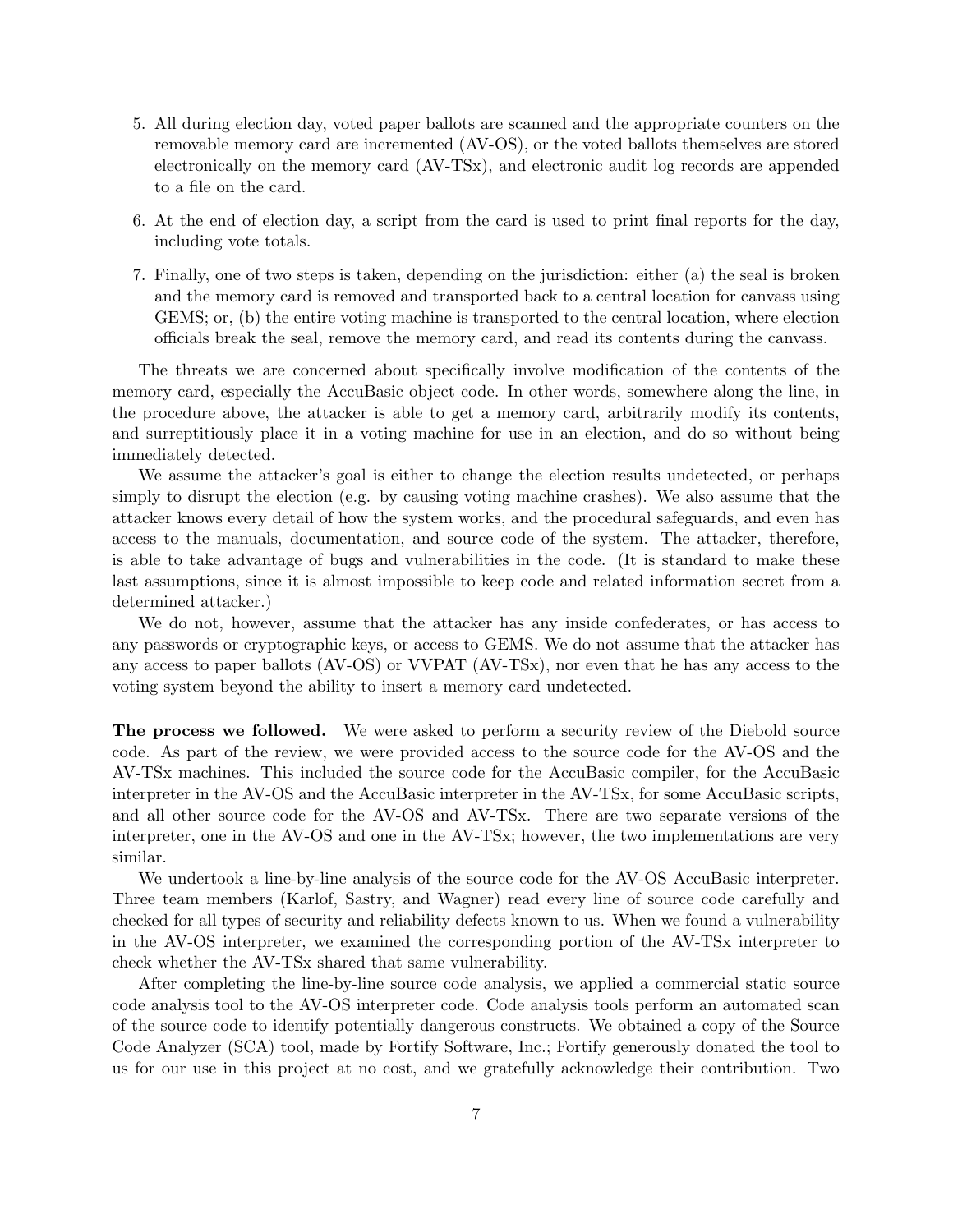of us (Bishop and Wagner) are members of Fortify Software's Technical Advisory Board, and thus were already familiar with this tool. We manually inspected each of the warnings generated by the tool.

While our analysis uncovered several potential attacks on the system, we have not attempted to attack any working system. We performed our analysis mostly "on paper"; we did not have access to a genuine running system. We did, however, get a stubbed-out version of the code running on a PC, and were able to confirm that one of the attacks we discovered (the only one we tried) actually works.

In the end, we wrote our report in two parts. The *public* part is this document, which contains background, our findings and recommendations, and all of the explanatory information we have found to support them. The confidential part contains a detailed description of all of the bugs we found, the file names and line numbers where they occur, how they can be exploited, and what the consequences are. It is confidential because it contains both proprietary material and specific information about potential attacks on voting systems.

## 3 Background

#### 3.1 Contents of the memory card

Both the AV-OS and AV-TSx systems use removable memory cards as key parts of their architectures. In both systems, the memory cards contain several kinds of information:

- the election description (a small database describing the races, candidates, parties, propositions, and ballot layout information for the current election);
- vote counters for every candidate and proposition on the ballot that store a count of the number of votes for that candidate (in the case of the AV-OS), or data records containing the cast ballot images (AV-TSx), along with various summary counters;
- byte-coded object programs (.abo files), which are normally created by writing scripts (programs) in the AccuBasic language and running them through the AccuBasic compiler.<sup>1</sup>
- the internal electronic audit log
- an election mode field indicating whether the system containing the card is currently being used in a real election or not;
- a large number of other significant variables including strings, flags (for selecting options), various event counters, and other data describing the state of the election.

In fact, as far as we can tell, the entire election-specific state of the voting machine (the part that is retained between voting transactions) is stored on the memory card. It would take a much more comprehensive review of the software than we were able to conduct in order to verify this, but it appears to be the case.

 $1$ AccuBasic object files (.abo files) are normally created by running AccuBasic programs through the compiler, i.e. that is the intent. But nothing prevents a programmer from directly writing .abo files, or modifying them, bypassing the AccuBasic language and the compiler entirely. Indeed, this is a route to several potential attacks. The AccuBasic interpreter makes no effort to verify that the AccuBasic object code has indeed been produced by the compiler.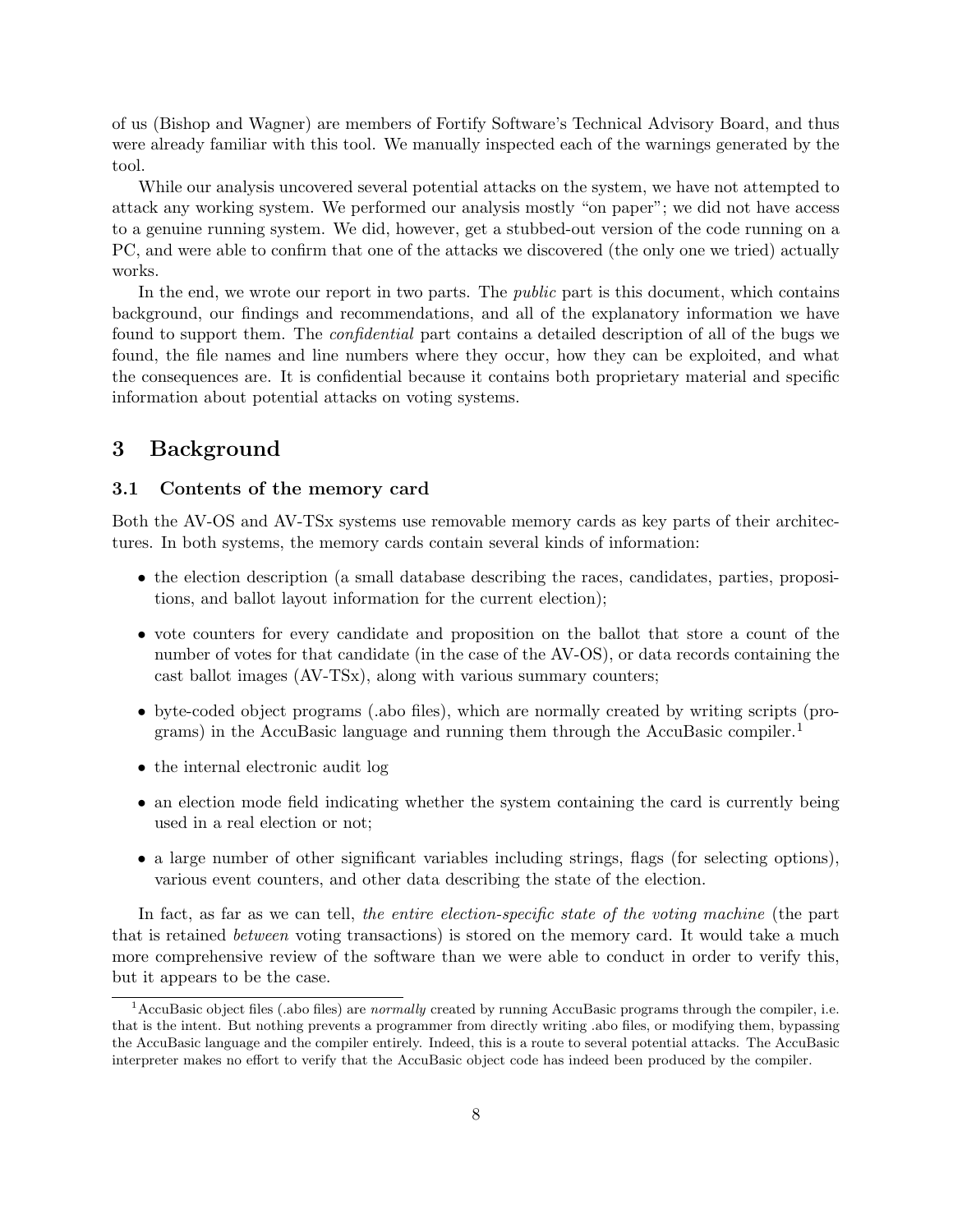All of this information on the memory cards is critical election information. If it is not properly managed, or if it is modified in any unauthorized way, the integrity of the entire election is possibly compromised. It is therefore vital, as everyone acknowledges, to maintain proper procedural control over the memory cards to prevent unauthorized tampering, and to treat them at all times during the election with at least the same level of security as ballot boxes containing voted ballots.

From one point of view, such an architecture makes good sense. In principle, it allows a memory card to be removed from a machine at almost any time (except during a short critical time window at the final completion of each vote transaction) without losing any votes or audit records, or any of the other context that has been accumulated. (Removal of a memory card during an election is procedurally forbidden under normal circumstances.) And it guarantees that when the memory card is removed at the end of the day, it contains all of the data needed for canvass, and for the resolution of most disputes, excepting only those that might depend on detailed forensic analysis.

Having all of the state on a removable memory card has a downside, however. It means an attacker with access to the card has potentially many other avenues of attack besides direct modification of the vote counts or the AccuBasic scripts; he can modify any other part of the election configuration or state as well. In our investigation, we did not attempt to enumerate all of these possibilities since it was clear that the only strong way to protect against all such attacks is to prevent any possibility of undetected tampering with the memory card in the first place.

When the AV-OS memory card is inserted into the AV-OS, it acts like an extension of main memory, and can be directly read and written via ordinary memory addressing, e.g. via variables and pointers. (Whether it actually is RAM, or is instead some other kind of memory-mapped storage device is not clear to us, but from a software point of view there is no difference.)

On the AV-TSx, however, the election state data is stored in a file system on the removable card. This means that the firmware cannot access it directly as main memory, but must use open/close/read/write calls to move data between files on the card and main memory. From a reliability and security point of view this is preferable to the architecture used on the AV-OS, since many kinds of common bugs (e.g. index or pointer bugs) can corrupt the data on a card that acts as main memory, whereas that is less likely for data packaged in a file system.

In the AV-OS, once the memory card is inserted into the voting machine, the byte-coded object programs become immediately executable by the AccuBasic interpreter in the firmware of the machine. However, on the AV-TSx the byte-coded object programs are cryptographically protected by the GEMS election management system. In effect, the GEMS server writes a sort of checksum<sup>2</sup> that depends on both the data and a secret cryptographic key to the memory card. When the memory card is inserted in an AV-TSx machine, the correctness of the checksum is validated and the machine refuses to enter election mode if the check fails<sup>3</sup>.

The cryptographic protection for the object code on the AV-TSx touchscreen machine is a significant improvement. It means that even if an attacker can get access to a memory card and modify the object code, unless he also has the cryptographic key to allow him to create a matching checksum for the modified object code, the checksum will not match when the card is inserted and the attack would be foiled. The integrity of the object code then boils down, for all practical purposes, to the secrecy of the cryptographic key (which we will discuss later).

<sup>2</sup>To be precise, it uses a cryptographic message authentication code (MAC).

<sup>&</sup>lt;sup>3</sup>If the cryptographic message authentication code is invalid, a dialog box appears on the screen with the warning "Unable to load the election: the digital database signature does not match the expected value", and the machine does not enter election mode.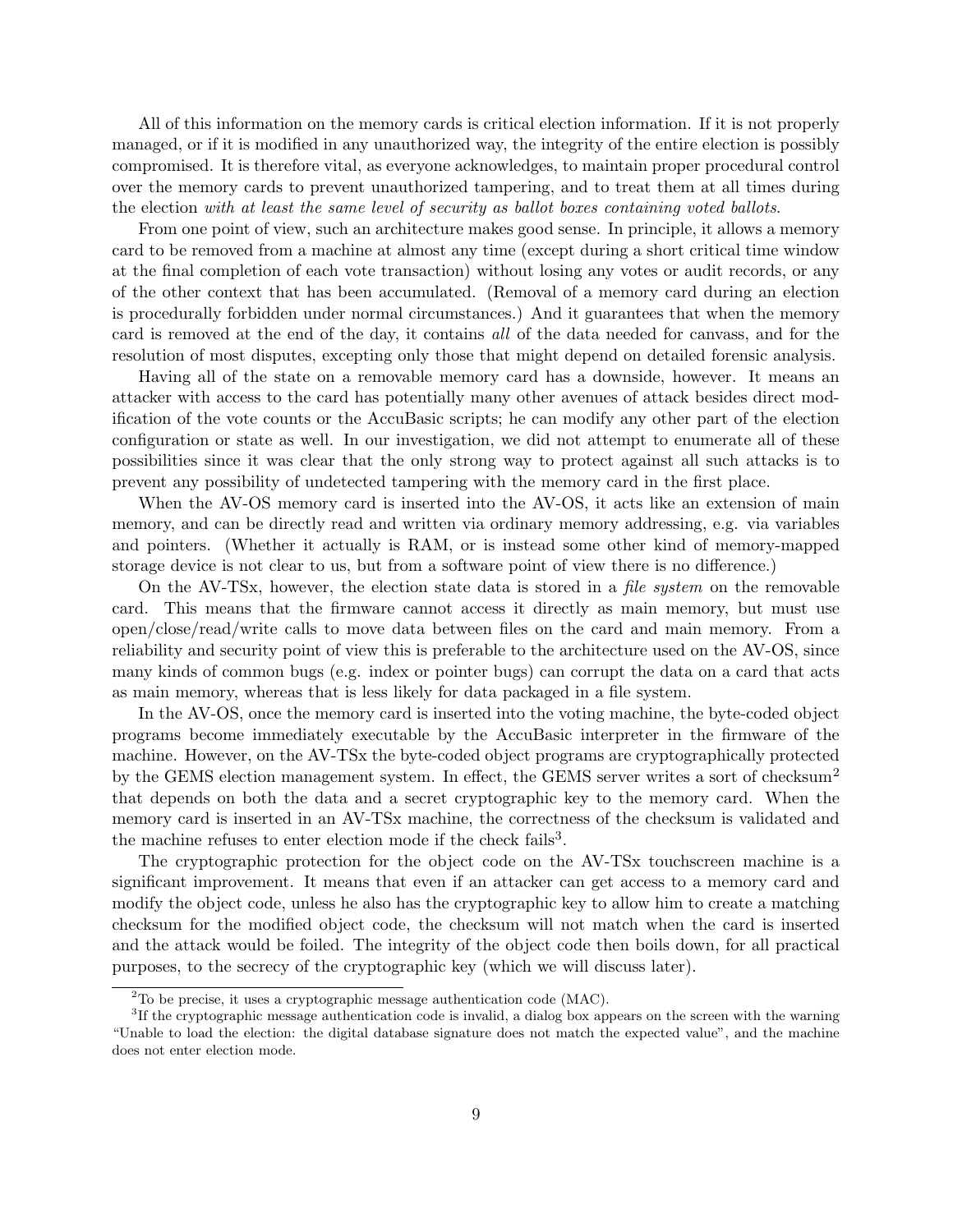#### 3.2 AccuBasic

The AccuBasic programming language is a Diebold-proprietary, limited-functionality scripting language (a kind of programming language). The scripts (programs) written in AccuBasic are intended to be used only for creating and printing reports on the printer units attached to the AV-OS or AV-TSx.

Once a script is written in AccuBasic (the *source code* version of the script), it is run through the AccuBasic compiler, which translates it into a form of object code. The object code is represented in another Diebold-proprietary language that seems to be unnamed but is generally referred to as byte code or an .abo file. It is the object code form of the scripts that is stored on the memory card, not the source form.

Normally all .abo files are produced in this way, i.e. by running AccuBasic source through the compiler. But it is important to understand that nothing prevents a programmer from bypassing the compiler and constructing a valid .abo file directly, or by editing an .abo file produced by the compiler. (Mr. Hursti did just that, modifying the portion of the script responsible for printing the zero report.) A .abo file produced in either of these nonstandard ways might not be producible by the compiler at all from any AccuBasic source file. However, they will still be executable by the interpreter without any error, and this fact can be the basis for powerful attacks that can take advantage of bugs in the interpreter. The AccuBasic interpreter makes no attempt to validate the .abo files, i.e. to ascertain that that they were in fact produced using the compiler.

The AccuBasic software for the AV-TSx is slightly different from that on the AV-OS. This is due primarily to the differences in the environment on the two systems. For example, the AV-TSx gets yes/no user input through the touchscreen, whereas the AV-OS gets it from physical buttons. Also, AV-OS memory cards contain vote counters only, whereas the AV-TSx cards store full ballot records. The memory card on the AV-OS is memory-mapped, whereas the same information is stored in a file system on the AV-TSx memory card. The AccuBasic interpreter for the AV-TSx is implemented in C++, whereas the interpreter in the AV-OS is written in C. The AV-OS interpreter contains 1838 lines of C code (not counting blank lines, comments, or global declarations), while the AV-TSx contains 2614 lines of  $C_{++}$  code (again, excluding blank lines, comments, and declarations). However, it is clear that the AccuBasic interpreter in the AV-TSx was originally just a translation from C to C++ of the one in the AV-OS, and they have subsequently diverged only slightly. The differences between the two AccuBasic interpreters are generally small enough that, except where noted, our generalizations about AccuBasic and its implementation apply equally to both versions.

AccuBasic is in one sense a general purpose language, in that it is able to do arbitrary numerical and string calculations.<sup>4</sup> But in another sense, when its interpreter is properly implemented, it is a very restricted language in that, while it can calculate anything, it can only control a very limited part of the functionality of the voting machine. For example, an AccuBasic script can read the vote counters (or ballot images) and the election description from the memory card, and it can read a few other internal values as well (such as the date and time); but it cannot modify any of them. And it can invoke only a few functions from the rest of the codebase outside the interpreter, specifically, those needed for assembling information for, and for the printing of, reports on the machine's screen and printer. It is not possible (again, when the AccuBasic interpreter is properly implemented) for AccuBasic object code to:

 ${}^{4}$ The language uses integer and string data types, and permits assignments, substring extraction and assignment, conditionals, loops, a limited number of defined subroutines, subroutine calls (without arguments), and recursion. It is theoretically capable of computing any computable function.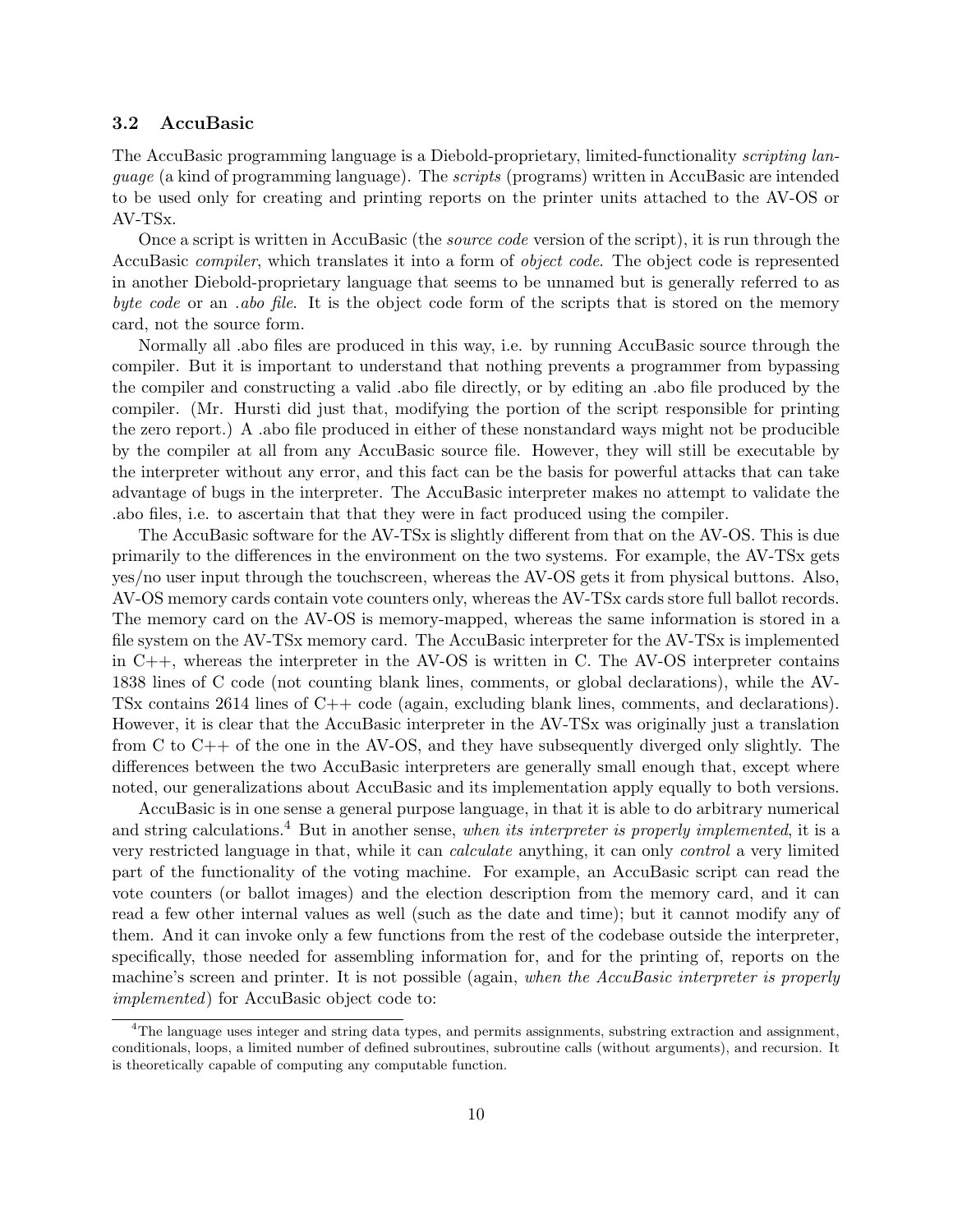- modify the vote counts (AV-OS) or the ballot images (AV-TSx);
- forge any votes or fail to record any votes;
- modify the election description information; or
- modify any paper ballots.

On the other hand, even when perfectly implemented, it is always possible for an erroneous or malicious AccuBasic script to:

- print false reports, or
- crash the voting machine (e.g., by going into an infinite loop).

These latter points are not flaws in the design of AccuBasic language or interpreter. Any other software, e.g. the machine's firmware, could have similar bugs. However, the fact that the scripts are on removable memory cards—and thus potentially exposed to tampering—makes these possibilities important. Mr. Hursti's attack on the AV-OS depended critically on his ability to modify the Zero Report script so that it falsely indicated that all counters were zero when in fact they were not. And in some jurisdictions, e.g. Florida, the reports printed by the AV-OS are the legal results of the election, so printing a false report amounts to falsifying the results of the election.

The intent of the AccuBasic language, compiler, and interpreter is that AccuBasic scripts should be usable exclusively for creating and printing reports on the voting machine's printer, without modifying the voting machine's behavior in any other way. With the exception of some serious bugs (described in our findings below) we found that this is indeed the case. In spite of its name, which is reminiscent of the powerful scripting language Visual Basic, we found that AccuBasic is a very limited, special purpose language; this is the right approach if one is to use an interpreted language at all.

Aside from the bugs (described below) the AccuBasic interpreters for both the AV-OS and AV-TSx are very well written and documented. We had no difficulty understanding the code and reviewing it.

## 4 Findings

Finding 1 There are serious vulnerabilities in the AV-OS and AV-TSx interpreter that go beyond what was previously known. If a malicious individual gets unsupervised access to a memory card, he or she could potentially exploit these vulnerabilities to modify the electronic tallies at will, change the running code on these systems, and compromise the integrity of the election arbitrarily. (The original paper ballots for the AV-OS, of course, cannot be affected by tampering with the memory cards.)

The AccuBasic interpreters, in both the AV-OS and AV-TSx, have a number of serious bugs defects in the source code—that render the machines vulnerable to various attacks. (This goes well beyond what Mr. Hursti demonstrated; his attacks did not exploit any of these vulnerabilities.) These vulnerabilities would not affect the normal behavior of the machine, and would not be discovered during testing. But they could be exploited by an attacker with unsupervised access to a memory card. Many of these vulnerabilities are present in both the AV-OS and AV-TSx;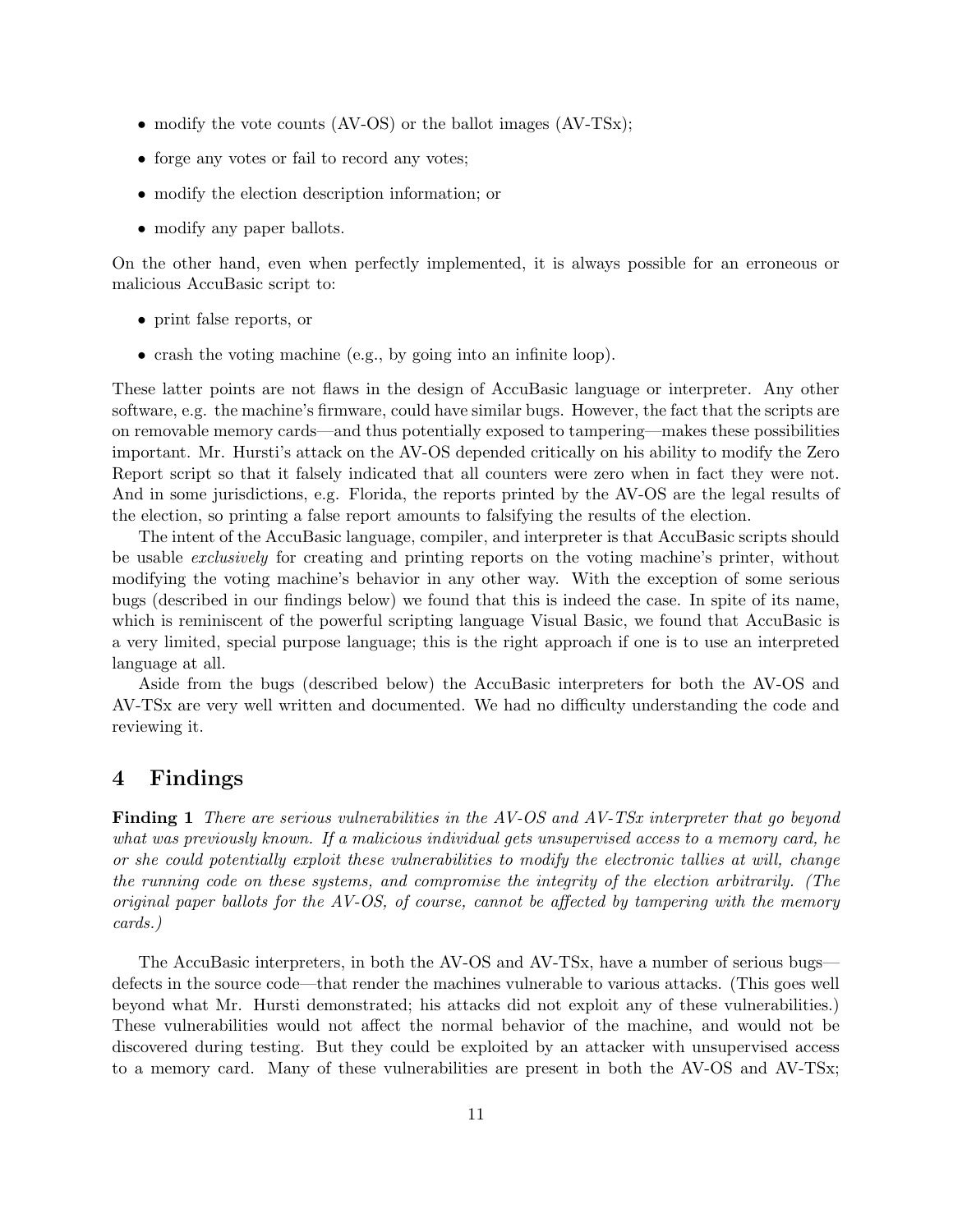the AV-TSx code is basically a translation of the AV-OS code from C to  $C_{++}$ , and most of the vulnerabilities were preserved in the translation.

The vulnerabilities arise because the AccuBasic interpreter "trusts" the contents of the AccuBasic object code (.abo files) stored on the memory card, and implicitly assumes that this AccuBasic object code has been produced by a legitimate Diebold AccuBasic compiler. As discussed earlier, this assumption is not necessarily justified. Anyone with unsupervised access to the AV-OS memory card could freely modify its contents, including the .abo file stored on the memory card. The same is true of the AV-TSx memory card, if the cryptographic keys are not updated from their default values (see Finding 4 below).

Types of vulnerabilities. The vulnerabilities include several instances of the classic buffer overrun vulnerability, as well as vulnerabilities with a similar effect. This kind of vulnerability would allow someone who could edit the AccuBasic object code on the memory card to completely control the behavior of the voting machine. The instant that the AccuBasic interpreter on the AV-OS or AV-TSx attempts to execute the malicious AccuBasic object code, the machine will be compromised.

Table 1 contains an overview of the 16 vulnerabilities we found in the AV-OS, and their impact. Also, Table 2 contains a similar overview of the 10 vulnerabilities we found in the AV-TSx. Note that we have excised any information that might help to exploit these vulnerabilities from those tables. We have relegated all such information to a separate Appendix, which contains additional detail: for each vulnerability, the Appendix lists the source code line number where the vulnerability appears, along with information about how the vulnerability might be exploited in the field.

These vulnerabilities were found primarily by line-by-line review of the source code, performed by three of us reading every line of the interpreter code together as a team. After we had completed a careful line-by-line security analysis, we then applied the Fortify Source Code Analyzer (SCA) tool and examined the warnings it produced. Given the care with which we performed the manual code review, we had not expected a static bug-finding tool to find any further bugs. Consistent with our expectations, the first warning we inspected from the tool referred to an exploitable security vulnerability we had already found. However, to our considerable surprise, the second warning from the tool turned out to reveal a vulnerability that we had missed as part of our manual code inspection (namely, Vulnerability V2). (The remainder of warnings we examined pointed to bugs and vulnerabilities that we had already found.)

In all cases the specific bugs we found are local and easy to fix. One concern, however, is that these are just the bugs we were able to find; there are quite possibly others we did not notice, and that automated bug-finding tools (which are always imperfect) would not notice either. Code review is difficult. It is hard to be confident that one has found all bugs (and indeed, our experience with the Fortify SCA tool highlighted this fact), and if we used another tool or if another person were to examine the code, they might find other vulnerabilities.

None of the vulnerabilities we found would have been found through standard testing, so testing is not the answer. This is a long-term problem with the use of interpreted code on removable memory cards, and with the failure to use defensive programming and other good security practices when implementing the interpreter.

These vulnerabilities have not been confirmed by verifying that they work against a full working system. (We did not have access to a running system.) We have used our best judgement to assess which bugs are likely to be exploitable, but it is possible that some bugs we classified as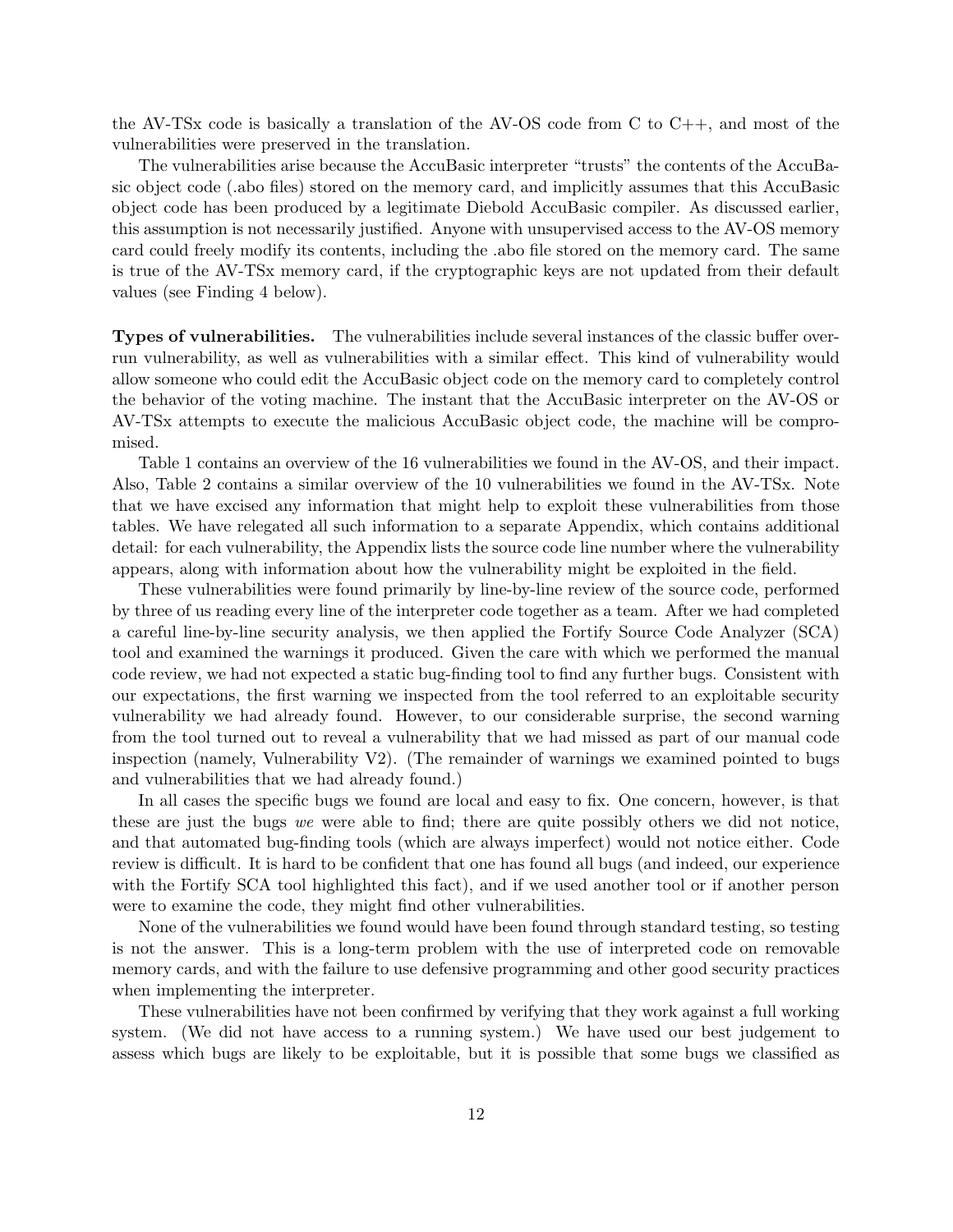vulnerabilities may in fact not be exploitable. Conversely, there may be other vulnerabilities that we failed to identify because of the lack of a working system.

To double-check our analysis, we chose one vulnerability more or less at random and verified that we were able to exploit it in a simulated test environment. We were able to compile and execute a slightly modified version of the AV-OS AccuBasic interpreter, as well as the AccuBasic compiler, on a PC. We then developed an example of AccuBasic object code (an .abo file) that would exploit this vulnerability. We verified that, when using the interpreter to interpret this object code on our PC, we were able to trigger a buffer overrun and successfully exploit the vulnerability. This provides partial confirmation of our analysis, but it is certainly not an authoritative test. We did not attempt to perform an exhaustive test of all 16 vulnerabilities.

Impact. The consequence of these vulnerabilities is that any person with unsupervised access to a memory card for sufficient time to modify it, or who is in a position to switch a malicious memory card for a good one, has the opportunity to completely compromise the integrity of the electronic tallies from the machine using that card.

Many of these vulnerabilities allow the attacker to seize control of the machine. In particular, they can be used to replace some of the software and the firmware on the machine with code of the attacker's choosing. At that point, the voting system is no longer running the code from the vendor, but is instead running illegitimate code from the attacker. Once the attacker can replace the running code of the machine, the attacker has full control over all operation of the machine. Some of the consequences of this kind of compromise could include:

- The attack could manipulate the electronic tallies in any way desired. These manipulations could be performed at any point during the day. They could be performed selectively, based on knowledge about running tallies during the day. For instance, the attack code could wait until the end of the day, look at the electronic tallies accumulated so far, and choose to modify them only if they are not consistent with the attacker's desired outcome.
- The attack could print fraudulent zero reports and summary reports to prevent detection.
- The attack could modify the contents of the memory card in any way, including tampering with the electronic vote counts and electronic ballot images stored on the card.
- The attack could erase all traces of the attack to prevent anyone from detecting the attack after the fact. For instance, once the attack code has gained control, it could overwrite the malicious AccuBasic object code (.abo file) stored on the memory card with legitimate AccuBasic object code, so that no amount of subsequent forensic investigation will uncover any evidence of the compromise.
- It is even conceivable that there is a way to exploit these vulnerabilities so that changes could persist from one election to another. For instance, if the firmware or software resident on the machine can be modified or updated by running code, then the attack might be able to modify the firmware or software in a permanent way, affecting future elections as well as the current election. In other words, these vulnerabilities mean that a procedural lapse in one election could potentially affect the integrity of a subsequent election. However, we would not be able to verify or refute this possibility without experimentation with real systems.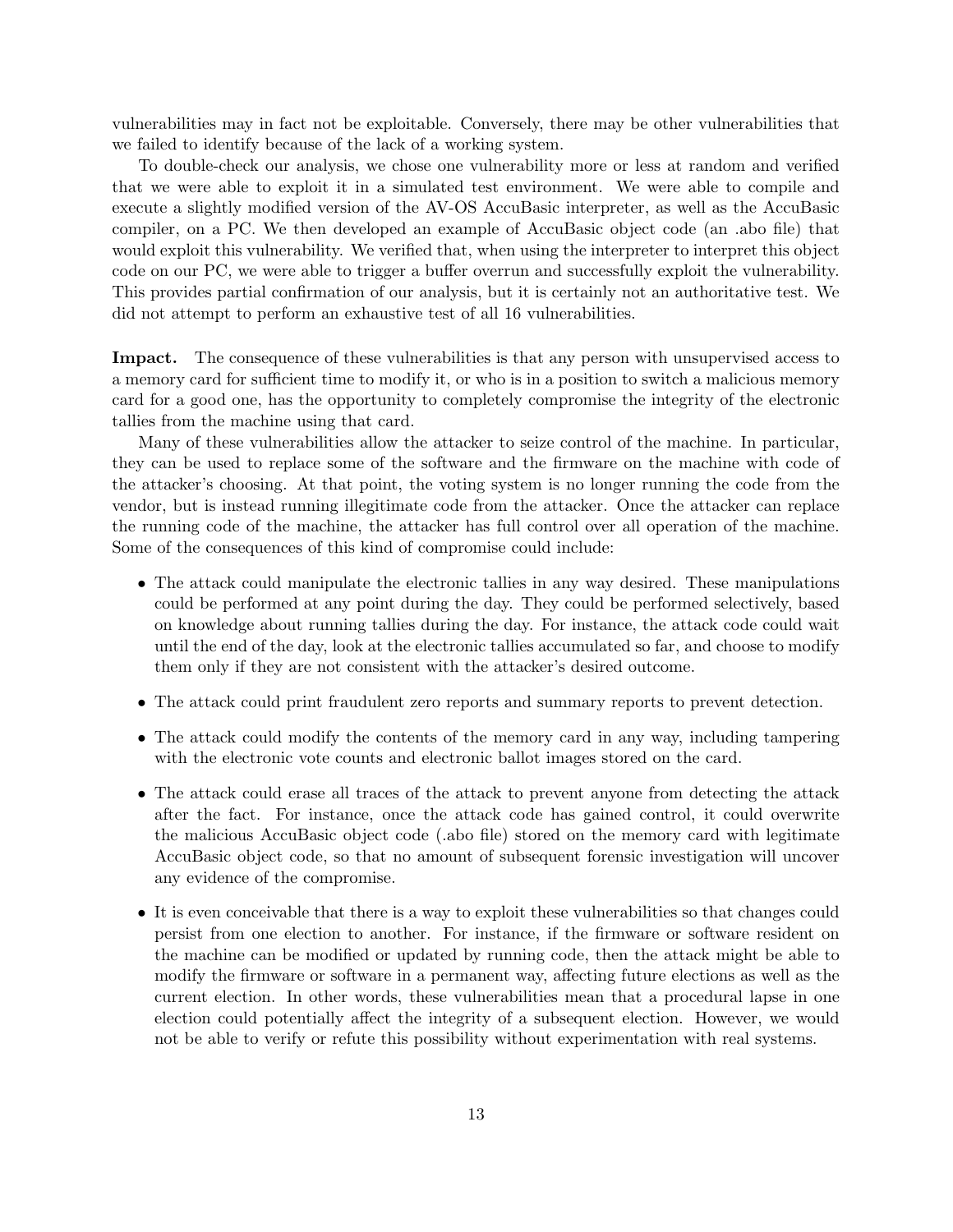|                        | Type                                         | Impact                                                                                                                                                                                                                                                                                                                                                                              |
|------------------------|----------------------------------------------|-------------------------------------------------------------------------------------------------------------------------------------------------------------------------------------------------------------------------------------------------------------------------------------------------------------------------------------------------------------------------------------|
| $\overline{\rm V1}$    | Array bounds<br>violation                    | Overwrite any memory address within $\pm 2^{15}$ bytes of the global context structure<br>with a 2-byte value that the adversary has partial control over. Might allow<br>attacker to inject malicious code and take complete control of the machine.<br>Might allow overwriting vote counters.                                                                                     |
| $\overline{V2}$        | Format string<br>vulnerability               | Crash the machine; read the contents of memory within a narrow range                                                                                                                                                                                                                                                                                                                |
| $\overline{\text{V3}}$ | Input validation<br>error                    | Choose any location on the memory card and begin executing it as .abo code;<br>could be used to conceal malicious abo code in unexpected locations, or to<br>crash the machine.                                                                                                                                                                                                     |
| $\overline{\text{V4}}$ | Array bounds<br>violation                    | Memory corruption; crash the machine.                                                                                                                                                                                                                                                                                                                                               |
| $_{\rm V5}$            | Double-free()<br>vulnerability               | Overwrite any desired 4-byte memory address with any desired 4-byte value.<br>Allows attacker to inject malicious code and take complete control of the ma-<br>chine.                                                                                                                                                                                                               |
| $\overline{\text{V6}}$ | Array bounds<br>violation                    | Memory corruption: overwrite any memory address up to $2^{16}$ bytes after the<br>global context structure with a 2-byte value that the adversary has no control<br>over. Might allow overwriting vote counters.                                                                                                                                                                    |
| $\overline{\rm V7}$    | Buffer overrun                               | Memory corruption; crash the machine                                                                                                                                                                                                                                                                                                                                                |
| $\overline{\text{V8}}$ | Buffer overrun,<br>integer<br>conversion bug | Memory corruption: overwrite up to $2^{15}$ consecutive bytes of memory starting<br>at global context structure. Might allow attacker to inject malicious code and<br>take complete control of the machine. Might allow overwriting vote counters.<br>Information disclosure: read any memory location $\pm 2^{15}$ bytes away from global<br>context structure. Crash the machine. |
| $\overline{\text{V}9}$ | Buffer underrun                              | Memory corruption: overwrite up to $2^{15}$ consecutive bytes of memory extending<br>backwards from the global context structure. Might allow attacker to inject ma-<br>licious code and take complete control of the machine. Might allow overwriting<br>vote counters. Information disclosure: read any memory location within this<br>window. Crash the machine.                 |
| V10                    | Buffer overrun                               | Overwrite return address on the stack. Allows attacker to inject malicious code<br>and take complete control of the machine.                                                                                                                                                                                                                                                        |
| V11                    | Array bounds<br>violation                    | Information disclosure: read from potentially any memory address. Crash the<br>machine.                                                                                                                                                                                                                                                                                             |
| $\rm V12$              | Array bounds<br>violation                    | Write any 2-byte value to any address up to $2^{16}$ bytes after the global context<br>structure. Might allow attacker to inject malicious code and take complete<br>control of the machine. Might allow overwriting vote counters.                                                                                                                                                 |
| V13                    | Array bounds<br>violation                    | Information disclosure: Read any 2-byte value from any address up to $2^{16}$ bytes<br>after the global context structure.                                                                                                                                                                                                                                                          |
| V14                    | Pointer<br>arithmetic error                  | Crash machine. Could begin interpreting random memory locations as though<br>they were .abo code.                                                                                                                                                                                                                                                                                   |
| V15                    | Unchecked<br>string operation                | Machine might crash or become unresponsive                                                                                                                                                                                                                                                                                                                                          |
| V16                    | Unchecked<br>string operation                | Overwrite stack memory. Might allow attacker to inject malicious code and<br>take complete control of the machine.                                                                                                                                                                                                                                                                  |

Table 1: 16 security vulnerabilities we found in the AV-OS.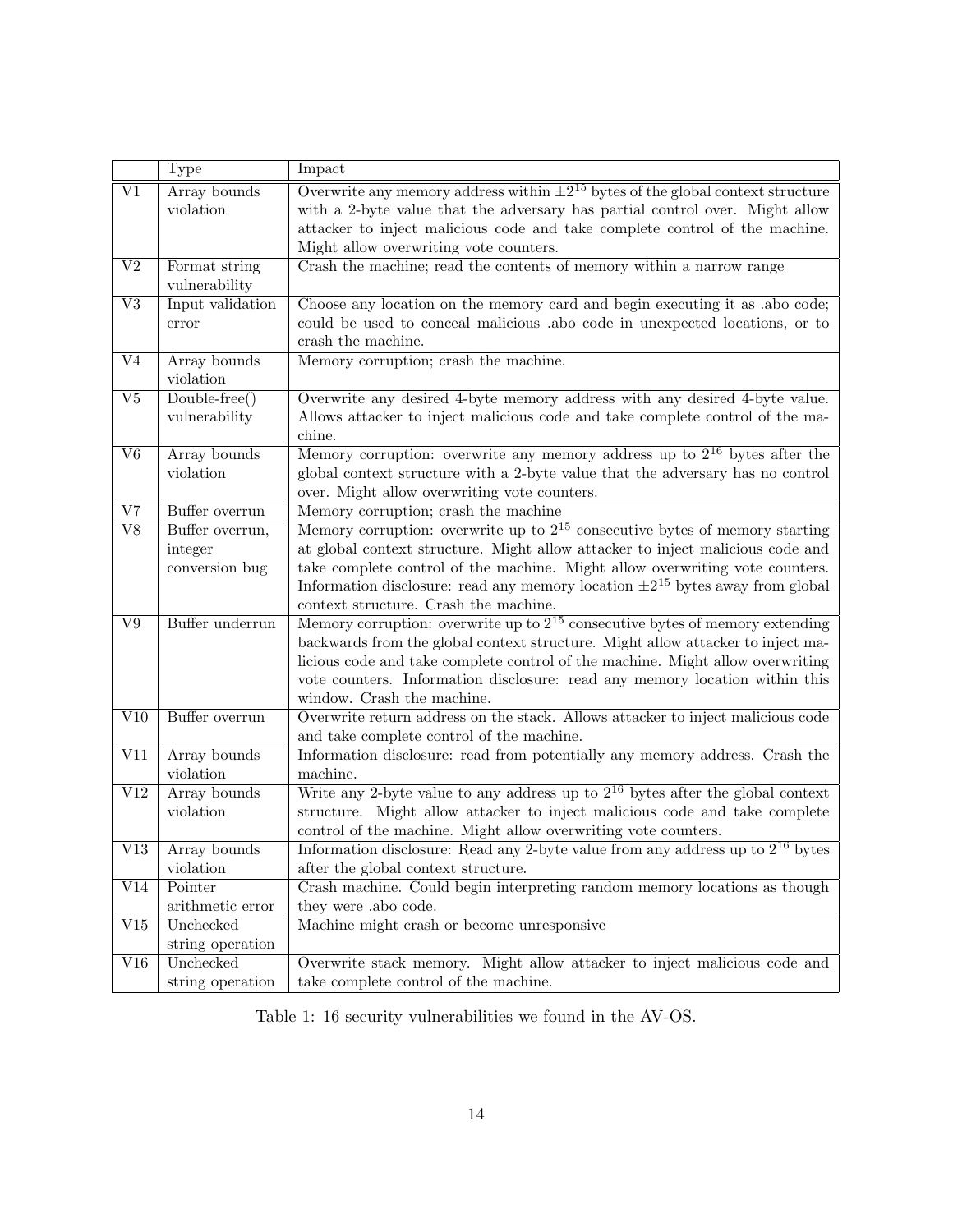|                        | Type             | Impact                                                                           |  |  |
|------------------------|------------------|----------------------------------------------------------------------------------|--|--|
| W1                     | Array bounds     | Overwrite any memory address with a 4-byte value that the adversary has          |  |  |
|                        | violation        | partial control over. Allows attacker to inject malicious code and take complete |  |  |
|                        |                  | control of the machine.                                                          |  |  |
| W <sub>3</sub>         | Input validation | Choose any memory location and begin executing it as .abo code; could be used    |  |  |
|                        | error            | to conceal malicious abo code in unexpected locations, or to crash the machine.  |  |  |
| W <sub>6</sub>         | Array bounds     | Overwrite any memory location with any desired value. Allows attacker to         |  |  |
|                        | violation        | inject malicious code and take complete control of the machine.                  |  |  |
| $\overline{\text{W7}}$ | Buffer overrun   | Memory corruption; crash the machine                                             |  |  |
| W8                     | Buffer overrun,  | Corrupts memory until the machine crashes.                                       |  |  |
|                        | integer          |                                                                                  |  |  |
|                        | conversion bug   |                                                                                  |  |  |
| W10                    | Buffer overrun   | Overwrite return address on the stack. Allows attacker to inject malicious code  |  |  |
|                        |                  | and take complete control of the machine.                                        |  |  |
| W11                    | Array bounds     | Information disclosure: read from potentially any memory address. Crash the      |  |  |
|                        | violation        | machine.                                                                         |  |  |
| W12                    | Array bounds     | Writes any 4-byte value to any address. Allows attacker to inject malicious      |  |  |
|                        | violation        | code and take complete control of the machine.                                   |  |  |
| W13                    | Array bounds     | Information disclosure: read a 4-byte value from any address.                    |  |  |
|                        | violation        |                                                                                  |  |  |
| W14                    | Pointer          | Crash machine. Could begin interpreting random memory locations as though        |  |  |
|                        | arithmetic error | they were abo code.                                                              |  |  |

Table 2: 10 security vulnerabilities we found in the AV-TSx. Note that in many cases, the same vulnerability appears in both the AV-OS and AV-TSx interpreters, so we have used parallel numbering (e.g., the bug V6 in the AV-OS interpreter also appears in a very similar form as bug W6 in the AV-TSx interpreter).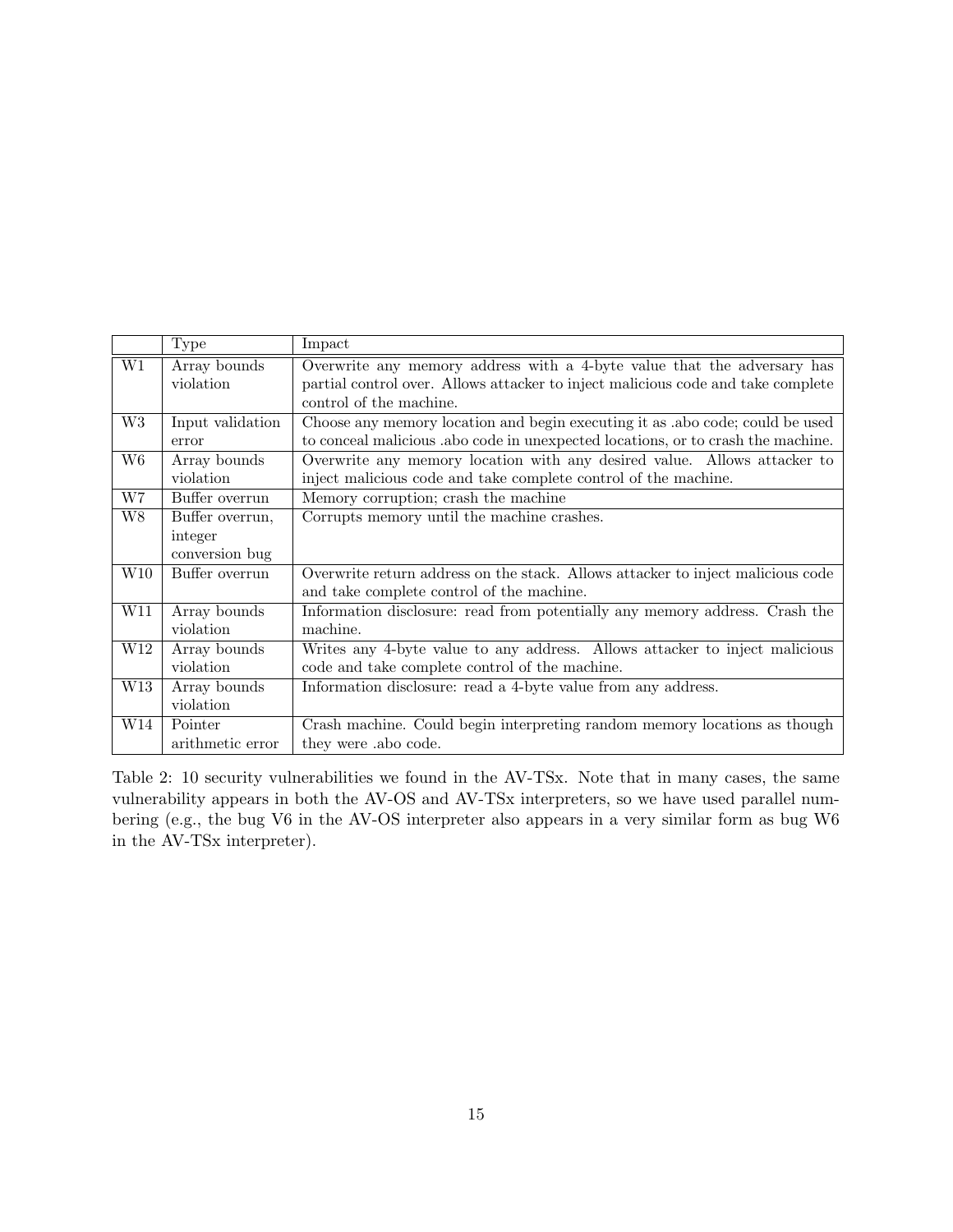• It is conceivable that the attack might be able to propagate from machine to machine, like a computer virus. For instance, if an uninfected memory card is inserted into an infected voting machine, then the compromised voting machine could replace the AccuBasic object code on that memory card with a malicious AccuBasic script. At that point, the memory card has been infected, and if it is ever inserted into a second uninfected machine, the second machine will become infected as soon as it runs the AccuBasic script.

It is difficult to confidently assess the magnitude of this risk without experimentation with real systems. That said, given our current understanding of how memory cards are used and our current understanding of the vulnerabilities<sup>5</sup>, we believe the risk of this kind of attack is low (at least in the near term). This kind of virus would only be able to spread through "promiscuous sharing" of memory cards, which means that propagation would probably be fairly slow. If typical practice is that memory cards are wiped clean before the election, programmed, sent to the polls, and then returned for reading at the GEMS central management system, then there does not seem to be much opportunity for one infected memory card to infect many machines.

• On the AV-TSx, the attack could print fraudulent VVPAT records. Since VVPAT records are considered the authoritative record during a recount, this might enable election fraud even if the VVPAT records are manually recounted. For instance, the attack could print extra VVPAT records during a quiet time when no voter is present (however, we expect that this might be noticed by poll workers, as the TSx printer is fairly noisy). As another example, when a voter is ready to print the VVPAT record, the attack code could print two copies of the voter's VVPAT record and hope that the voter doesn't notice. The attack might print duplicate VVPAT records only for voters who have voted for one particular candidate, thereby inflating the number of VVPAT records for that favored candidate. Alternatively, it might fail to print VVPAT records for voters who vote for a disfavored candidate (but of course, this could easily be detected voters who know to expect the machine to print a VVPAT record).

We believe the risk of false VVPAT records is lower than it might at first seem. See below for further discussion.

• The attack could affect the correct operation of the machine. For instance, on the AV-OS, it could turn off under- and over-vote notification. It could selectively disable over-vote notification for ballots that contain votes for a disfavored candidate, or selectively provide false over-vote notifications for ballots that contain votes for a favored candidate. On the AV-TSx, it could show the voter a wrong or incomplete list of candidates during vote selection; it could change selections between the time when they are initially selected and when they are shown on the summary screen; and it could selectively target a subset of voters, based on how they have voted or on other factors. Once the machine is running native code supplied by the attacker, its operation can be completely controlled by the attacker.

In addition, most of the bugs we found could be used to crash the machine. This might disenfranchise voters or cause long lines. These bugs could be used to selectively trigger a crash

 $5W$ e have assumed as part of this analysis that the GEMS central management system, and TSx machines running in accumulator mode, do not execute AccuBasic scripts as part of reading memory cards. We were not able to verify or refute this assumption; however, we have no reason to believe it is inaccurate. Of course, if this assumption is inaccurate, our analysis of the risk would be affected.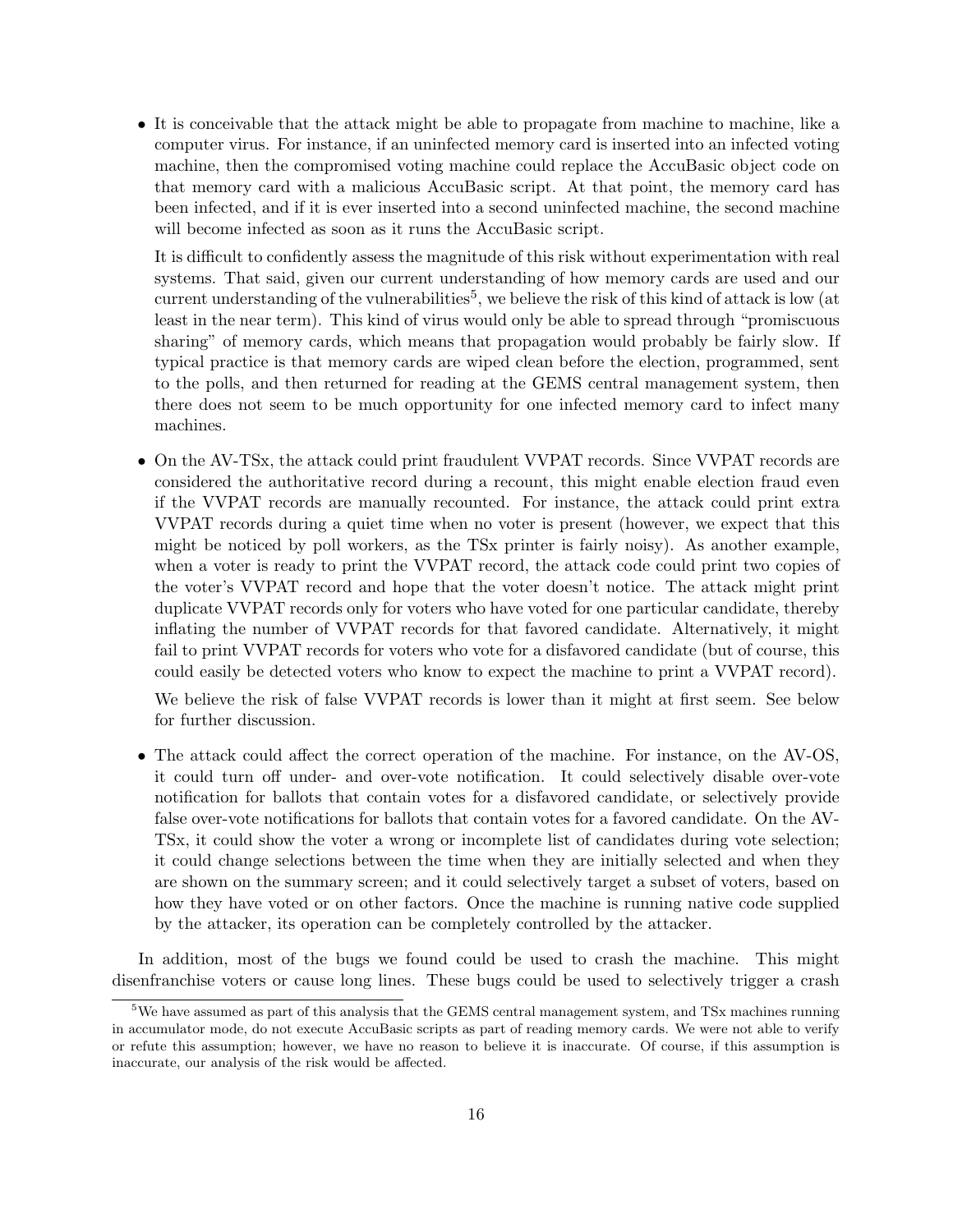only on some machines, in some geographic areas, or based on certain conditions, such as which candidate has received more votes. For instance, it would be possible to write a malicious AccuBasic script so that, when the operator prints a summary report at the end of the day, the script examines the vote counters and either crashes or continues operating normally according to which candidate is in the lead.

Unfortunately, the ability of malicious AccuBasic scripts to crash the machine is currently embedded in the architecture of the interpreter. Any infinite loop in the AccuBasic script immediately translates into an infinite loop in the interpreter (which causes the machine to stop responding, and is indistinguishable from a crash), and any infinite recursion in the AccuBasic script translates into stack overflow in the interpreter (which could corrupt stack memory or crash the machine).

The impact on the paper ballots (AV-OS). It is important to note that even in the worst case, the paper ballots cast using an AV-OS remain trustworthy; in no case can any of these vulnerabilities be used to tamper with the paper ballots themselves.

The impact on the VVPAT records (AV-TSx). As mentioned above, on the AV-TSx it is conceivable that these vulnerabilities might enable an attacker to print false VVPAT records. We assess the magnitude of this risk here. There are two cases:

• If the bugs are not fixed, and if proper cryptographic defenses are not adopted (see Finding 3), and if a malicious individual gains unsupervised access to the memory code:

In this case, it is hard to make any guarantees about the integrity of the VVPAT records. Attack code might be able to introduce fraudulent VVPAT records, compromising the integrity of both the electronic tallies and the paper records.

We were unable to identify any realistic scenario where this would enable an attacker to cause fraud on a large enough scale to affect the outcome of a typical election without being detected. If the attack tries to insert many fraudulent extra VVPAT records, then the 1% recount should detect that the VVPAT records do not match the electronic tallies or that many precincts have more VVPAT records than voters who signed in (on the roster sheets), which would reveal the presence of some kind of attack and (presumably) trigger further investigation. If the attack tries to defraud many voters by failing to print a valid VVPAT record, then we suspect at least some of these voters will notice and the attack is likely to be detected. Also, mounting a large-scale attack would appear to require tampering with many memory cards or with the GEMS election management system, which restricts the class of adversaries who would have the opportunity to mount such an attack.

Nonetheless, if such an attack is detected, it may be difficult to decide how to recover from the attack. In this scenario, both the electronic tallies and the paper records are untrustworthy, so in the worst case the only recourse may be to hold another election.

• If the bugs are fixed:

In this case, we do not see any realistic threat to the integrity of the VVPAT records.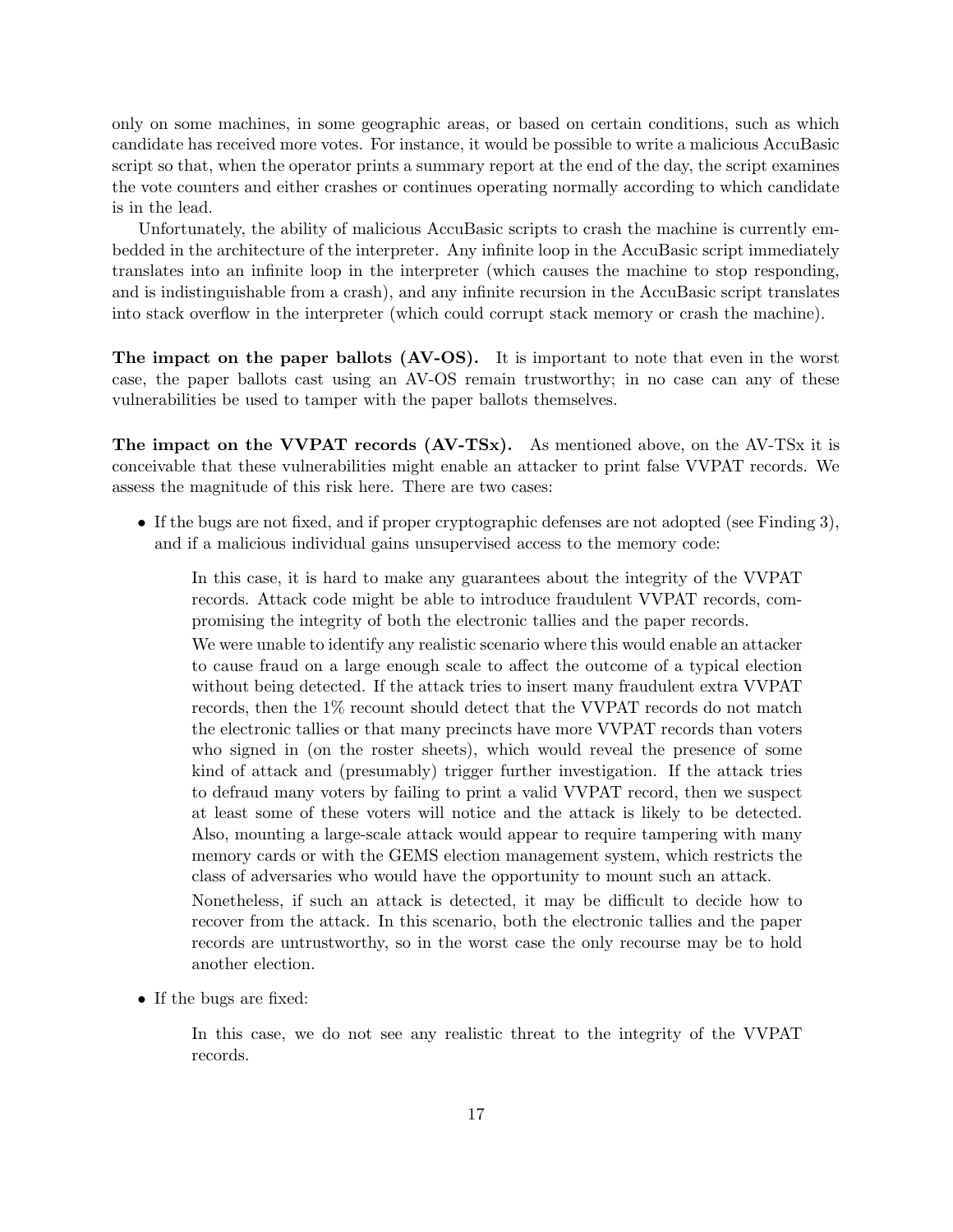In principle, if a malicious individual is able to introduce a malicious AccuBasic script, one might imagine a possible attack vector where the AccuBasic code prints false VVPAT records. However, in practice we do not see any viable threat here. AccuBasic scripts do have the capability to print to the AV-TSx printer, and this printer is shared for both printing reports (e.g., the zero tape, the summary report) during poll opening/closing, and for printing VVPAT records during the election. In theory, one might be able to envision a malicious AccuBasic script that, after it finishes printing the zero tape, continues running, waits some period of time, and then prints some text designed to look like a VVPAT record in hopes that this will be spooled into the security canister along with other VVPAT records. In practice, we believe that poll workers are unlikely to be fooled by this. As far as we can tell, the AV-TSx is single-threaded, so if the AccuBasic script does not relinquish control, the TSx will not show a startup screen welcoming voters to begin voting. It does not seem particularly likely that a poll worker would print and tear off a zero tape, feed the paper into the security canister, walk away before the machine has displayed a welcome screen, and fail to notice the machine printing and scrolling the tape into the security canister when there is no voter present. It is hard to imagine how this could be used for any kind of large-scale attack without being detected in at least some fraction of the polling places where the attack occurs. Therefore, we consider this risk to be minimal, if the bugs in the AV-TSx AccuBasic interpreter are fixed.

Finding 2 Everything we saw in the source code is consistent with Harri Hursti's attack on the AV-OS.

Our analysis of the source code is consistent with Harri Hursti's findings that (a) the AccuBasic script on the AV-OS memory card can be replaced with a malicious script, (b) the vote counters on the AV-OS memory card can be tampered with and set to non-zero values, and (c) it is possible to use a malicious AccuBasic script to conceal this tampering by printing fraudulent zero reports or summary reports. Our source analysis confirmed that a malicious AccuBasic script is able to print to the printer (on both the AV-OS and the AV-TSx), display messages on the LCD display (on the AV-OS), and prompt for user responses (on the AV-OS). Our analysis also confirmed that the AV-OS fails to check that the vote counters are zero at the start of election day. We also confirmed that the AV-OS source code has numerous places where it manipulates vote counters as 16-bit values without first checking them for overflow, so that if more than 65535 votes are cast, then the vote counters will wrap around and start counting up from 0 again. (It is a feature of 16-bit unsigned computer arithmetic that large positive numbers just less than 65536 are effectively the same as small negative numbers)<sup>6</sup>. There is little doubt in our minds that Hursti's findings about the AV-OS are accurate. Even if the bugs we found in the AccuBasic interpreter are fixed, Hursti's attacks will remain possible.

 $6\text{We discovered that the code does contain a check to ensure that it will not accept more than 65535 balls.}$ On the surface, that might appear adequate to rule out the possibility of arithmetic overflow. However, as Hursti's attack demonstrates, the existing check is not, in fact, adequate: if the vote counter started out at some non-zero value, then it is possible for the counter to wrap around after counting only a few ballots. This is a good example of the need for defensive programming. If code had been written to check for wrap-around immediately before every arithmetic operation on any vote counter, Hursti's technique of loading the vote counter with a large number just less than 65536 would not have worked.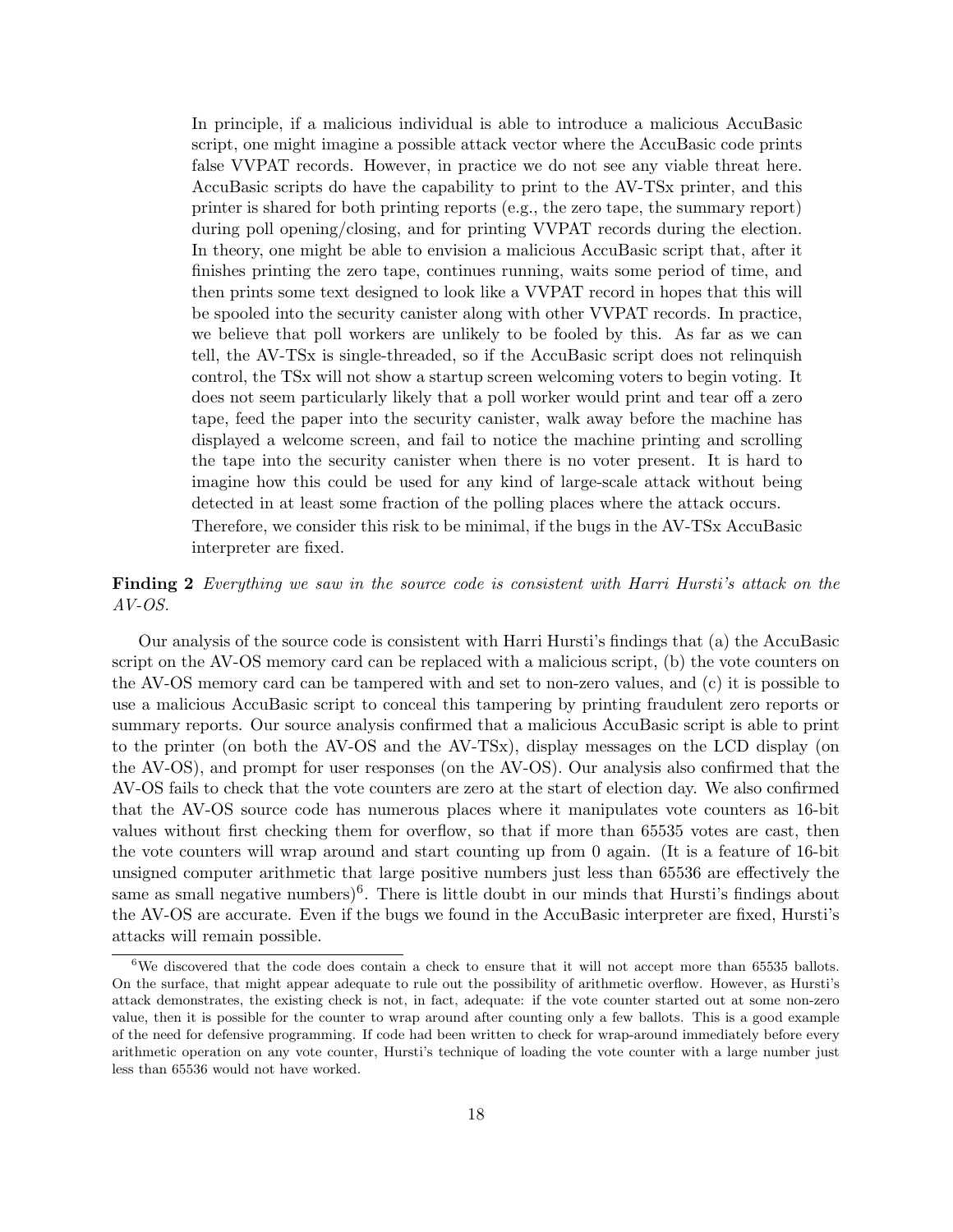The AV-TSx also appears to be at risk for similar attacks. The AV-TSx memory card also contains an AccuBasic script and appears to be vulnerable to similar kinds of tampering, unless the cryptographic keys have been updated from their default values (see below for a discussion).

Finding 3 The AV-TSx (but not the AV-OS) contains cryptography designed to protect the contents of the AV-TSx memory card from modification while it is in transit. This mechanism appears to be an acceptable way to protect AccuBasic scripts from tampering while the memory card is in transit, assuming election officials update the cryptographic keys on every AV-TSx machine.

The AV-TSx uses a cryptographic message authentication code (MAC), which ensures that it is infeasible for anyone who does not know the secret cryptographic key to tamper with the data stored on the memory card. The use of the cryptographic MAC in the AV-TSx appears to be an acceptable way to protect AccuBasic object code (.abo files) from tampering while the memory card is in transit, provided that election officials update the cryptographic keys on every AV-TSx. On the other hand, if the cryptographic keys are not updated, then the cryptographic mechanism does not protect against tampering with the contents of the memory card, for the following reasons.

The AV-TSx contains a default set of cryptographic keys. There is a procedure that election officials can use to change the keys stored on any particular AV-TSx machine. However, if this procedure is not performed on an AV-TSx machine, then that AV-TSx continues to use its default keys.

The default keys provide no security. They appear to be the same for all TSx machines in the nation, and in fact were discovered and published two and a half years ago (see Finding 4 below). Unfortunately, if no special steps are taken, the AV-TSx silently uses these insecure keys, without providing any warning of the dangers. Therefore, election officials will need to choose a new key for the county and update the keys on every AV-TSx machine themselves. Fortunately, there is a process for updating the keys on the AV-TSx by inserting a special smartcard into the AV-TSx machine.

So long as this process is followed, the cryptographic message authentication code (MAC) should provide acceptable security against tampering<sup>7</sup>. Because the AccuBasic script (.abo file) is stored on the memory card, the cryptography protects the AccuBasic script from being modified. If the cryptographic keys have been set properly, this defends against attacks like Harri Hursti's against the TSx: it prevents a malicious individual from successfully tampering with the AccuBasic script or the ballots stored on the memory card, even if the individual has somehow gained unsupervised access to the memory card, because the cryptographic check built in to the TSx firmware will fail and the TSx will print a warning message and refuse to proceed further.

The cryptographic MAC on the TSx appears to cover almost everything stored on the memory card data file. It covers election parameters, vote counters, the AccuBasic script (.abo file), and some other configuration data. The only exceptions we are aware of is that the file version number and the election serial number do not appear to be covered by the cryptographic MAC or by any checksum. These exceptions seem to be harmless.

In effect, the cryptography acts as the electronic equivalent of a tamper-resistant seal. If the contents of the memory card is tampered with, the cryptography will reveal this fact.

<sup>&</sup>lt;sup>7</sup>We assume that the cryptographic keys are not stored on the memory card, but are stored on non-removable storage. We were not able to verify this assumption from the source code alone, but we have no reason to believe otherwise.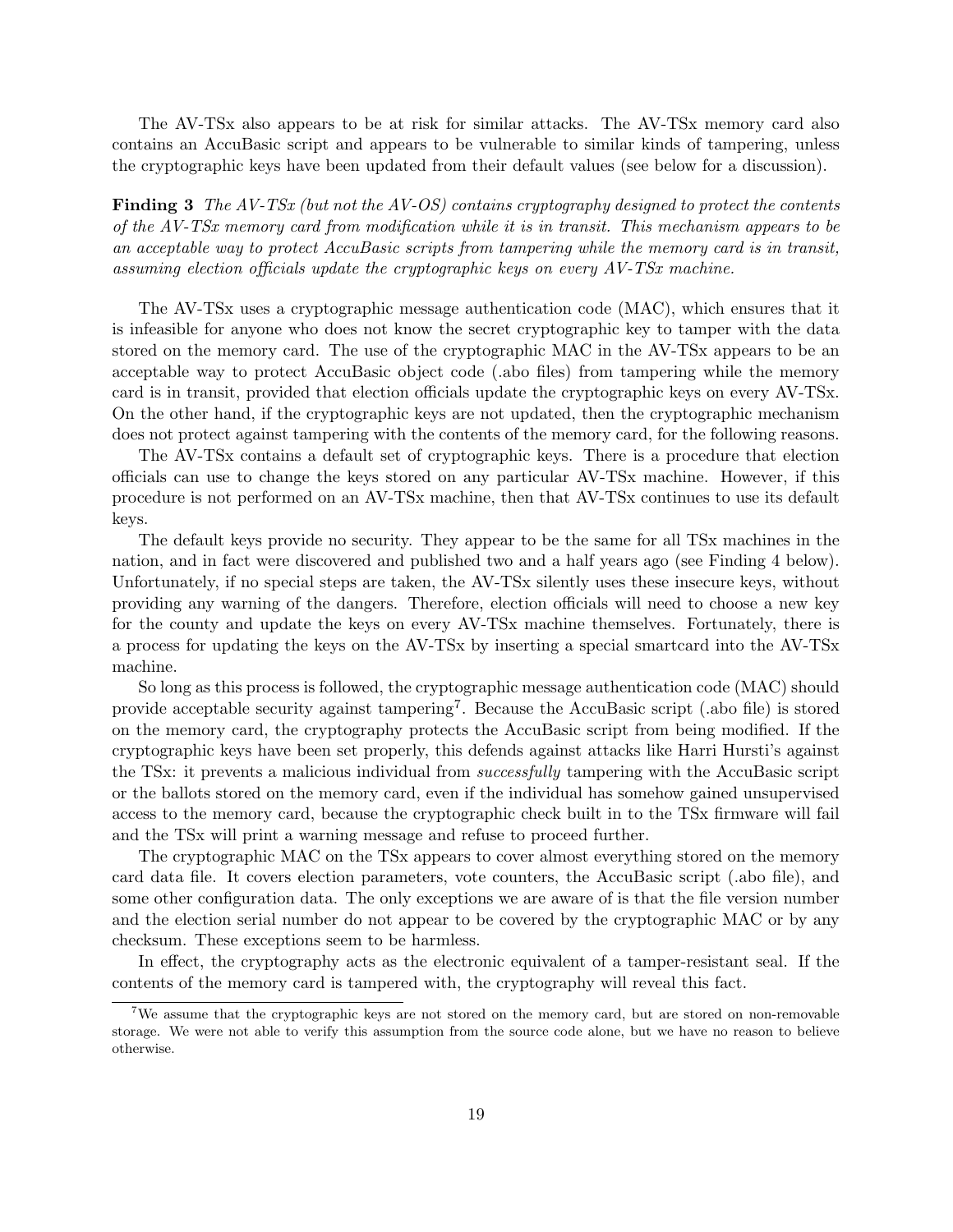We stress that, like a tamper-resistant seal, the cryptography *only* defends against tampering while the memory card is in transit. The cryptography does not protect against tampering with AccuBasic scripts while they are stored on the GEMS server. In the Diebold system, the cryptographic protection is applied by the GEMS server when the memory card is initialized. The GEMS server stores the cryptographic keys and uses them to compute the cryptographic MAC when initializing a memory card; later, the AV-TSx uses its own copy of the keys to check the validity of the MAC. Of course, anyone who knows the cryptographic key can change the contents of the card and re-compute the MAC appropriately. This means that anyone with access to the GEMS server will have all the information needed to make undetected changes to AV-TSx memory cards. Also, AccuBasic scripts (.abo files) are stored on the GEMS server and downloaded onto memory cards as needed. If the copy of the .abo files stored on the GEMS server were corrupted or replaced, then this could affect every AV-OS machine and every AV-TSx machine in the county. In other words, if the operator of the GEMS server is malicious, or if any untrusted individual gains access to the GEMS server, all of the machines in the county could be compromised. The AV-TSx cryptography provides no defense against this threat; instead, it must be prevented by carefully guarding access to the GEMS server.

The cryptographic algorithm used in the AV-TSx, while perhaps not ideal, appears to be adequate for its purpose. The AV-TSx uses the following MAC algorithm:

$$
F_k(x) = \text{AES}_k(\text{MD5}(x)),
$$

where  $\text{AES}_k(\cdot)$  denotes AES-ECB encryption of a 128-bit value under key k. This choice of MAC algorithm is probably not what any cryptographer would select today, but it appears to be adequate. In August 2004, cryptographers discovered a way to find collisions in MD5, which prompted many cryptographers to suggest using some other hash algorithm in new systems. Fortunately, these collision attacks do not appear to endanger the way that AV-TSx uses its MAC, because chosen-plaintext attacks do not appear to pose a realistic threat. In contrast, the discovery of second pre-image attacks on MD5 would probably suffice to break the AV-TSx MAC algorithm, but fortunately no practical second pre-image attacks on MD5 are known. Consequently, given our current knowledge, the AV-TSx MAC appears to be acceptable.

In the long run, it would probably make sense to migrate to a more robust MAC algorithm (e.g., AES-CMAC). Even better, a cryptographic public-key signature (e.g., RSA, DSA) would appear to be ideal for this task. With the current scheme, anyone who can gain access to and reverseengineer an AV-TSx machine can recover the cryptographic key and attack the other memory cards in the same county; while a public-key signature would eliminate this risk. Nonetheless, for present purposes the current scheme appears to be strong enough that it is not the weakest point in the system.

Finding 4 The AV-TSx contains default cryptographic keys that are hard-coded into the source code and that are the same for every AV-TSx machine in the nation. One of these keys was disclosed publicly in July, 2003, yet it remains present in the source code to this day.

We mentioned above that the AV-TSx contains a set of default keys that are used if the cryptographic keys have not been explicitly updated. We found that these default keys are hard-coded in the source code and are the same for every AV-TSx machine in the nation.

The presence of hard-coded keys in the TS was first disclosed in a famous scientific paper by Kohno, Stubblefield, Rubin, and Wallach in July, 2003. Their paper also revealed the value of the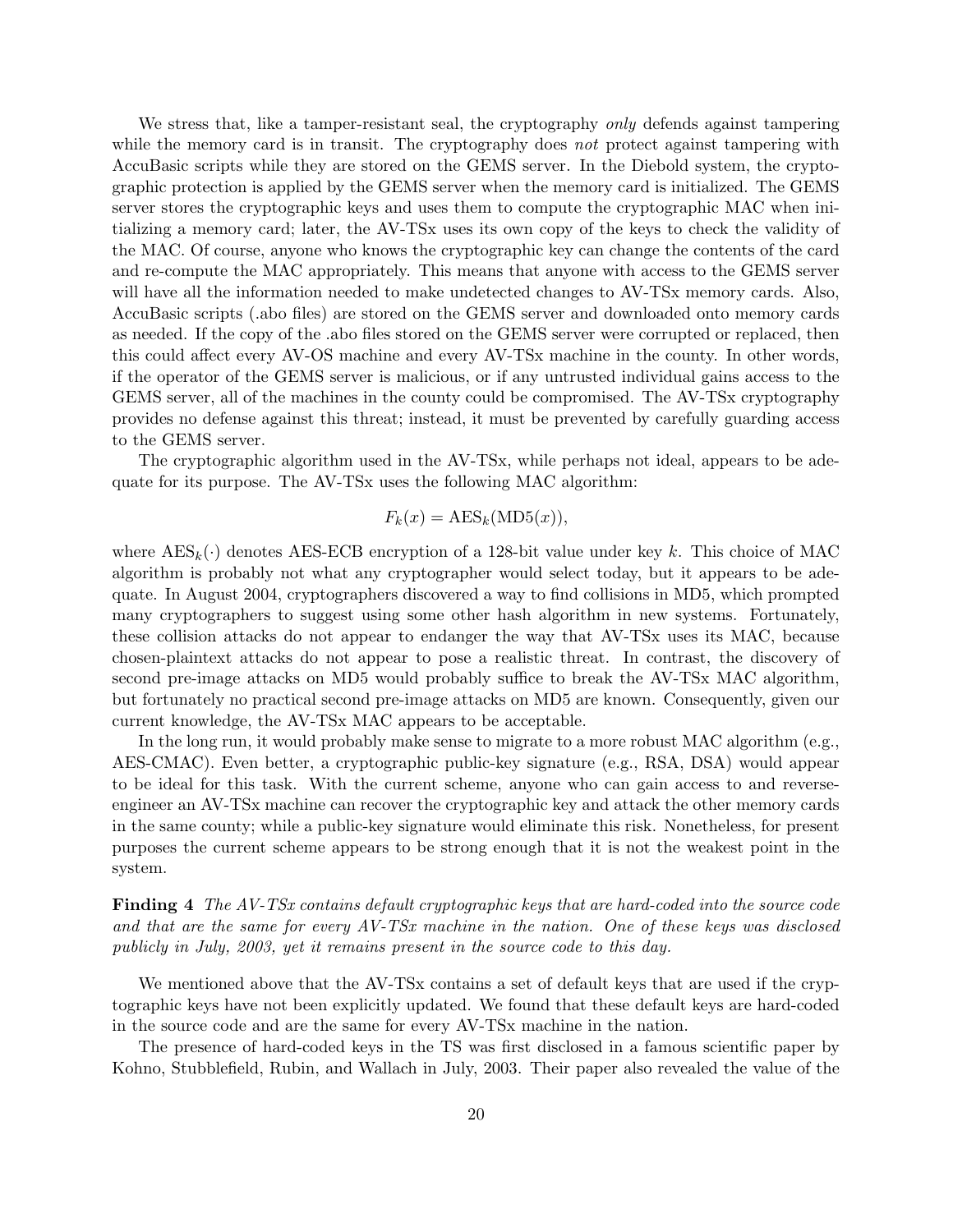key—namely, F2654hD4—to the public. Subsequent reports from Doug Jones revealed that this design defect dates back to November, 1997, when he discovered the same hard-coded key and reported its presence to the vendor. These authors pointed out that use of a hard-coded key that is the same for all machines is very poor practice and opens up serious risks. It would be like a bank using the same PIN code for every ATM card they issued; if this PIN code ever became known, the exposure could be tremendous. It had been our understanding that all of the vulnerabilities found in those investigations two years ago had been addressed. It is hard to imagine any justification for continuing to use this key after it had been compromised and revealed to the public. This is a serious lapse that we find hard to understand considering how widely publicized this vulnerability was.

This also illustrates the reason that cryptographers uniformly recommend against hard-coded keys. If those keys are ever compromised or leaked, the compromise can affect every machine ever manufactured, and it can be difficult to change the key on every affected machine.

The AV-TSx would be more secure if it were changed to avoid use of default keys, i.e. if election officials were required to generate and load a county-specific cryptographic key onto the AV-TSx before its first use, and if the AV-TSx were to refuse to enter election mode if no key has ever been loaded.

**Finding 5** The AV-OS stores the four-digit supervisor PIN on the memory card. The PIN is stored in an obfuscated format, but this obfuscation offers limited protection due to its reliance on hard-coded magic constants in the source code.

On the AV-OS, the four-digit PIN is derived as a specific function of a field stored on the memory card and of some constant values that are hard-coded into the source code. These magic constants are the same for every AV-OS machine across the nation, which is the rough equivalent of the hard-coded keys found in the AV-TSx. Thus, the AV-OS contains a design defect that is roughly similar to one in the AV-TSx.

Anyone with access to the AV-OS source code can learn these magic constants. Likewise, anyone who has unsupervised access to an AV-OS machine and the ability to perform reverse engineering could learn these magic constants. Once the magic constants are known, anyone who gains access to a memory card can read its contents and predict its four-digit PIN. Likewise, if they had unsupervised access to the memory card, they could set the four-digit PIN to any desired value by setting the field stored on the memory card appropriately. The use of the same magic constant values for every AV-OS machine in existence poses the risk that, if these constant values are ever disclosed, the security of the PIN protection would be undermined.

At present, we believe the security risks of this design misfeature are probably minor and limited in extent, because even knowledge of the PIN only provides a limited degree of additional access. There are worse things that an individual could do if she gained unsupervised access to an AV-OS memory card. Nonetheless, we caution election administrators not to place too much reliance on the four-digit PIN on the AV-OS.

Finding 6 The AccuBasic interpreter was fairly cleanly structured and was organized in a way that made the source code very easy to read.

The source code for the AccuBasic interpreter was written in a way that made it easy for us to understand its intent and operation and analyze its security properties. The code was split into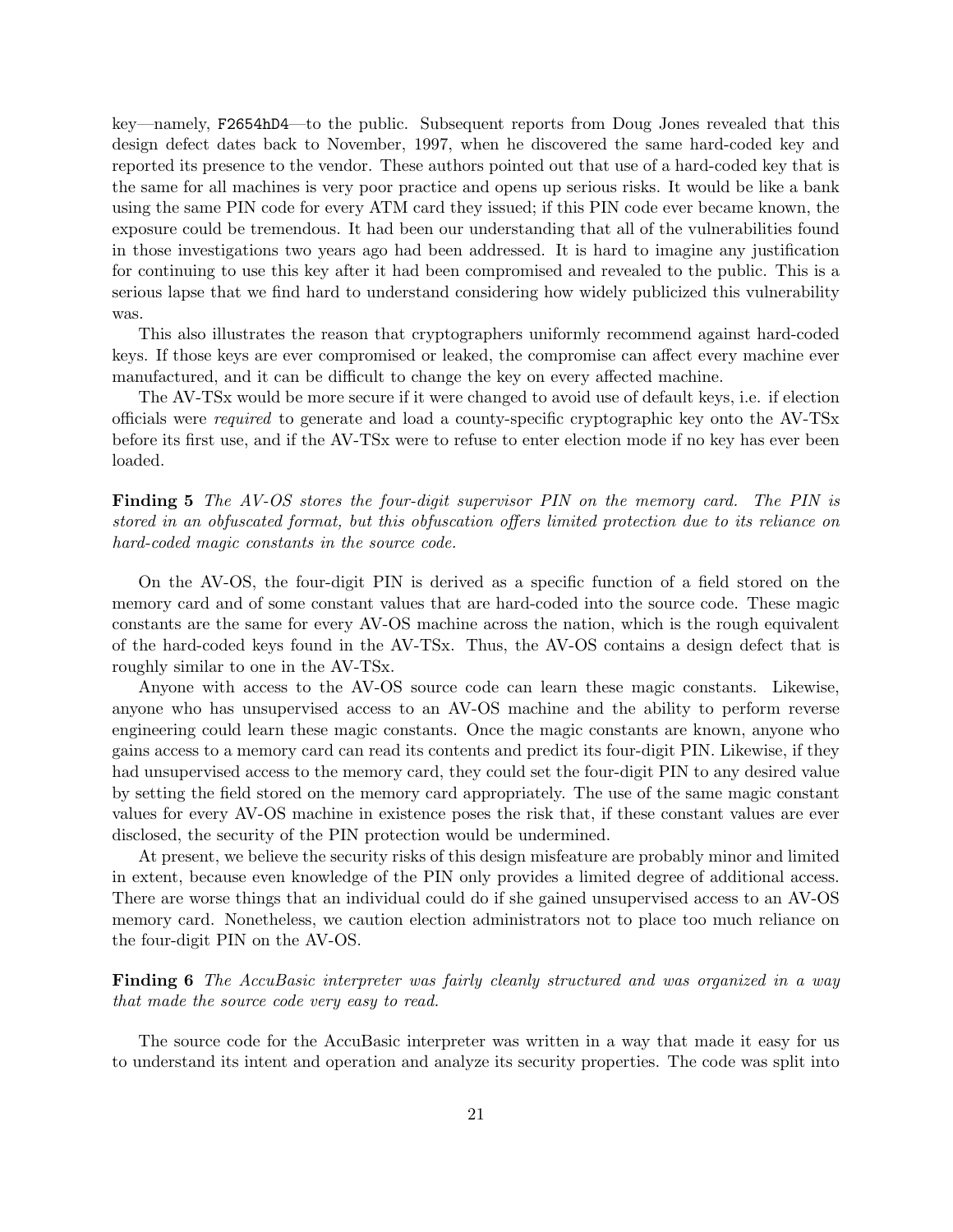many small functions whose purpose was clear and that performed one simple operation. There were comments explaining the purpose of each function and explaining tricky parts of the code. The clarity of the interpreter source code was about as good as any commercial code we have ever reviewed.

The interpreter is structured as a recursive descent parser, so that the program's call stack mirrors the stack of the associated context-free automaton. In addition, there is a global variable holding the global interpreter context: e.g., AccuBasic registers, AccuBasic variables, and various loop indexes. This was a reasonably elegant way to structure the implementation.

There were some ways that the implementation could have been improved. The code didn't use defensive programming, which would have helped tremendously to harden it against many malicious attacks. Also, the source code didn't document the relevant program invariants and pre- /post-conditions. We were forced to work these out by hand (e.g., that certain parameters were never NULL, that the global string register would never contain a string more than 255 bytes long, and so on), and it would have helped if these had been documented in the source code. Nonetheless, on the whole the interpreter source code was structured in a way that simplified the source code review task.

Finding 7 The AccuBasic language is not a general-purpose system; it is narrowly tailored for its purpose.

The AccuBasic language is not a full, general-purpose scripting language in the same category as, say, Visual Basic, in spite of the similarity of names. Instead, it is very modest in scope, with strongly circumscribed capabilities. If you are going to use an interpreted language at all in a context where security is important, this is the right way to do: one should include only the absolute minimum functionality in the language necessary to do the job it is designed for, and AccuBasic seems to meet that goal. In particular, we note that:

- AccuBasic is computationally complete in the sense that it can *compute* anything, but its interactions with the rest of the codebase are very limited. The parts of the firmware and operating system that it can invoke makes it basically useful only for printing reports, which is the intent.
- The AccuBasic interpreter cannot invoke most of the functions available in the firmware. It cannot read or write memory outside the its own stack. It can only invoke a handful of benign services necessary for its report-writing function, e.g. reading (but not writing) the vote totals or ballot file, accepting yes/no input from the user, writing to the printer, LCD screen, or touchscreen, appending an event to the audit log file, and reading the date and time.
- In particular, the AccuBasic interpreter has only read-only access to the vote counters or ballot file, so that AccuBasic scripts can construct reports from them, but cannot modify them.

In the short, the design of the AccuBasic language appears to us to be appropriate for its purpose.

Finding 8 The AccuBasic interpreter cannot be invoked while the AV-OS or AV-TSx are executing the core election functionality, i.e., while they are accepting votes during the middle of election day.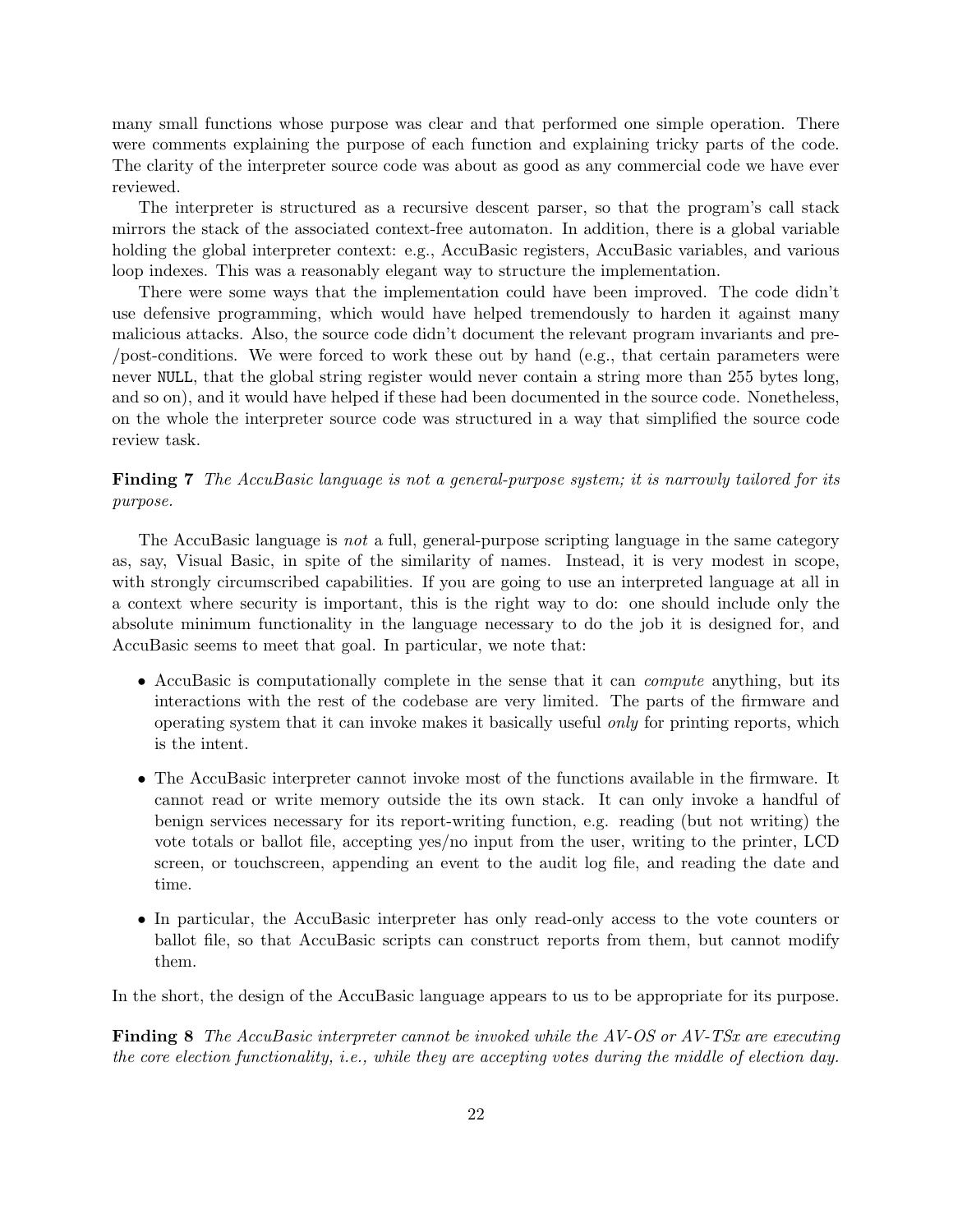The AV-OS. We determined the AV-OS does not invoke the interpreter during the tallying of live election ballots. The AV-OS invokes the interpreter during pre-election procedures, such as printing test ballot zero reports and tallies, printing election zero reports, and printing labels for duplicate memory cards and audit reports. The AV-OS also invokes the interpreter to print post-election reports after the "ender" card is read.

The AV-TSx. We determined the AV-TSx does not invoke the interpreter while it is in "election" mode. The AV-TSx can invoke the interpreter under five circumstances:

- 1. Printing a zero report on machine initialization.
- 2. The "Print Election Results" button on the pre-election menu page for printing pre-election test results.
- 3. Printing election totals after a poll worker presses the "End Voting" button on the election menu page.
- 4. The "Print Election Results" button on the post-election menu page.
- 5. The "Print Results" button on the the accumulator menu page.

None of these can occur during the middle of the day while the TSx is in the process of interacting with voters and accepting votes.

These observations are also positive design points. The interpreter is not only very limited in its functionality, but it is very limited in the window of time during an election that it runs, which is what one wants when security is important.

Finding 9 The AccuBasic interpreter does not appear to have been written using high-assurance software development methodologies.

The AccuBasic interpreter appeared to be written using commercial standards of software development. This means it is not high-assurance software, nor was it developed following high-assurance methodologies.

High-assurance methods are often used for software systems where security is of utmost importance, most notably for military applications (e.g., software used to process classified documents). At a high level, these methods are similar to those used to build safety-critical software systems, where failure of the software can lead to loss of life (e.g., software found in avionics control systems, nuclear reactors, manned space flight, train control systems, automotive braking systems, and other similar settings).

In high assurance software development, one first determines explicitly what requirements the software and/or system must meet. One then designs the system, demonstrating throughout that the design meets the requirements. The method used to demonstrate this depends upon the degree of assurance desired. One then implements the system, and again justifies that the implementation meets the design. Indeed, one should be able to point to each requirement and show exactly what code is present as a result of that requirement. Finally, the operating instructions and procedures for the system and software must also meet the requirements.

We saw no evidence that the AccuBasic interpreter was developed in this way. Indeed, the problems we found argue against it. We should note that we did not see *anything* beyond the code—no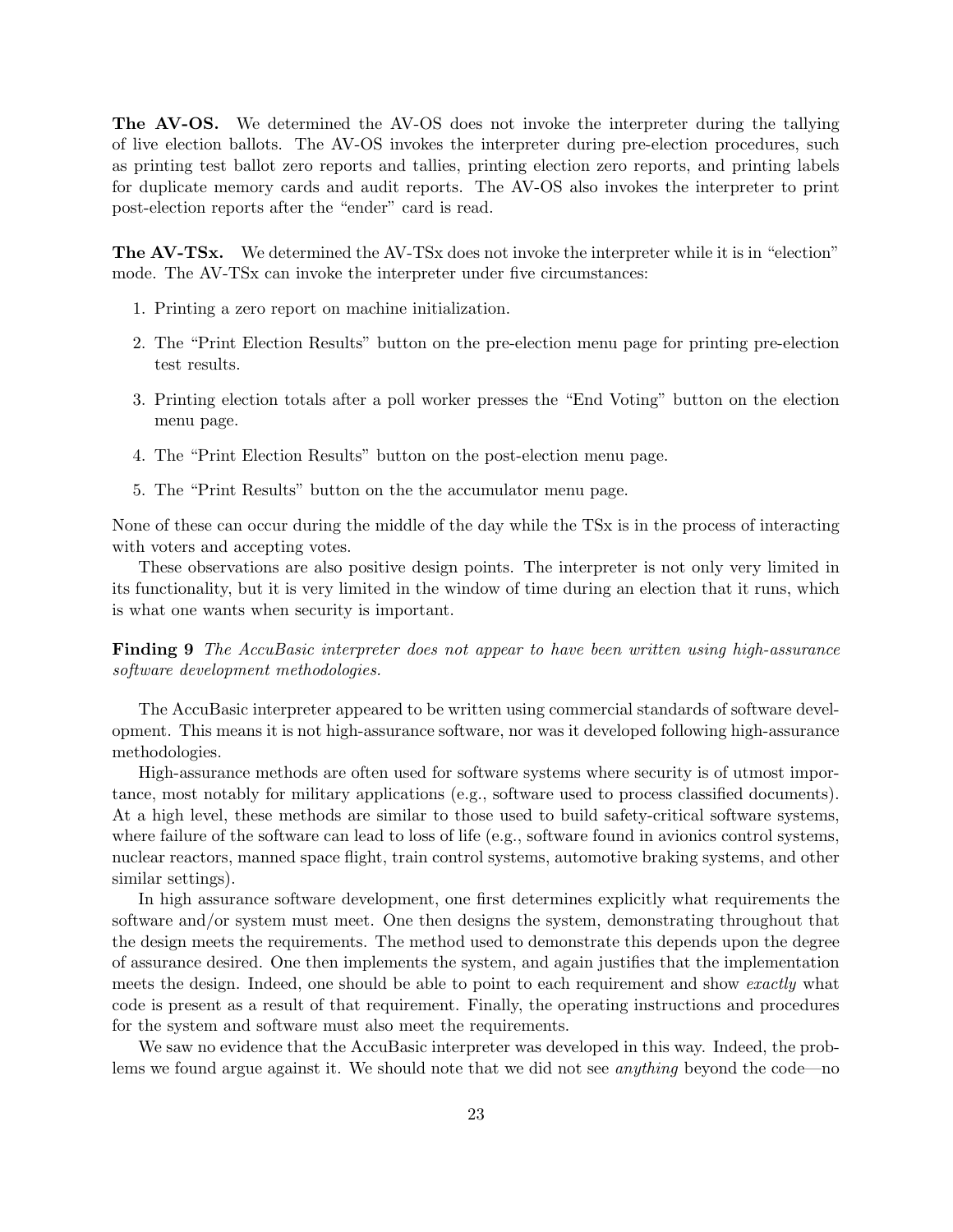| Informal name   | Code identifier    | Summary                                           |
|-----------------|--------------------|---------------------------------------------------|
| "uninitialized" | STAT_UNUSED        | /* Empty formatted memory card. */                |
| "downloaded"    | STAT_DOWNLOADED    | /* Downloaded memory card - pre-election mode. */ |
| "election mode" | STAT_ELECTION      | /* Election counting mode. */                     |
| (none)          | STAT_ELECTION_DONE | /* Ender card fed, printing totals report. */     |
| (none)          | STAT DONE          | /* Post-election mode - ready for upload. */      |
| (none)          | STAT_UPLOADED      | /* Upload done, ready for audit. */               |
| (none)          | STAT_AUDIT_DONE    | /* Final audit report printed. */                 |

Figure 1: The modes that the AV-OS memory card can be in. For each mode, we list the informal name we use in this report, the symbolic name found in the source code, and a brief description taken from comments in the source code.

requirements documents, architecture documents, design documents, threat model documentation, or security analysis documents—all of which would be present were high assurance development techniques used.

We also expect that if one were going to use high-assurance programming practices anywhere in a voting system, the interpreter would be one of the most likely places to use it. If high-assurance practices had been used during the design and implementation of the AV-OS and AV-TSx, the vulnerabilities we found would likely have been avoided.

Finding 10 The AV-OS is at risk from Harri Hursti's attacks no matter what state the memory cards are in when they are transported to the polls. Even if the memory cards are not put into election mode until the polls are opened, Hursti's attack is still possible.

The AV-OS can be in one of several modes (e.g., pre-election, election mode, post-election). This is determined by a value stored on the memory card. It has been suggested that, if election workers were to wait to put the card into election mode until polls are opened, this might provide some level of defense against Hursti's attack. We find that this scheme does not, in fact, provide any useful protection.

Because the mode is stored on the memory card, whether or not the memory card is in election mode while in transit makes essentially no security difference. An attacker who can modify the object code and vote counts on the memory card (as Mr. Hursti did) could just as easily modify the election mode indicator too. In addition, all of the vulnerabilities described earlier (due to bugs in the code) are still exploitable, no matter what mode the memory card is in.

A detailed technical analysis of the election mode issue can be found in Section 4.1.

## 4.1 Technical details: Election mode and the AV-OS

In the AV-OS, memory cards can be in one of 7 modes, indicated by a field stored on the memory card (namely, mCardHeader.electionStatus in the source code). The states are documented in Figure 1. The mode of the memory card at the time when the machine is booted determines what functions the AV-OS will execute. The AV-OS also updates the mode of the card in response to operator input.

The memory card also contains many counters, including candidate counters (which contain, for each candidate, the number of votes cast for that candidate), race counters (which contain, for each race, the number of votes cast in that race), and card counters (which contain the total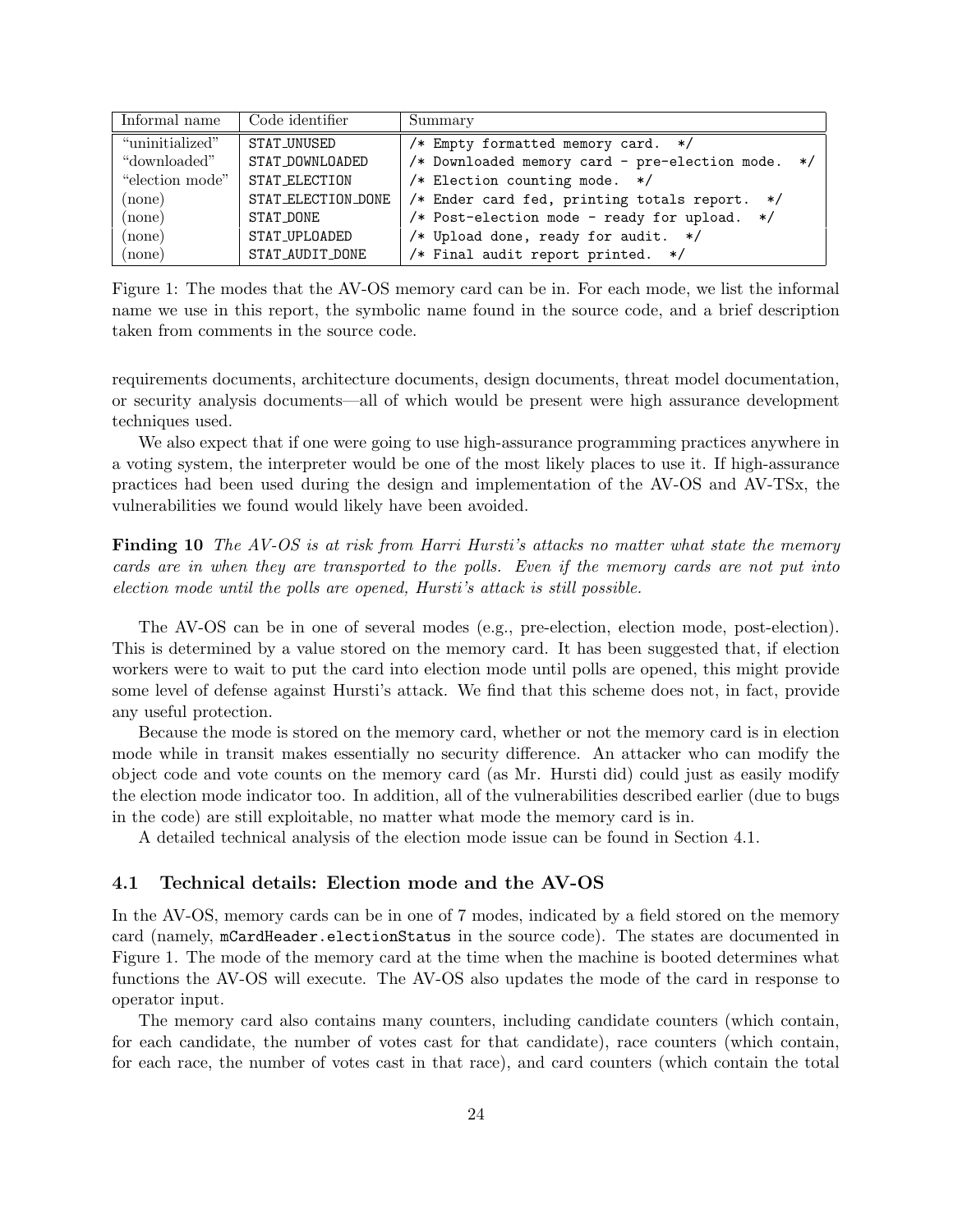number of "cards cast" or, in other words, the number of ballots scanned). In each case, there are three values stored: the number of absentee votes, the number of election-day votes, and the total number of votes (which should be the sum of the previous two values). This reflects the fact that the machine can be set into a mode to count absentee votes or to count at the polling place. Note that there is some redundancy among these counter values: for instance, under normal operation, if Smith and Jones are the only two candidates in one race, then the race counter should equal the sum of Smith's candidate counter and Jones' candidate counter.

In Harri Hursti's demonstration, apparently the memory card was already placed into "election mode" before Hursti was given the card. It has been suggested that if the card had been in one of the two pre-election modes ("initialized" or "downloaded") when it was given to Hursti, then the Hursti attack would not work, because the process of placing the card into "election mode" would cause the vote counters to be zeroed.

Recall that Hursti's attack, in its most dangerous form, involved two components: (a) modifying the vote counters on the memory card to pre-load it with some non-zero number of votes for each of the candidates (e.g., +7 votes for Smith and −7 votes for Jones); (b) replacing the AccuBasic script with a malicious script that falsely printed a zero report showing zeros, even though the vote counters were in fact not zero. The ability to print a false zero report enabled Hursti to conceal the fact that he had stuffed the digital ballot box. This attack was demonstrated in a scenario where the card was set into "election mode" in the warehouse, before there was an opportunity to tamper with its contents. Might it perhaps be possible to defeat this attack if memory cards were left in pre-election mode at the warehouse, transported in this mode, and then poll workers were asked to set the card to "election mode" at the opening of polls? The idea is that, in the process of setting the card into "election mode", the AV-OS will zero out the vote counters on the card, thereby undoing any pre-loading of the memory card with fraudulent votes that might have occurred before that point. We were asked to characterize the behavior of election mode and investigate whether defenses of this form would provide any value in defending against Hursti's ballot stuffing attack.

Boot behavior. When starting the AV-OS machine, the operator has the option of holding the YES button or the YES and NO buttons (simultaneously) to execute special diagnostic, supervisory, and setup functions. When the machine boots, it will enter one of several modes, depending on how it is started up:

- If the operator holds the YES and NO buttons down while machine is booting, the machine enters diagnostics mode. In diagnostics mode, the operator can set the clock, dump the memory card image via a serial port, and test various physical components of the voting machine.
- If the operator holds only the YES button and the card is initialized (i.e., in any state other than "initialized", or in other words, mCardHeader.electionStatus  $\neq$  STAT UNUSED), then it gives the operator the option to enter supervisor mode. To enter supervisor mode, the operator must enter the four digit PIN. In supervisor mode, the operator can modify the setup parameters, duplicate or clear the memory card, re-enter election mode after an "ender" card has been read, and reset the card to pre-election mode. In setup mode, the operator can change the phone number and configure the autofeeder and other physical devices.
- If the card is "uninitialized" (mCardHeader.electionStatus  $=$  STAT\_UNUSED), the machine enters the aforementioned setup mode. Curiously, in this case the operator can enter setup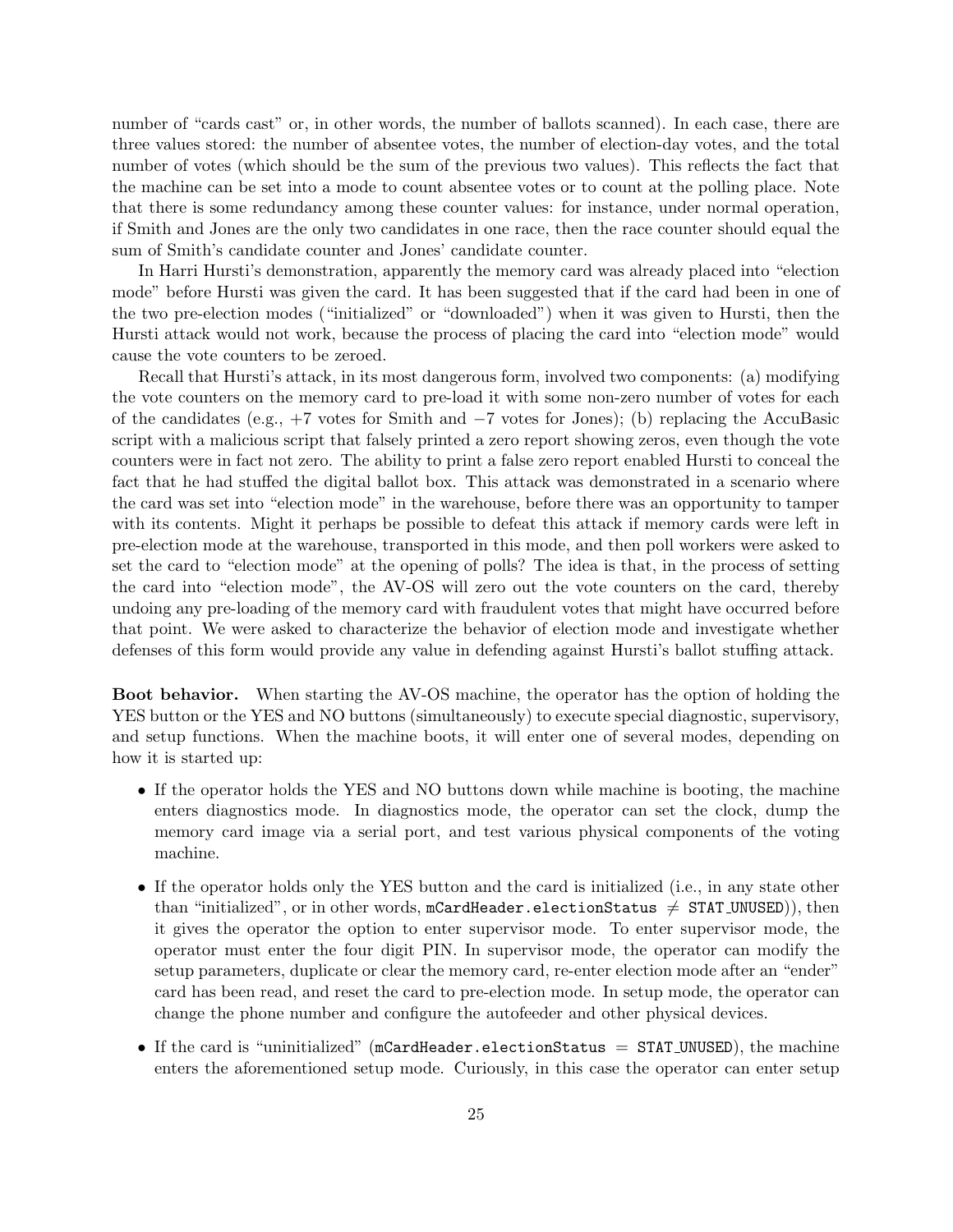mode without entering a PIN. This means that it would be possible in this case to change the phone number it dials to transmit election results, without entering a PIN. (We are not aware of any California jurisdiction that uses the AV-OS's modem capabilities, so this is of little practical relevance in California.)

After these functions complete or if the operator chose not enter them, the machine displays

```
SYSTEM TEST
*** PASSED ***
```
and enters the main control loop. The main control loop works as follows:

- If the card state is "initialized" (STAT UNUSED) or "downloaded" (STAT DOWNLOADED), the machine executes pre-election functionality. Then, the machine goes back to the beginning of the loop.
- If the card state is in "election mode" (STAT ELECTION), the machine executes the election functionality and begins accepting and counting ballots. Then, the machine goes back to the beginning of the loop.
- If the card state is in any of the four post-election states (STAT ELECTION DONE, STAT DONE, STAT UPLOADED, or STAT AUDIT DONE), it executes the post-election functionality. Then, the machine goes back to the beginning of the loop.

The behavior of the AV-OS. We focus on three modes, "uninitialized", "downloaded", and "election mode", and describe how the AV-OS behaves when loaded with a card in one of those three states.

If the card is "uninitialized", the AV-OS enters a mode of operation for downloading data to the memory card. If the download is successful, the operator can print an optional zero report using the AccuBasic interpreter and then the card is set to "downloaded" mode. At this point, or if a card in "downloaded" state is inserted into the AV-OS at any time, the AV-OS provides the operator with the option of performing pre-election testing. Pre-election testing includes reading blank and full marked ballots, counting test ballots, moving the ballot deflector, testing upload of results, and printing test total and audit reports.

After testing, the machine prompts the operator if he or she wants to enter election mode. If the operator answers yes, then the card is set to "election mode" (i.e., the field mCardHeader.electionStatus on the card is set to the value STAT ELECTION) and the AV-OS proceeds to clear the election counters. The step of entering election mode zeroes out the card counters, race counters, and candidate counters. In other words, it clears the number of votes registered for each candidate, the number of votes registered in each race, and the total number of "cards cast" (i.e., the number of ballots scanned).

After the counters are zeroed, the AV-OS machine begins executing election functionality. This code first checks the card for errors. Then, it checks if any ballots have yet been counted by checking a counter stored on the memory card containing the total number of ballots that have been counted (mCardHeader.numBalCounted[CTR TOTAL]). If no ballots have been counted, the AV-OS invokes the AccuBasic interpreter to print a zero report (without first prompting the operator) and then begins to accept and count ballots. If this counter is non-zero, then it skips the zero report step and immediately begins to accept and count ballots.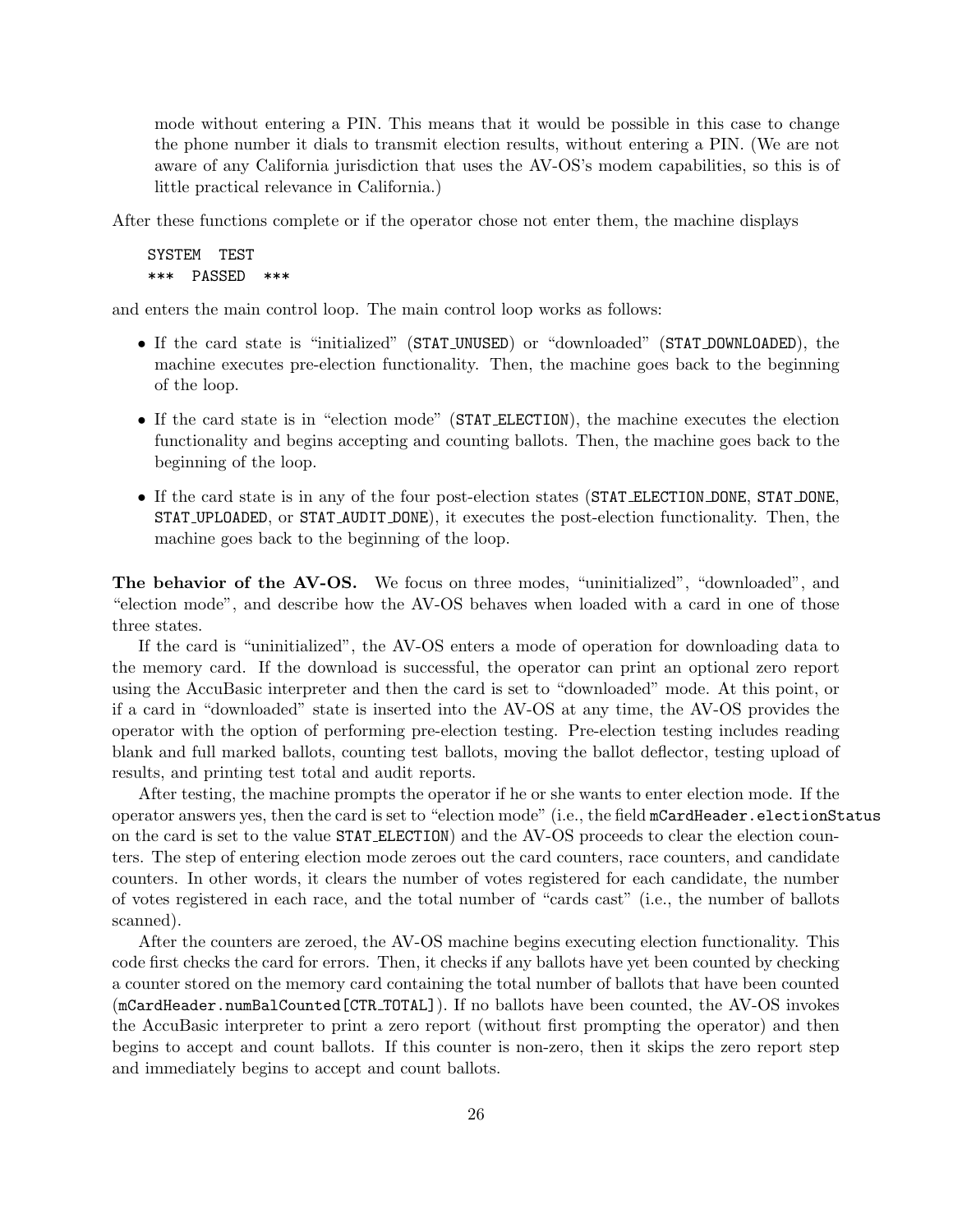The proposed defense. The Hursti attack works by maliciously preloading some of the vote counters with fraudulent non-zero values. It was suggested to us that having poll workers putting the card into election mode at the polling place would defeat this attack, but it wasn't clear whether this would involve delivering memory cards in the "uninitialized" or "downloaded" state.

We believe that transporting memory cards to the polling place in the "uninitialized" state doesn't make much sense. This would mean that the cards have not been programmed and initialized yet. It seems unlikely poll workers would be expected to program and initialize the memory cards.

Therefore, we assume that this procedural defense would involve initializing memory cards at the county headquarters, so that when they arrive at the polling place they are in the "downloaded" state. This means that the memory cards will have been programmed and initialized and are ready to be put into election mode when the AV-OS machine is turned on. After the machine starts and completes the optional diagnostics mode (see above), it will prompt the operator (in order) to:

- 1. To count test ballots (optional);
- 2. To move the ballot deflector (optional);
- 3. To test the upload option (optional);
- 4. To print a totals report (optional);
- 5. To print an audit report (optional);
- 6. To prepare for the election (optional);
- 7. To enter supervisor mode (optional).

To enter election mode, the operator should answer yes to the 6th prompt. At that time, the AV-OS machine will clear the counters (see above) and start counting ballots.

Analysis. Unfortunately, the proposed defense against Hursti's attack is not effective. An adversary with access to the memory card could maliciously set the card into election mode, by setting the mCardHeader.electionStatus field on the card to the value STAT ELECTION using a hex editor or by other means. When this card is inserted into the AV-OS, the AV-OS will not clear the counters, because the card is already in election mode. (The counters are only cleared when a card in the "downloaded" state is inserted into the AV-OS and explicitly put into election mode by the operator.)

On first consideration, one might expect that this attack could be detected. After all, an observant operator might notice that he or she did not have to navigate the prompts to explicitly put the machine into election mode, and thereby may be able to deduce that the card must have already been in election mode. Unfortunately, we cannot count on this defense, because things are more complex than they may initially appear.

Recall that if the memory card is in election mode and if the counter for the total number of ballots scanned (mCardHeader.numBalCounted[CTR TOTAL]) is zero, then the AV-OS will execute an AccuBasic script to print a zero report before accepting ballots. The operator is not prompted before the AccuBasic script begins running. Of course, if we assume that an adversary has unsupervised access to the memory card while it is in transport, the adversary could have replaced the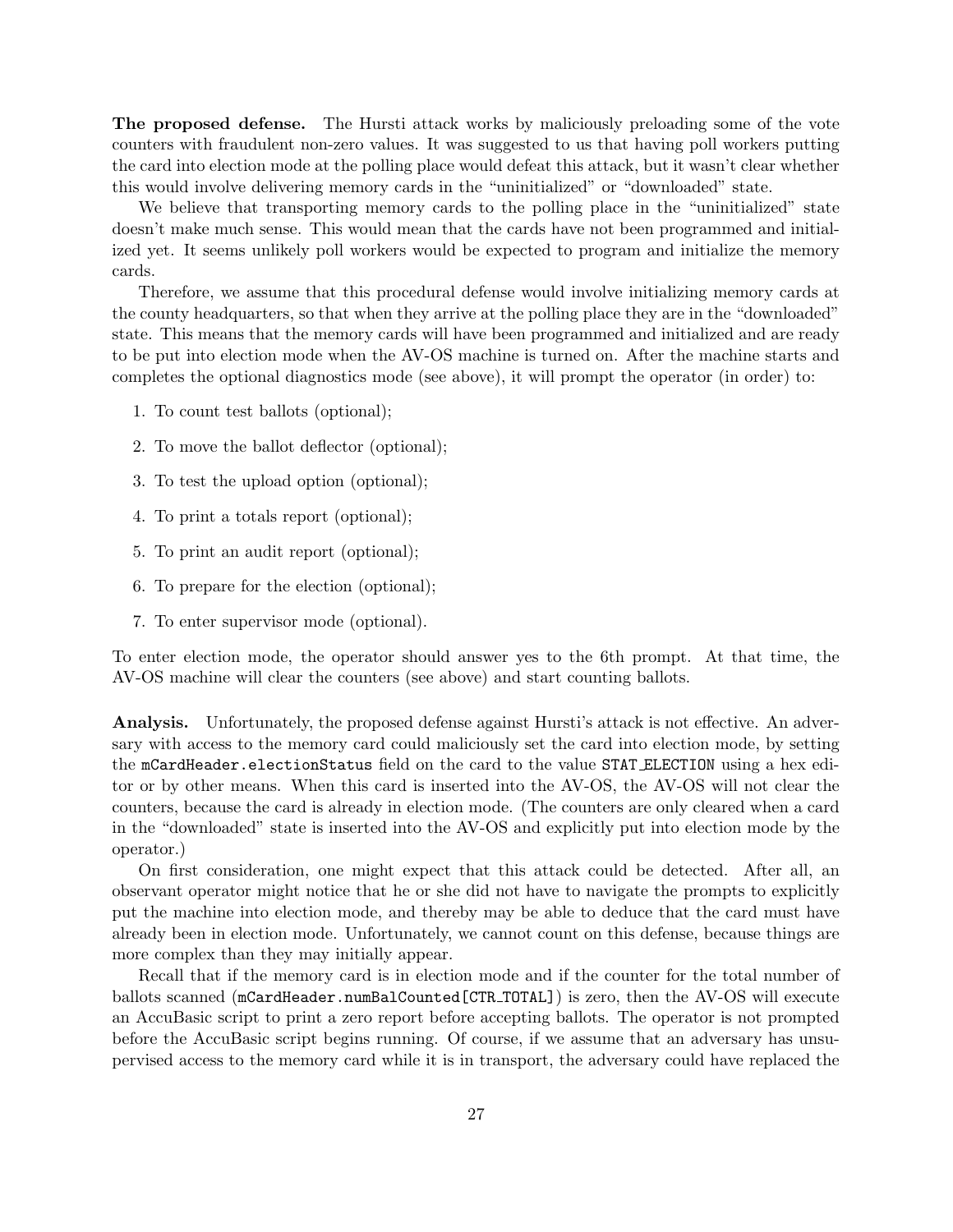AccuBasic script on the memory card with a malicious script, and this malicious script will start running as soon as the machine is turned on. Moreover, recall that AccuBasic scripts have the power to issue prompts to the LCD display on the AV-OS. This means that an adversary could write a malicious script which simulates the prompts the operator is expecting to see, to provide the illusion that the card is not already in election mode. When the operator answers yes to the 6th prompt, the AccuBasic script can print a zero report and exit, and the machine will start counting ballots.

In this scenario, as far as the operator can see, the machine will behave exactly as it would if the card had started in "downloaded" mode and if the operator had put it into election mode, clearing the counters. Nonetheless, in reality nothing could be farther from the truth. In this scenario, the card has been tampered with to pre-load it with votes, to set it into election mode so that these vote counters won't be cleared, and the AccuBasic script on the card has been tampered with so that the operator won't notice anything unusual and the zero report will not show these pre-loaded votes.

This shows that it is possible for an adversary to tamper with the memory card in a way that cannot be detected by the operator and that bypasses the clearing of the vote counters. In other words, even if memory cards are not put into election mode until the opening of polls, the election will still be vulnerable to a variation on Harri Hursti's attack. Therefore, it is our conclusion that procedures based on putting the AV-OS into election mode at the start of the day cannot be counted upon to protect the AV-OS machine against the vulnerabilities Harri Hursti found.

#### 4.2 Checksums

We were asked to investigate what checksums exist in the AV-OS and AV-TSx, what types they are, and what they cover. We discuss these issues next.

Background. A checksum detects accidental changes to data. It reduces a large amount of data down to a fixed size value. This provides a level of redundancy: if the data is changed, then the checksum almost always changes as well. Hence, the checksum may provide a way to detect the change to the data.

Note that checksums are used to detect accidental changes to data values, but they are not at all useful in detecting malicious change. An example of an accidental change is a faulty memory cell on the memory card. If it cannot properly store the value it is supposed to, the computed checksum of the data will not equal the stored checksum, and a problem will be detected. On the other hand, if an adversary changes the data as well as all copies of the checksum value, it will be impossible to notice that the data was modified.

The AV-OS uses 16-bit checksums: a checksum can take on one of 65536 different values. The AV-OS computes numerous checksums over the data structures stored on the memory card. These checksum values are stored on the card and are also available to AccuBasic scripts to be printed in reports. A properly implemented checksum would likely detect any accidental corruption of the election setup parameters. Alternatively, a checksum printed over a memory card's vote totals at the close of polls could be compared with the same value at the county election offices to detect changes to the vote totals.

What is covered by the AV-OS checksums. The AV-OS memory card contains quite a few checksums. We list them, and what they cover, below: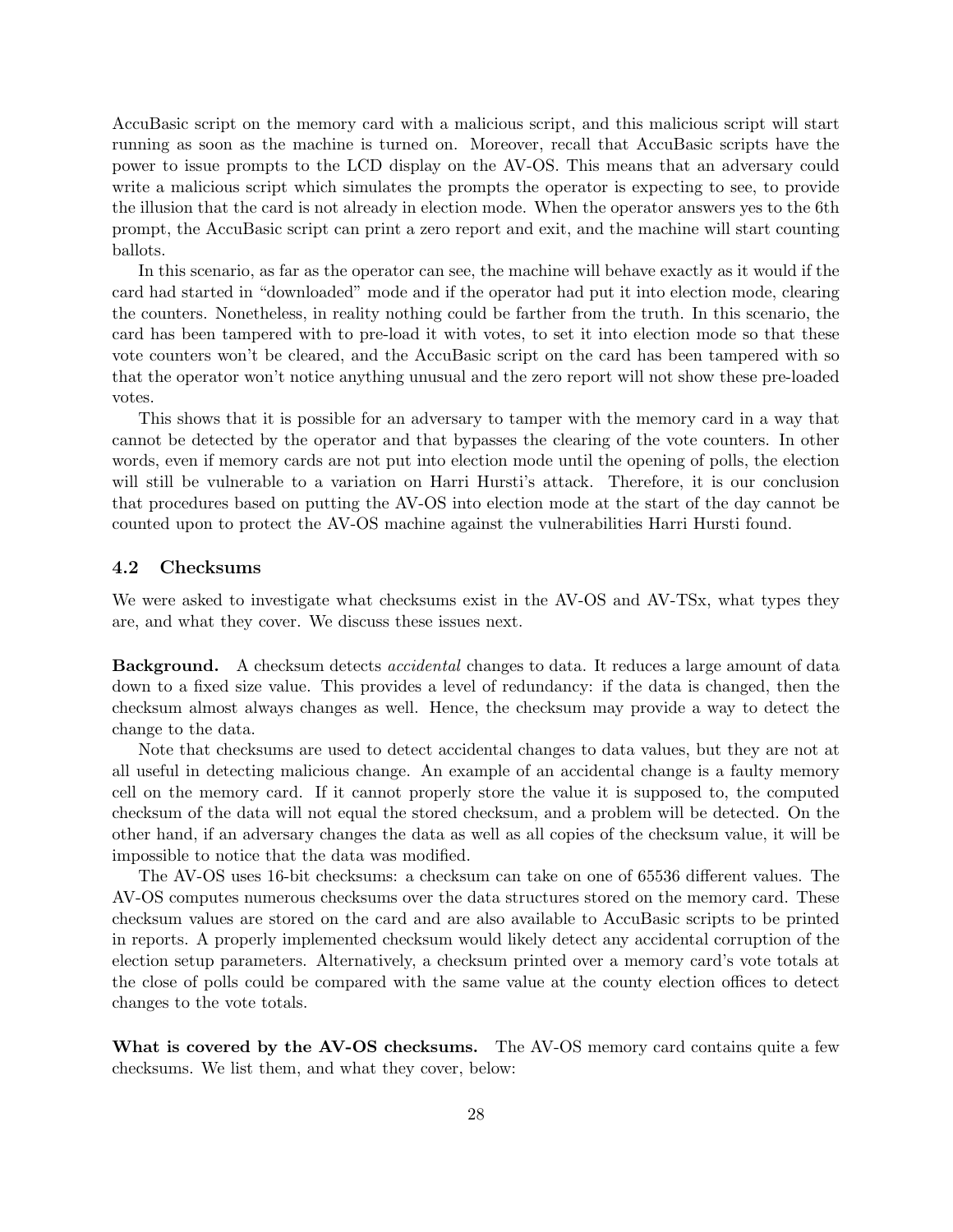- 1. Election checksum: covers the password, and flags controlling machine.
- 2. Precinct checksum: covers a few fields describing the precinct: its number, check digit, number of voters, sequence number, and precinct ID string.
- 3. Precinct-card checksum: covers fields that tie the precinct to the card structures.
- 4. Race checksum: all fields governing the race.
- 5. Race counters checksum: covers the total number of votes for each race, write ins, over-votes, under-votes, and blank votes.
- 6. Candidate checksum: covers the candidate number and party number.
- 7. Candidate counters checksum: covers all fields in the candidate structure.
- 8. Card checksum: covers all fields in the card.
- 9. Card counters checksum: covers the precinct number, card number, number of over-votes, under-votes, and blank votes for each card-counter.
- 10. Voting positions checksum: covers all fields governing where the candidate structure is.
- 11. Text checksum: covers all text fields (election title, vote center, vote date, straight party options, address, district name, race titles, and candidate names).
- 12. Audit log checksum: not used.

In summary, only some of the election setup parameters are covered by the AV-OS checksum. For example, the voting type field in the precinct (which governs whether it is early, absentee, or precinct voting) is not covered by any checksum. Additionally, the audit log is not covered by any checksum. It is difficult to determine how modifications to the fields not covered by the checksums could cause adverse effects, though it is a source of minor concern. Ideally, these checksums would cover all of the election parameters.

The AV-OS checksum algorithms. There are many ways to generate a checksum. The AV-OS code uses two separate techniques to compute a checksum. In the first, the checksum value is simply the arithmetic sum of the data being computed. As an example, if the vote counts were as follows:

| Smith:   | 100 |
|----------|-----|
| Jones:   | 32  |
| Roberts: | 7   |

then the checksum would be 139. If the value for any counter changes without the corresponding checksum value changing, it would be easy to notice the discrepancy and investigate what happened. However, using addition as a checksum, while simple to compute, fails to catch many classes of errors. For example, if the vote totals for Smith and Jones were switched, the checksum would still be 139. There are other classes of changes for which addition is not ideal and will not detect changes.

The AV-OS computes checksums over textual data in a slightly different, but related, manner. The checksum depends on the value of each of the names as well as their position (first, second, or so on).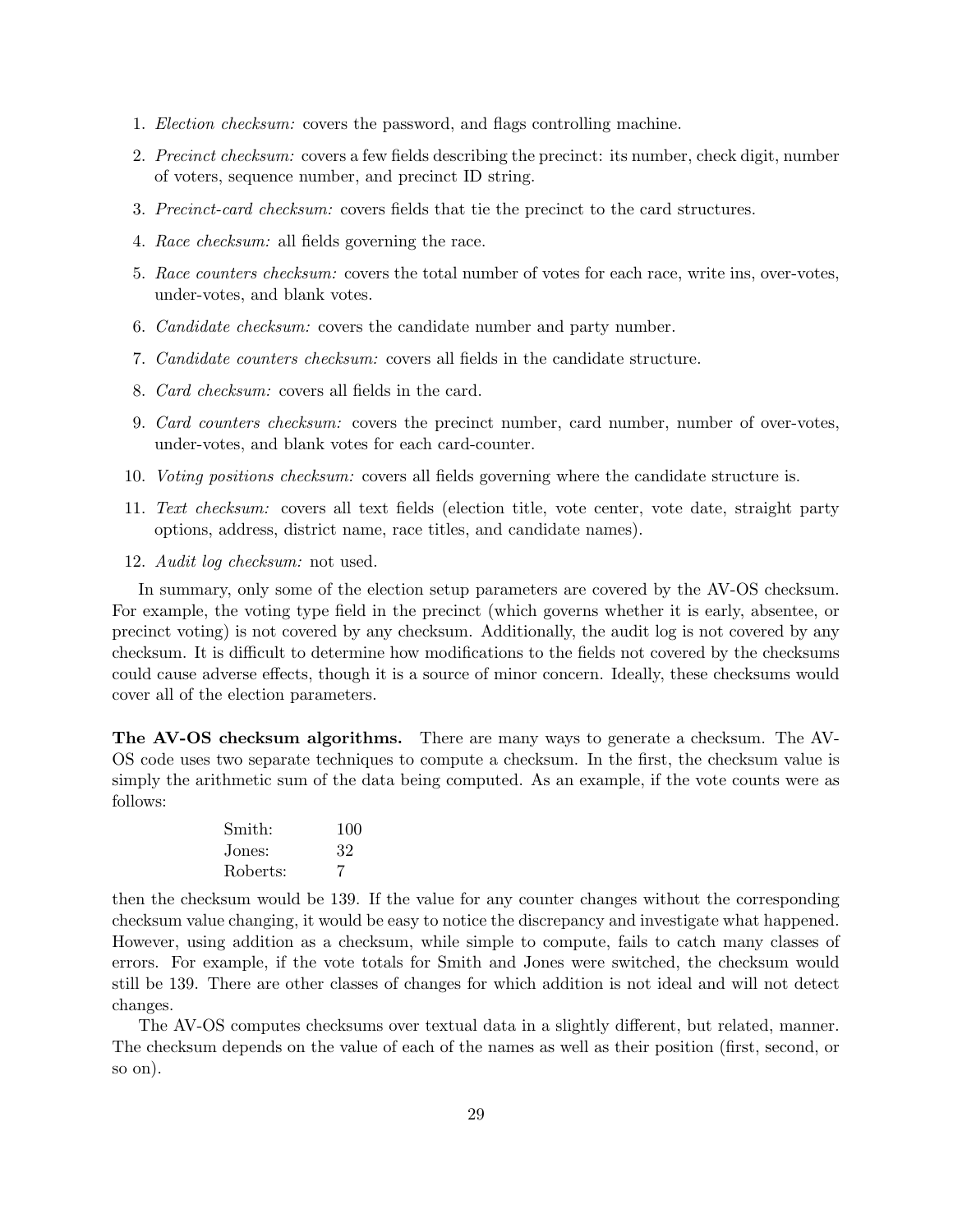The AV-OS checksum does not detect malicious attacks. An adversary with the ability to read and write to the memory card can always engineer the checksum to match what the malicious data they place. However, relying on the checksum to guarantee that data didn't change due to a malicious individual is not possible.

Using the addition operator  $(+)$  as a checksum may catch certain classes of non-malicious changes. However, an attacker can easily produce two different memory cards which have the same checksums. This means the checksum should not be used to determine malicious tampering. The textual checksum is also vulnerable to similar attacks.

If there was a desire to use checksums to detect malicious tampering with the contents of memory cards, a different checksum algorithm would be needed. One possibility would be to compute and print a cryptographic hash of the contents of the entire memory card at the beginning and end of the day, so that election officials can verify that the contents of the memory card had not been changed during transport. A cryptographic hash function is related to a checksum but instead of 65536 outputs, has over  $2^{160}$  possible values; furthermore, it is specially designed to protect against reordering and malicious tampering. Examples of cryptographic hash functions include SHA-1 or SHA-256. If this route were taken, the cryptographic hash function should be applied to the entire contents of the memory card, including all election parameters and the audit log. Another possibility would be to use cryptographic digital signatures, either a public-key signature as discussed later, or a symmetric-key MAC like the one used by the TSx (see below).

The TSx "checksum". The AccuVote TSx operates differently. It reads the election parameters from a file on the memory card. There is a symmetric-key message authentication code (MAC) that protects the data from tampering. This computation depends on a secret key, and the MAC is designed so that anyone who does not know the key will not be able to tamper with the data without being detected. Thus, as long as the key is secret and unpredictable, it will detect malicious third party tampering, as well as problems with the storage media. A cryptographic MAC has all the advantages of a conventional checksum, in that it can detect accidental changes or corruption of the data, plus it can also detect malicious tampering as well. Thus, a cryptographic MAC is much better than a checksum in every way, and we expect the TSx to be extremely effective at detecting accidental data corruption.

See Finding 3 for a discussion of what data is protected by the cryptographic MAC on the TSx.

Since the TSx systems can read the AV-OS memory cards, they also include compatibility support for the data on those cards. Of course, those cards are only protected by the AV-OS checksums discussed earlier and are thus subject to the same caveats regarding tampering.

## 5 Mitigating the Risks

We next discuss several possible steps that could be taken to mitigate or ameliorate the risks discussed in this report. We start by discussing the full set of mitigations that might be possible in the long run; then, we discuss some short-term mitigation options.

## 5.1 Long-term Mitigation Strategies

Mitigation 1 Adopt procedures that eliminate the possibility of a single person tampering with the memory card at any time during the lifetime of a memory card.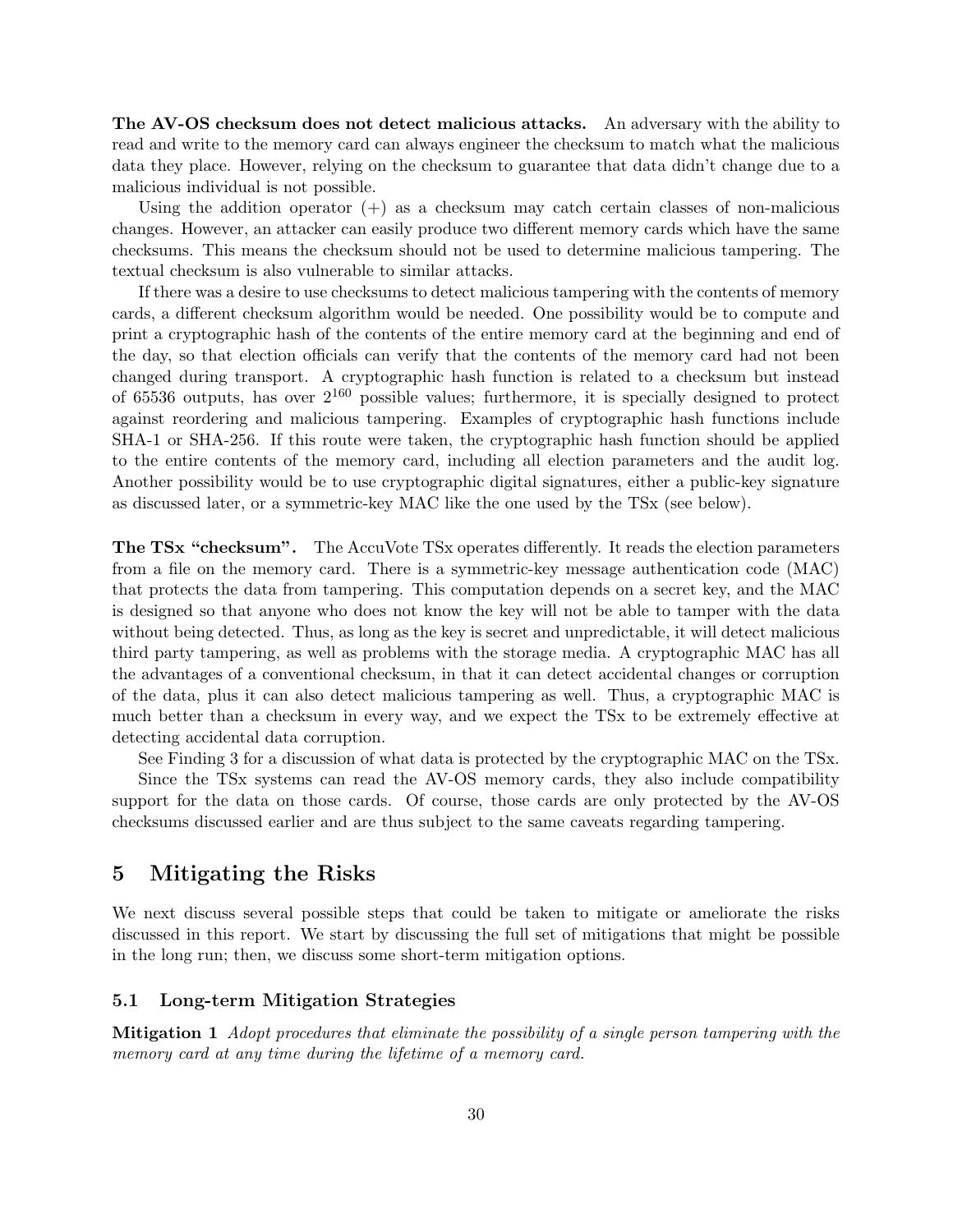One approach to mitigating the risk of tampering with the memory cards is to adopt various standard handling procedures that prevent someone from tampering without the risk of detection. These procedural controls would need be maintained throughout the lifetime of the memory card. They would affect procedures for writing memory cards at county offices, for opening and closing the polls, and for transport and storage of memory cards. Training of precinct judges and precinct clerks would need to be augmented to stress the critical nature of these procedural controls. Among the possibilities are these:

- Adopt the principle that no one should ever alone with memory cards, i.e. there should always be two or more persons present (or none). This parallels the common requirement that no one should be alone with ballots (blank or voted).
- Use numbered, tamper-evident seals to protect memory cards when they are stored or when they are inserted in a voting machine. Keep records, and train poll workers to monitor those seals and their numbers and report anomalies. No one person should be entrusted with that task; all poll workers should sign off that the seals were intact.
- Permanently affix serial numbers to the memory cards and adopt written chain-of-custody procedures for transfer of custody from one pair of people to another, including poll workers.
- Train all personnel, including poll workers, that memory cards are ballot boxes and must be treated with the same degree of care and security.
- Whenever the procedures outlined are breached for some reason, take the memory card(s) in question out of service and zero them (in the presence of at least two people) before using them again.

It would help if memory cards were sealed inside the AV-OS at county headquarters, and AV-OS machines delivered to the polling place with the card already inserted and protected by tamperevident seals. At the close of polls, it would help if poll workers did not break the seal, but rather returned the entire unit (with memory card still sealed inside) to county headquarters. This would reduce the opportunity for poll workers to tamper with memory cards.

When the AV-OS is used as a central-count machine (e.g., to count absentee votes), similar processes could be used to ensure that officials never insert a memory card into the AV-OS unless they are sure no one has had unsupervised access to the memory card. Because central-count machines reside in a controlled environment with physical security protections, and only a limited number of individuals have access to them, it should be much easier to apply very strong procedural controls to these machines.

Mitigation 2 Revise the source code of the AccuBasic interpreter to fix these vulnerabilities, introduce the use of defensive programming practices, and use security practices that will eliminate the possibility of any other vulnerabilities of the sort we discovered here.

We can break this mitigation down into several (closely related) steps:

• Fix the AV-OS AccuBasic interpreter to eliminate the bugs we found. Every one of the bugs we found should be fixed. Any other bugs of the same sort should also be fixed.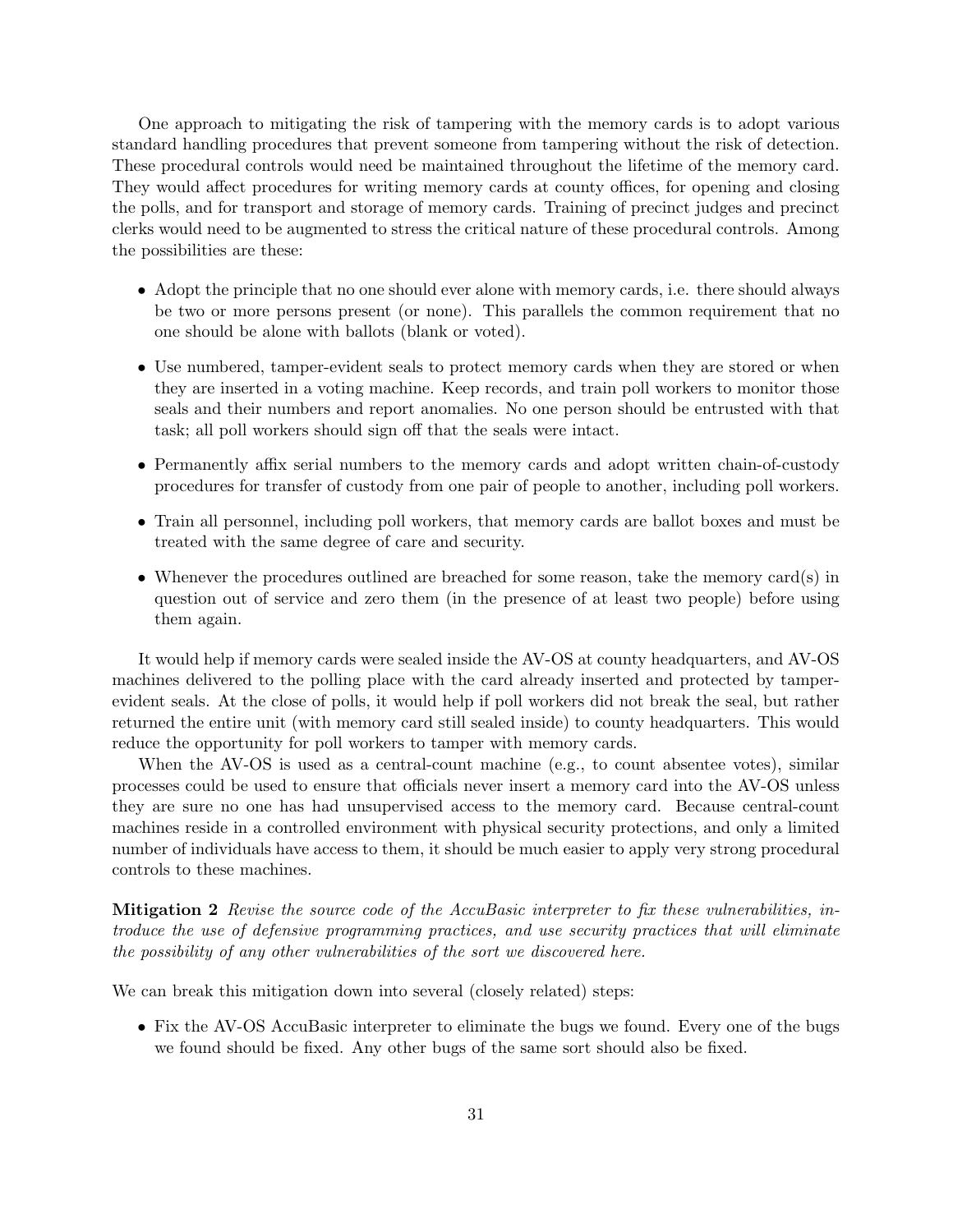It is not enough merely to introduce narrow changes to patch the specific bugs we found. Those bugs were symptoms of more fundamental flaws in the programming practices used to build the interpreter. The only way to be sure that all the bugs have been eliminated is to fix the root cause. We explain next what would be involved in doing so.

• Revise the interpreter source code, line by line, to eliminate all trust in the contents of the memory card. One of the reasons that these vulnerabilities existed was because the programmer implicitly assumed that the memory card would not be tampered with, and that the AccuBasic object code (.abo file) on the memory card was produced by a legitimate AccuBasic compiler. The source code should be changed to eliminate all instances of this kind of trust. For instance, when reading an integer from the memory card, the interpreter should first check that it is within the expected range. When reading a string from the memory card, the interpreter should not blindly assume that the string is  $\sqrt{Q'}$ -terminated, but should check that this is true before relying on it. Thus, this would involve identifying every point in the code that reads data from the memory card (or any other untrusted source) and inserting appropriate input validation checks at that point.

Likewise, every place where the code manipulates a vote counter, the code should check that the vote counter is (a) non-negative, and (b) arithmetic on it (e.g., incrementing a vote counter) does not wrap or overflow. If the code always checked that every vote counter were non-negative, and eliminated all possibility of arithmetic overflow or wrap-around modulo 65536, Hursti would not have been able to pre-load a negative number of votes for one candidate on the memory card. If the code had checked that all vote counters were zero at the start of the day, Hursti would not have been able to pre-load a positive number of votes for any candidate, either.

In addition, it would be prudent to revise the source code of the interpreter to prevent infinite loops and infinite recursion. One way to do this would be to introduce a timeout of some sort, and check for timeout every time the AccuBasic script executes any kind of backward jump, call, or control transfer.

• Revise the interpreter, line by line, to incorporate defensive programming throughout the code. If the code had been written to follow defensive programming practices in a more disciplined way, these vulnerabilities could not have existed.

Programming and driving a car are similar in that the programmer, like the driver, cannot control his or her environment; he or she can merely control how the software, or the car, reacts to that environment. Driving courses emphasize "defensive driving". Driving students learn to prepare for other drivers taking unexpected, and dangerous, actions. They understand that they cannot control other drivers, and that they must avoid accidents even if those accidents are not their fault.

Similarly, programmers should develop software with the understanding that the environment is not trusted. Users may enter incorrect input; system hardware may fail; touch screens may be miscalibrated and so return nonsensical values to the program. Good programming style is to build software that either functions correctly in the face of such errors, or else reports the error and terminates gracefully. This style of defensive programming is called "robust programming".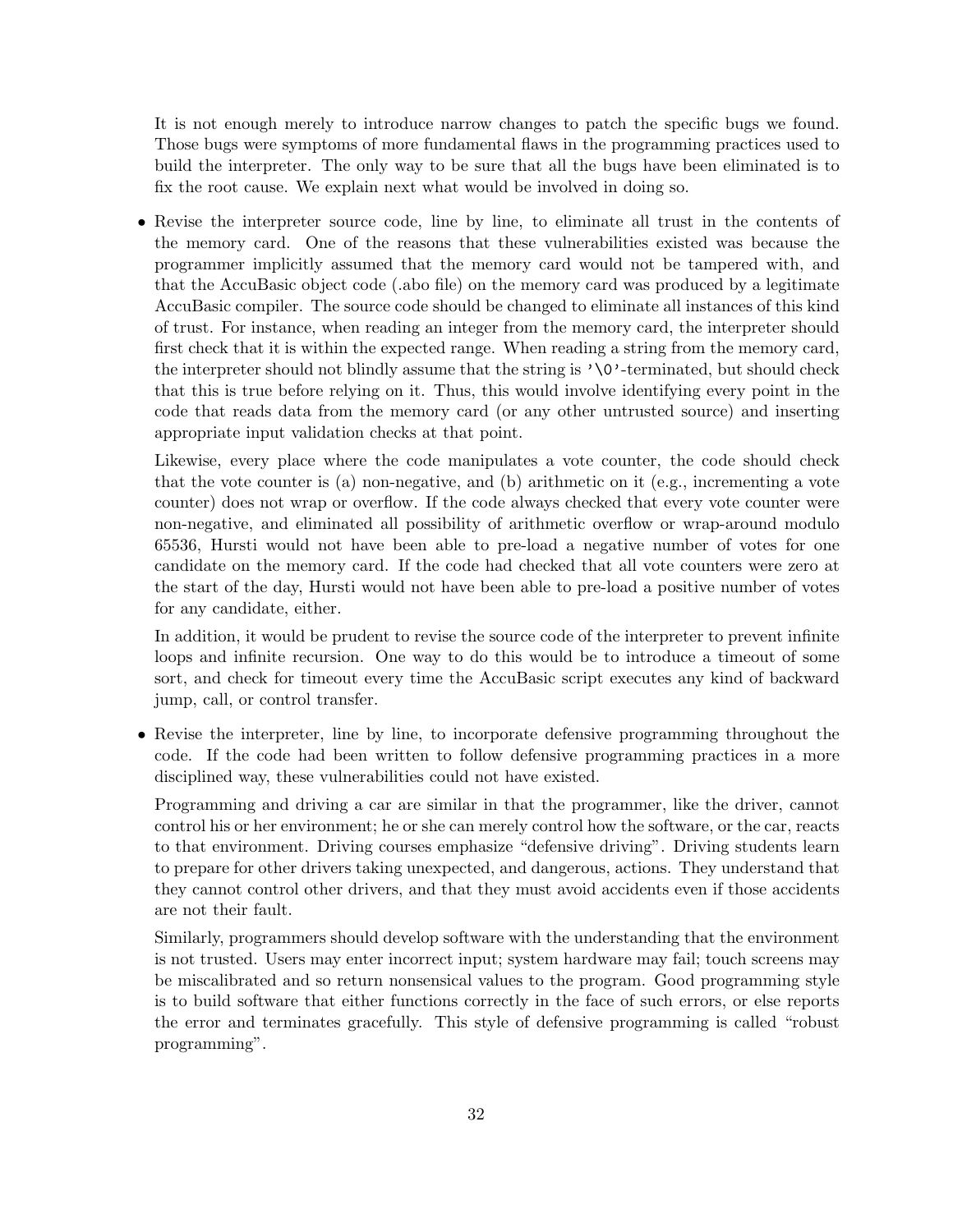As an example, a buffer overflow occurs when an input is larger than the memory allocated to hold that input. The excess input can change internal values, causing the software to malfunction and return incorrect results. In some cases, this allows a malicious user to breach security. Robust programming requires that every input be checked; were this style followed, buffer overflows would not occur because the program would check the length of the input, determine it was too long, and reject it.

More generally, defensive programming generally means that every module should apply these checks to data it receives from other modules, and should refrain from trusting other modules. Just as drivers are taught that they cannot control what other drivers may do, defensive programming teaches that programmers cannot control what other modules may do, and so should treat them as untrusted and ensure that other modules cannot compromise their own integrity.

Thus, defensive programming often involves disciplined use of various idioms that ensure the safety of the code. Before copying a string into the buffer, one inserts code to check that there is sufficient room for the string. Before dereferencing a pointer, one writes code to check that the pointer is not NULL. Before adding two integers, one checks that the addition will not overflow. Code is added to perform these checks, even when they seem unnecessary, because sometimes one's assumption that the check is not necessary turns out to be inaccurate.

Our review of the interpreter source code showed that the programmers could have applied this principle of robust programming more extensively to the code. Specifically, the code had shortcomings (detailed above) that would not occur when software is designed and written to be robust. Hence, when the bugs in the AccuBasic interpreter are fixed, it seems prudent to also revise the code to be robust in the face of erroneous, unexpected, and malicious input, and other failures such as hardware failure.

• After the source code is revised, it would make sense to commission an independent source code review to confirm whether all of the vulnerabilities have been eliminated and to assess whether the code has used structured programming practices that are adequate to have confidence that no other security vulnerabilities of this sort are likely to be present.

If the source code is not revised, anyone with unsupervised access to a memory card, or with access to the GEMS server, may be able to exploit the vulnerabilities we found to take control of voting machines and compromise the electronic tallies. Such an attack might be able to cause lasting effects that persist across elections, and it is not clear whether there would be any way to repair the resulting damage. If the source code is revised to fix the vulnerabilities we found, these attacks would not be possible.

Even if the interpreter source code is fixed, it would still be possible for an individual who can introduce a malicious AccuBasic script to cause fraudulent zero tapes and fraudulent summary reports to be printed. Depending on whether the arithmetic overflows are fixed, such an individual might also be able to pre-load a memory card with a positive or negative number of votes for some candidates.

Mitigation 3 Protect AccuBasic object code from tampering and modification, either by (a) storing AccuBasic object code on non-removable storage and treating it like firmware, or by (b) protecting AccuBasic object code from modification through the use of strong cryptography (particularly publickey signatures).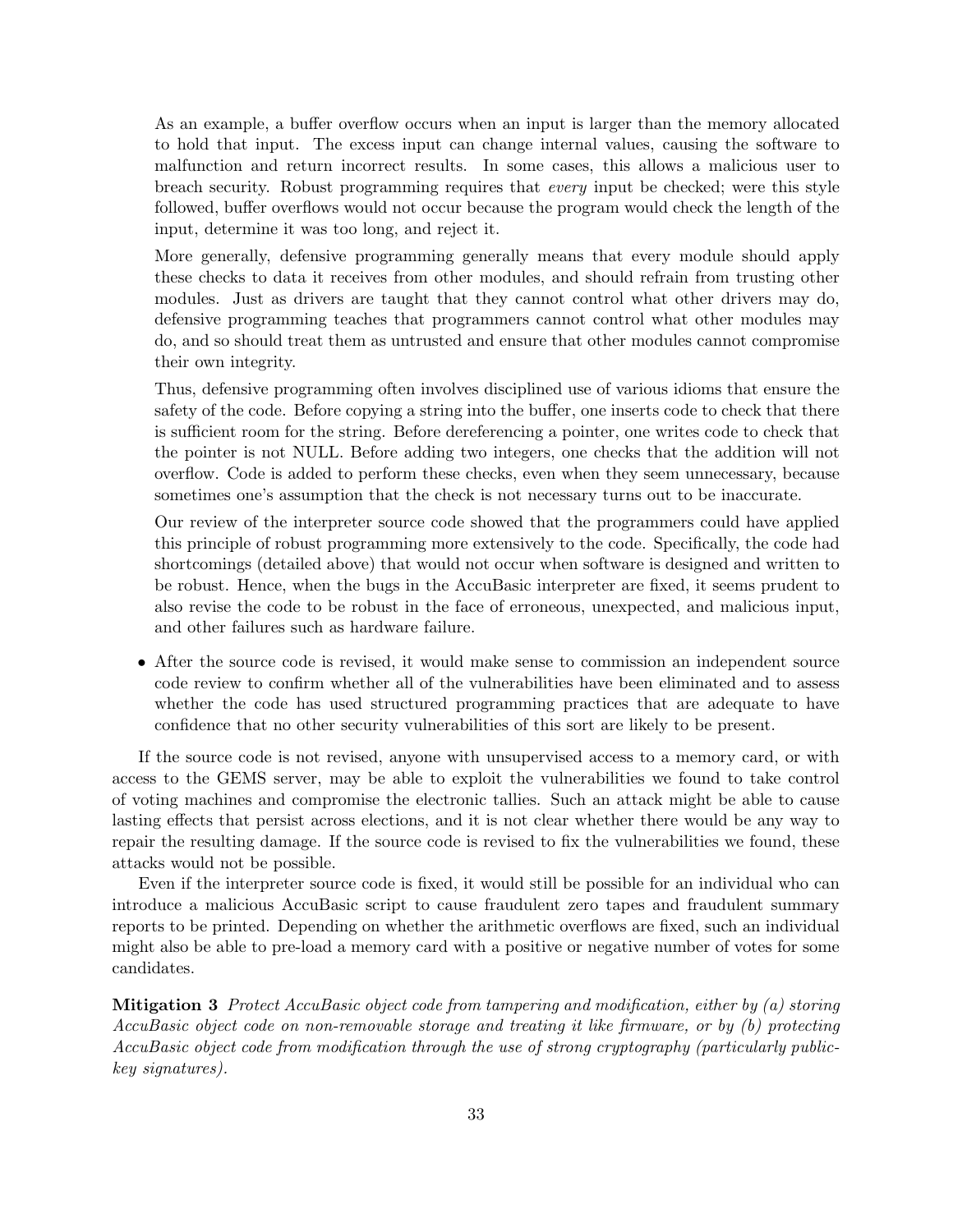All of the vulnerabilities we uncovered were due to the fact that part of the code of the voting system (namely, the AccuBasic object code) was not adequately protected from modification. Thus, one effective mitigation would be to protect the code from modification, using one of two strategies:

(a) Protect AccuBasic object code in the same way that the rest of the firmware object code is protected, by placing the AccuBasic object code on physically secured non-removable storage. Normally, firmware is protected from modification by storing it on a non-removable storage device (e.g., EEPROM) that is not easily externally accessible and that is protected from casual tampering through some kind of physical security protection. AccuBasic object code could be stored in the same way. If this were done, it would eliminate an entire attack vector, because attackers would no longer have the opportunity to replace the AccuBasic object code with a malicious AccuBasic script.

Of course, in this approach AccuBasic code would need to be protected with the same protections that are afforded to firmware code. If there is any way to update AccuBasic object code (or any other code), the update process must be strongly authenticated, and updates to the AccuBasic object code must be authenticated as securely as updates to the firmware. (By authenticated, we mean that there are procedural and technological controls which ensure that only authorized individuals can update the code, and only under appropriate circumstances.)

We recognize that different jurisdictions may require different AccuBasic scripts. One way to handle this would be for each jurisdiction to update the firmware with the appropriate AccuBasic script. Another possibility would be for the vendor to store all the different versions of AccuBasic object files that might ever be needed on the firmware, and for the memory card to contain an index (e.g., numbered from 1 to n, where n is the number of different AccuBasic scripts stored in the firmware) identifying which of these .abo files is to be used. Depending on the circumstances, this index might need to be protected from modification.

(b) Alternatively: Use strong cryptography to protect the AccuBasic object code while it is stored on removable media. The appropriate protection would involve signing the AccuBasic object code with a cryptographically strong public-key signature scheme (e.g., RSA, DSA, or some other appropriate public-key algorithm) and arranging for the firmware to check the validity of this signature before executing the AccuBasic code. The private key would need to be guarded zealously (e.g., using a hardware security module (HSM)). In addition, considerable thought needs to be given to key management as well as to which part of the data is signed by which principals (e.g., by the vendor, by the GEMS server, or by other authorities).

While the AV-TSx cryptography is a good first step in this direction, it falls short in several respects:

- The use of symmetric-key cryptography in the AV-TSx increases the risk of key exposure. It would be safer to use public-key (asymmetric) digital signatures for this purpose.
- The use of hard-coded symmetric keys that are the same for all AV-TSx units is highly inappropriate for this purpose, and should be avoided at all costs.
- The existence of any kind of default key is a usability pitfall, because it makes it possible for election officials to forget to change the keys, thereby leaving them unaware of their vulnerability. This is an additional problem with hard-coded symmetric keys. We recommend that default keys be avoided.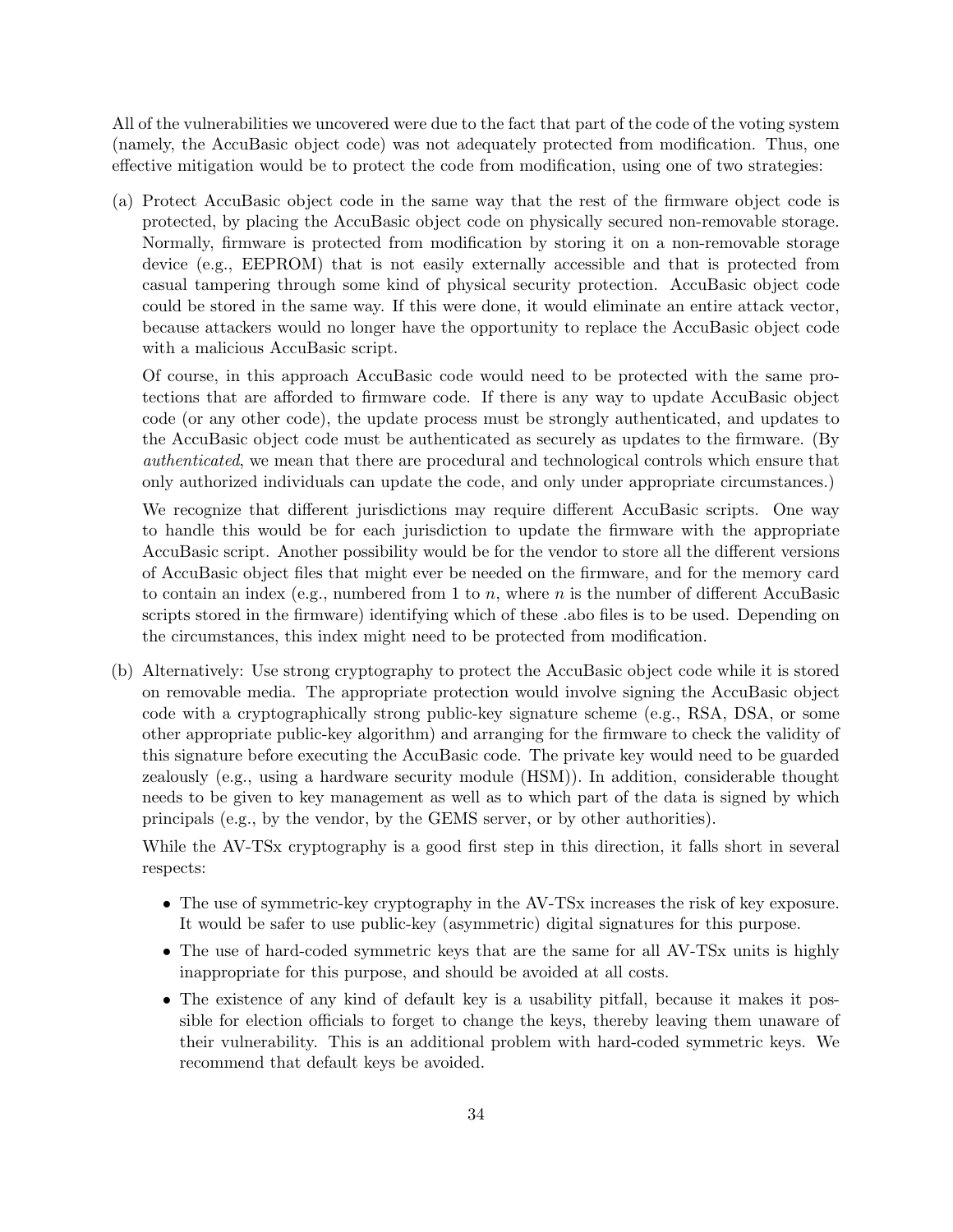• Insufficient thought has been given to the topic of key management and which entities are in possession of the appropriate cryptographic keys.

Fixing these shortcomings would prevent unauthorized individuals from introducing malicious AccuBasic scripts.

Of course, in both approaches the AccuBasic scripts need to be considered part of the codebase of the system, and should be reviewed as part of the qualification and certification process.

In the long run, the consequences of not protecting AccuBasic code from modification are that anyone who gains unsupervised access to memory cards can tamper with their contents, attack the voting systems (e.g., using Hursti-style attacks), and potentially manipulate the electronic vote tallies.

Mitigation 4 Change the architecture of the AV-OS and the AV-TSx so they do not store code on removable memory cards.

In the long run there are good reasons for changing the AV-OS and AV-TSx software architectures so that they do not rely on interpreted code stored on a removable memory card, or that they do not use interpreted code at all and eliminate AccuBasic. All of the potential vulnerabilities discussed here are rooted in the fact the code is stored on the removable memory cards, and these cards are handled by, and in the custody of, many people in a major election. There does not seem to be any fundamental reason why the AccuBasic code cannot be part of the firmware codebase, rather than stored on the removable memory card. That change would not only eliminate these attacks, but some GEMS-based attacks on the code as well. Of course there would need to be enough firmware storage space in the machines to hold the AccuBasic code, but we suspect that is not an insoluble problem. This change would reduce the vendor's flexibility in providing different reporting options to different jurisdictions (i.e. different AccuBasic scripts). But if it is accepted that the AccuBasic scripts are part of the voting system "code", as they are, and that therefore they must be subject to testing and code review by federal and state examiners, then that flexibility would be lost anyway, since it cannot be expected that the examiners would be able to study hundreds of variations on the AccuBasic script packages produced for different jurisdictions.

## **Mitigation 5** Change the architecture of the AV-OS and the AV-TSx so they do not contain any interpreter or use any kind of interpreted code.

There are also good arguments for eliminating AccuBasic interpreted code entirely from voting system software. The FEC 2002 Voluntary Voting System Standards expressly forbid interpreted code in section 4.2.2. Perhaps the standard writers had in mind forbidding only powerful, interpreted programming languages, such as Visual Basic, and not relatively benign and limited rendering languages such as HTML. AccuBasic falls somewhere in the middle on the more benign side (assuming the interpreter bugs are fixed). But the text of the standard is pretty clear, and the same language from the 2002 standards has been preserved in the EAC's new successor standard, the Voluntary Voting Systems Guidelines, as section 5.2.2. To be in compliance it would seem that AccuBasic would have to be eliminated, or the standard would have to be changed.

In any case, the inclusion of interpreted languages in a voting system causes great burdens on examiners and code reviewers, who have to be highly skilled and do considerable analysis of the compiler and interpreter in order to verify that it does not present security vulnerabilities or permit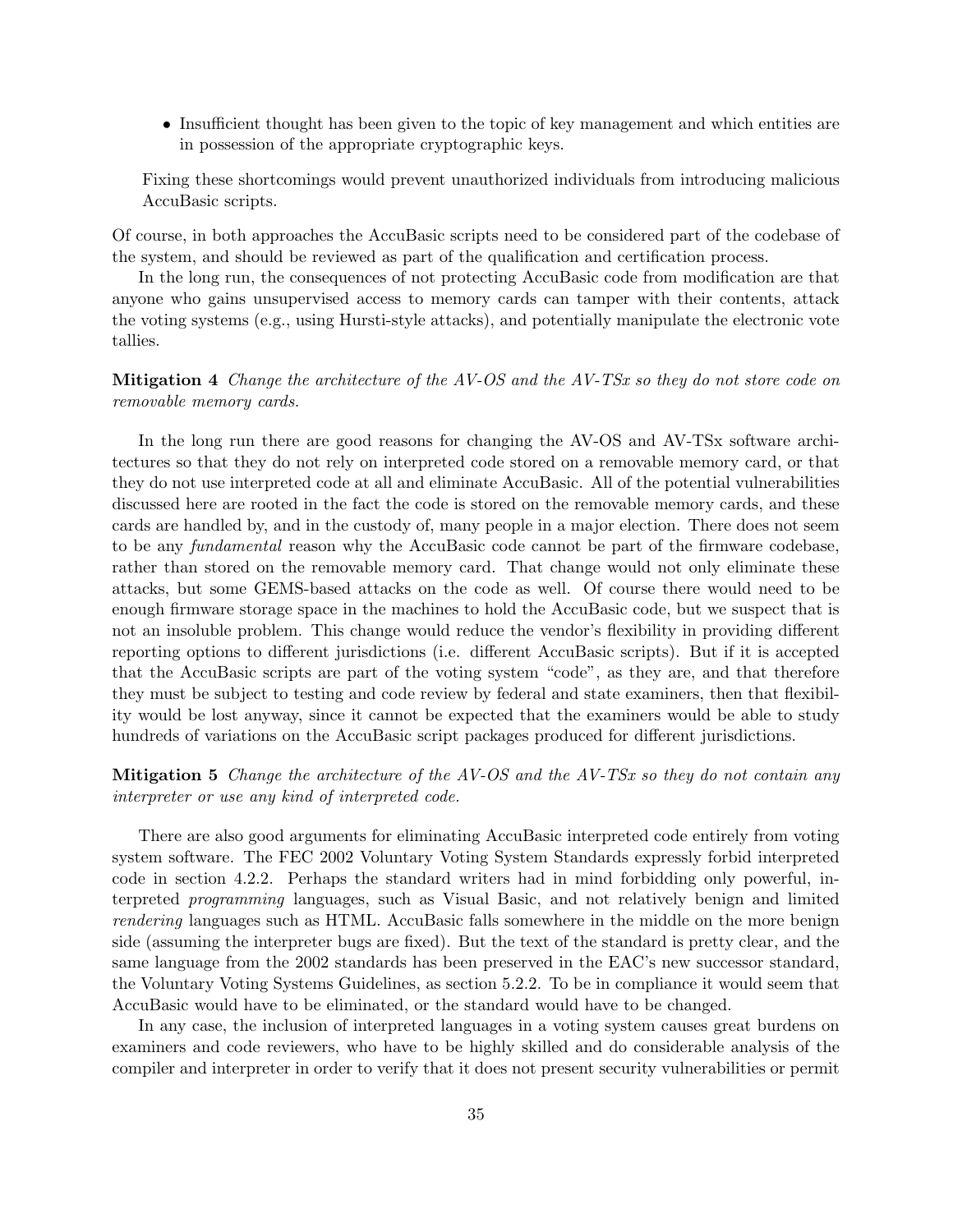malicious code to go unnoticed. It seems untenable to us that every time there is a change to the AccuBasic language or interpreter another round of detailed code review such as we have done would be required; however, an interpreter is such a delicate and powerful feature (from a security point of view) that we cannot recommend shortcuts in its examination either.

#### 5.2 Short-term Mitigation Strategies for Local Elections

One disadvantage of several of these mitigation strategies (e.g., revising or eliminating the AccuBasic interpreter, improving the cryptography, etc.) is that changes to the source code will incur significant delays. Source code changes would need to be approved by the federal qualification process as well as the state certification process. Therefore, in the short term it seems appropriate to consider mitigation strategies that do not involve changing the source code.

For local elections (i.e., elections that do not span the entire state), we believe there are mitigation strategies that could be viable for the short term. For instance, one possibility might be the following two-prong approach:

- For the AV-TSx, update the cryptographic keys on every AV-TSx machine and rely on the cryptography to prevent tampering with memory cards. Election officials would need to first choose a secret and unguessable cryptographic key. The new cryptographic key should be chosen at random by county staff, should not be divulged to anyone, not even the vendor (because anyone who learns the secret key gains the ability to tamper undetectably with memory cards), should not be shared across counties, and should be tightly controlled. Then, the process of updating the keys requires inserting a smartcard into every AV-TSx machine. Officials could adopt checklists or some other process to ensure that every AV-TSx machine has had its keys updated before it is sent into the field. Election officials should be warned that if they forget to change the cryptographic keys, the machine will outwardly appear to function correctly, but will be vulnerable to attack.
- For the AV-OS, deploy strict procedural safeguards to prevent anyone from gaining unsupervised access to a memory card. We would suggest dual-person controls over the entire lifecycle of the memory card, chain of custody provisions, and use of numbered tamper-evident seals. It would also help to load and seal the memory card into the AV-OS unit at the warehouse in advance of the election, ship it in this state, and when the election is over, have poll workers return the entire machine (with the memory card still sealed inside) to the county collection point, where election officials would check that the seal remains undisturbed and record the number on the seal before removing the memory card. This would ensure that the memory card is protected by a tamper-evident seal for the entire time that it is outside the control of county staff and would reduce the opportunities for someone to tamper with the memory card while it is in transit. We recognize that these heightened procedural protections are likely to be somewhat burdensome, but as a short-term protection (until the source code can be fixed), they may be appropriate. See Mitigation 1 for further discussion of procedural mitigations.

While these strategies do not completely eliminate all risk, we expect they would be capable of reducing the risk to a level that is manageable for local elections in the short term.

In the longer term, or for statewide elections, the risks of not fixing the vulnerabilities in the AccuBasic interpreter become more pronounced. Larger elections, such as a statewide election, provide a greater incentive to hack the election and heighten the stakes. Also, the longer these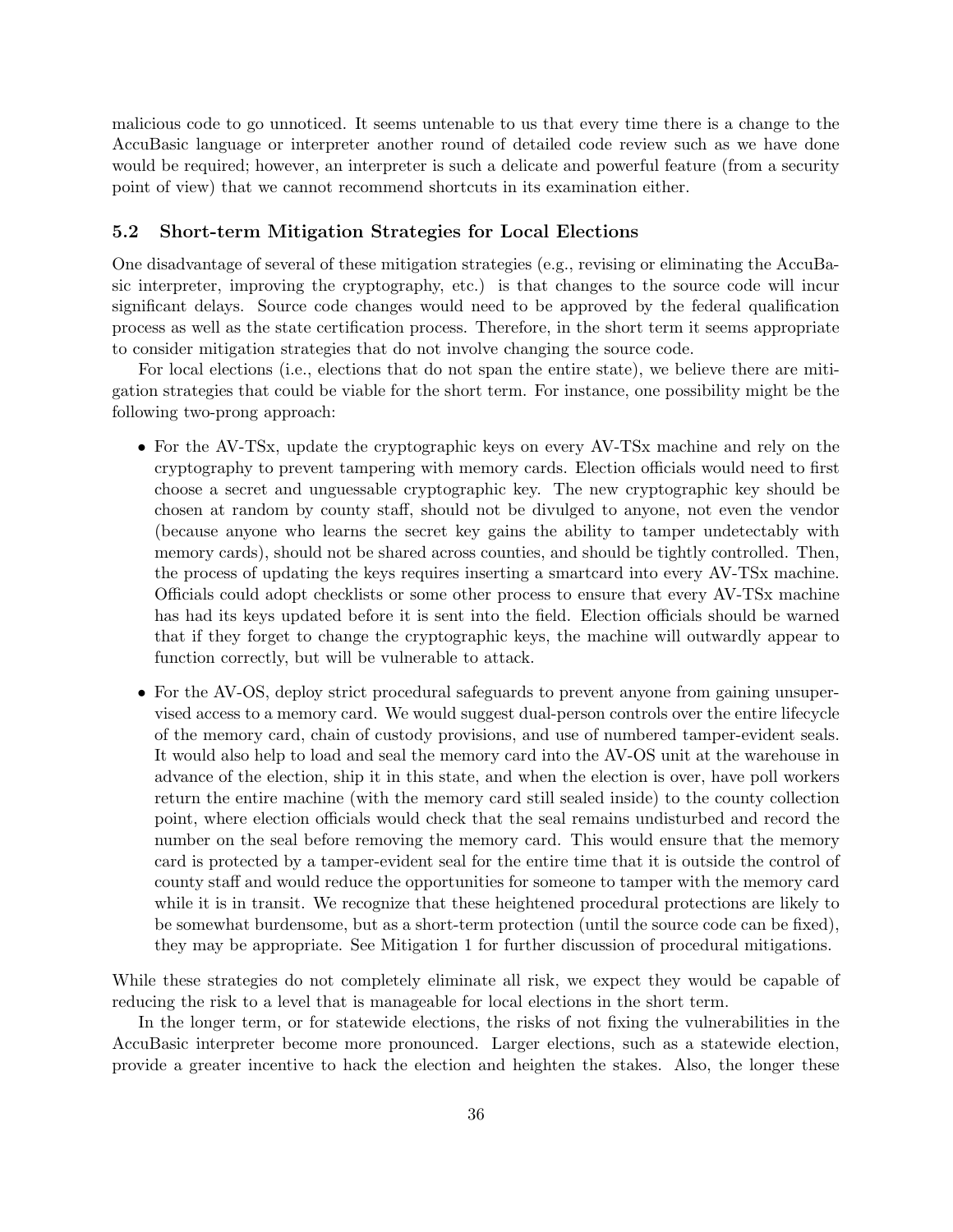vulnerabilities are left unfixed, the more opportunity it gives potential attackers to learn how to exploit these vulnerabilities. For statewide elections, or looking farther into the future, it would be far preferable to fix the vulnerabilities discussed in this report.

# 6 Conclusions

We have detailed a number of security vulnerabilities in the AV-OS and AV-TSx implementations of the AccuBasic interpreter. In the long term, these vulnerabilities can be easily fixed and the risks eliminated or mitigated. We have made recommendations about several ways in which that might be accomplished. In the short term, we believe the risks can be mitigated through appropriate use procedures.

## 7 Glossary

.abo file a file containing AccuBasic object code (byte code)

- AccuBasic a Diebold-proprietary programming language used (in slightly different versions) in both the AV-OS and AV-TSx machines; AccuBasic programs allow very limited control over the behavior of the voting system
- buffer a fixed-size area of memory
- buffer overrun a type of program bug in which the program attempts to write more data into a buffer than the buffers size permits. The extra data is thus written beyond the end of the buffer into other memory, where it often overwrites something else of significance, i.e. either other data, or control information, or even instructions. When that happens, the program is corrupted, and any of a vast number of unpredictable things might ensue. One common hacker attack is to deliberately take advantage of a buffer overrun bug, corrupting the program in a specific way that allows the hacker to do things he otherwise would not be able to do. (Usually the goal is to take complete control of the machine.)
- byte code object code of a relatively simple kind (e.g., that happens to be encoded as characters (bytes) instead of binary data)
- C a very widely used programming language
- $C++$  another widely used programming language, more modern than C, and (roughly) including C as a subset
- compiler a program that translates another program from its source language (the human readable form) into an object language (a form not so easily human readable, but much more convenient for machine execution). The AccuBasic compiler translates AccuBasic programs (source code) into AccuBasic object code (also known as byte code in this case).
- file system hierarchical collection of files and directories (folders), along with their names, types, and the software to read and write them